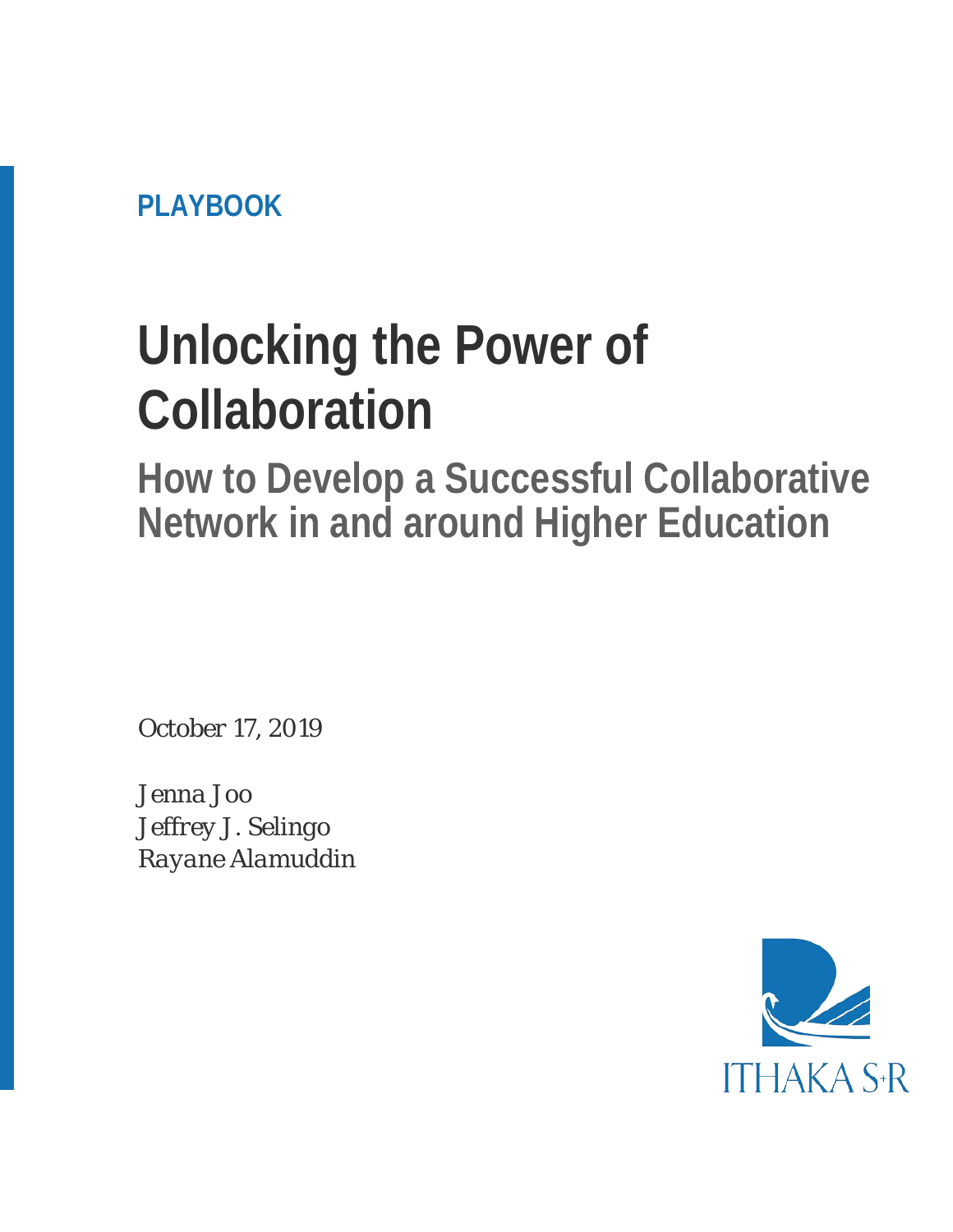

Ithaka S+R provides research and strategic guidance to help the academic and cultural communities serve the public good and navigate economic, demographic, and technological change. Ithaka S+R is part of ITHAKA, a not-for-profit organization that works to advance and preserve knowledge and to improve teaching and learning through the use of digital technologies. Artstor, JSTOR, and Portico are also part of ITHAKA.

Copyright 2019 ITHAKA. This work is licensed under a Creative Commons Attribution-NonCommercial 4.0 International License. To view a copy of the license, please see http://creativecommons.org/licenses/by-nc/4.0/.

ITHAKA is interested in disseminating this brief as widely as possible. Please contact us with any questions about using the report: research@ithaka.org.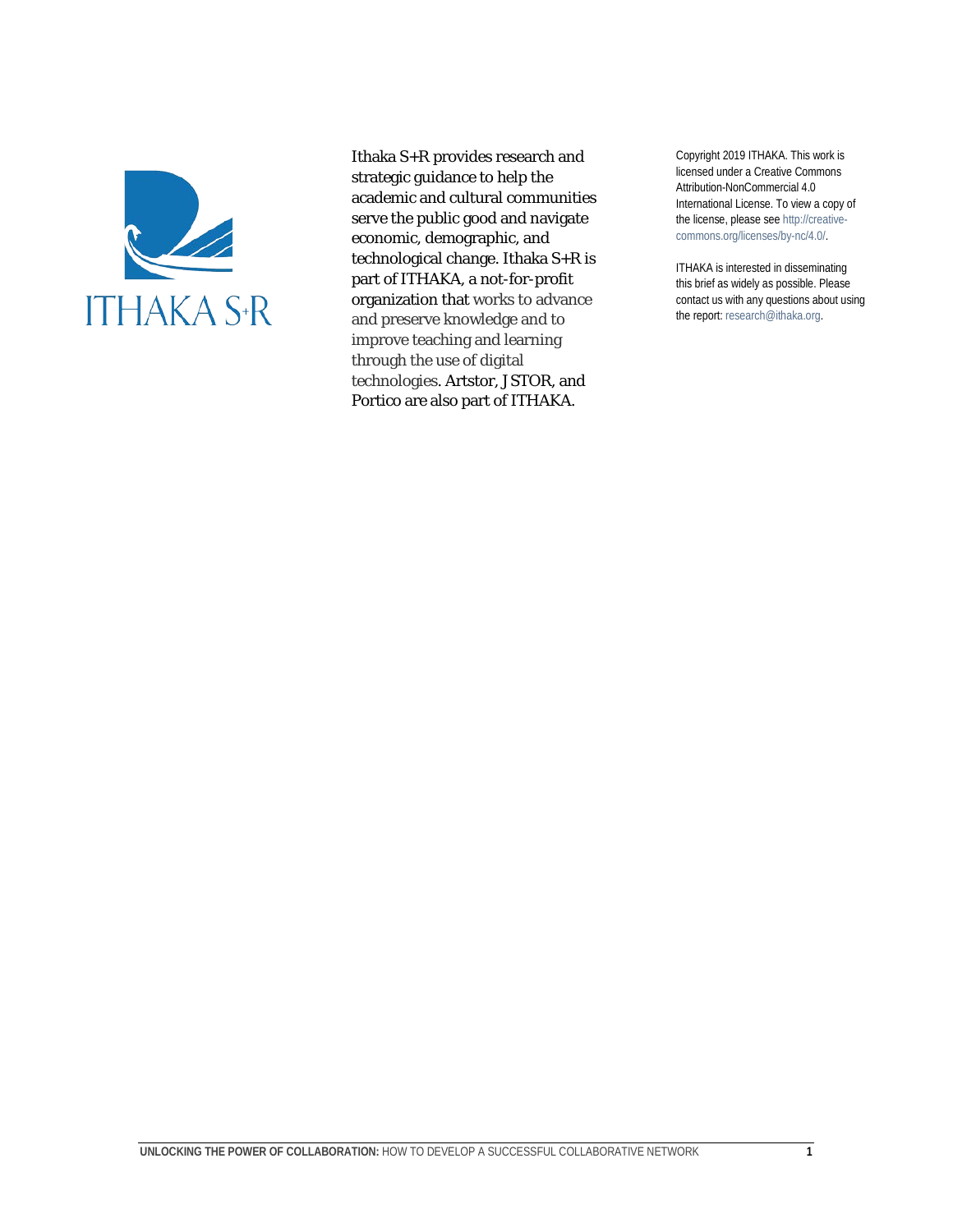### **Table of Contents**

<span id="page-2-0"></span>

| Key Action Steps to Starting and Developing a Successful Network14            |  |
|-------------------------------------------------------------------------------|--|
| Action Step 1: Organize People Around a Shared Vision and Purpose 15          |  |
| Action Step 2: Design an Organizational Structure that will Pave the Road to  |  |
| Action Step 3: Cultivate a Culture of Engagement and Shared Responsibility 27 |  |
| Action Step 4: Continuously Develop the Network's Capacity, Capability, and   |  |
|                                                                               |  |
|                                                                               |  |
|                                                                               |  |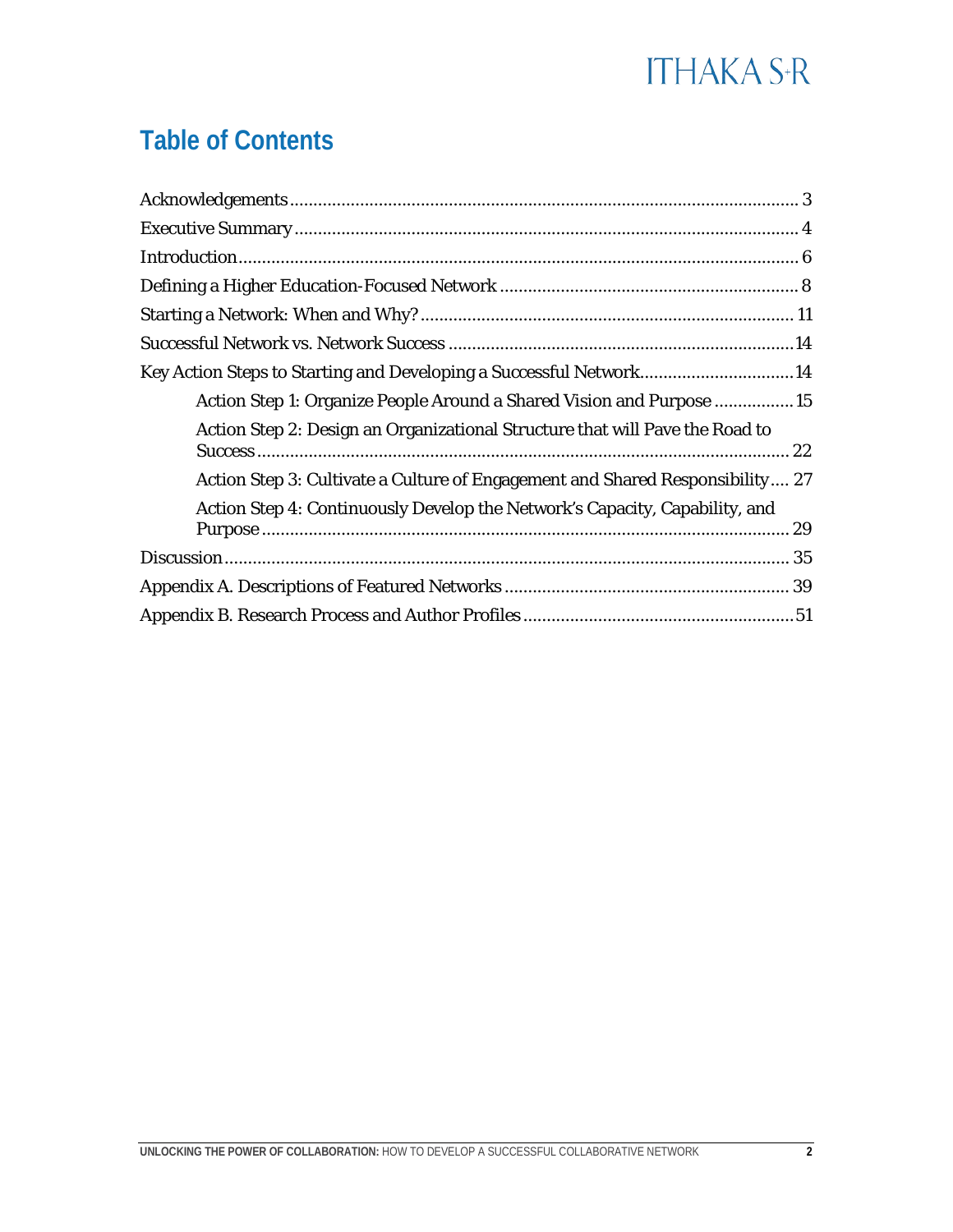### **Acknowledgements**

We are grateful to Lumina Foundation for their generous support of this project.

In addition, we express our sincere thanks to the following individuals for sharing their valuable insights through interviews, convening, and email/phone correspondence:

Chad Ahren, Robert E. Anderson, Tom Vander Ark, Peter Beard, Bridget Burns, Jane C. Conoley, Ryan Craig, Richard Eckman, Zakiya Smith Ellis, Elizabeth Evans, Brian Fitzgerald, Mildred García, Haley Glover, Mary Gould, Stacey VanderHeiden Güney, James L. Hilton, Kristin D. Hulquist, Kemi Jona, Tania LaViolet, Simon Kim, Mary B. Marcy, Keith A. Marshall, Barbara McFadden, Julia Michaels, Chris Miller, Stephanie G. Odera, Dakota Pawlicki, Joshua Pierce, Elizabeth Davidson Pisacreta, Scott Ralls, Deborah Santiago, Jacqueline Smith, Yolanda Watson Spiva, Karen A. Stout, Emily Schwartz, Derrick L. Tillman-Kelly, Paul Vandeventer, Anna Drake Warshaw, Bradley C. Wheeler, and R. Owen Williams.

We are also grateful to the three reviewers for their thorough read of a working draft of the playbook, and offering their expertise and knowledge:

- Adrianna Kezar, Professor of Higher Education at the University of Southern California (USC) and Co-Director of the Pullias Center for Higher Education;
- Barbara McFadden, Former Executive Director of the Big Ten Academic Alliance and Co-Founder of McFadden, Rocklin and Associates;
- Paul Vandeventer, Co-Founder, President, and CEO of Community Partners.

We also thank Martin Kurzweil for serving as a key collaborator on the project and providing thoughtful feedback on multiple iterations of playbook drafts.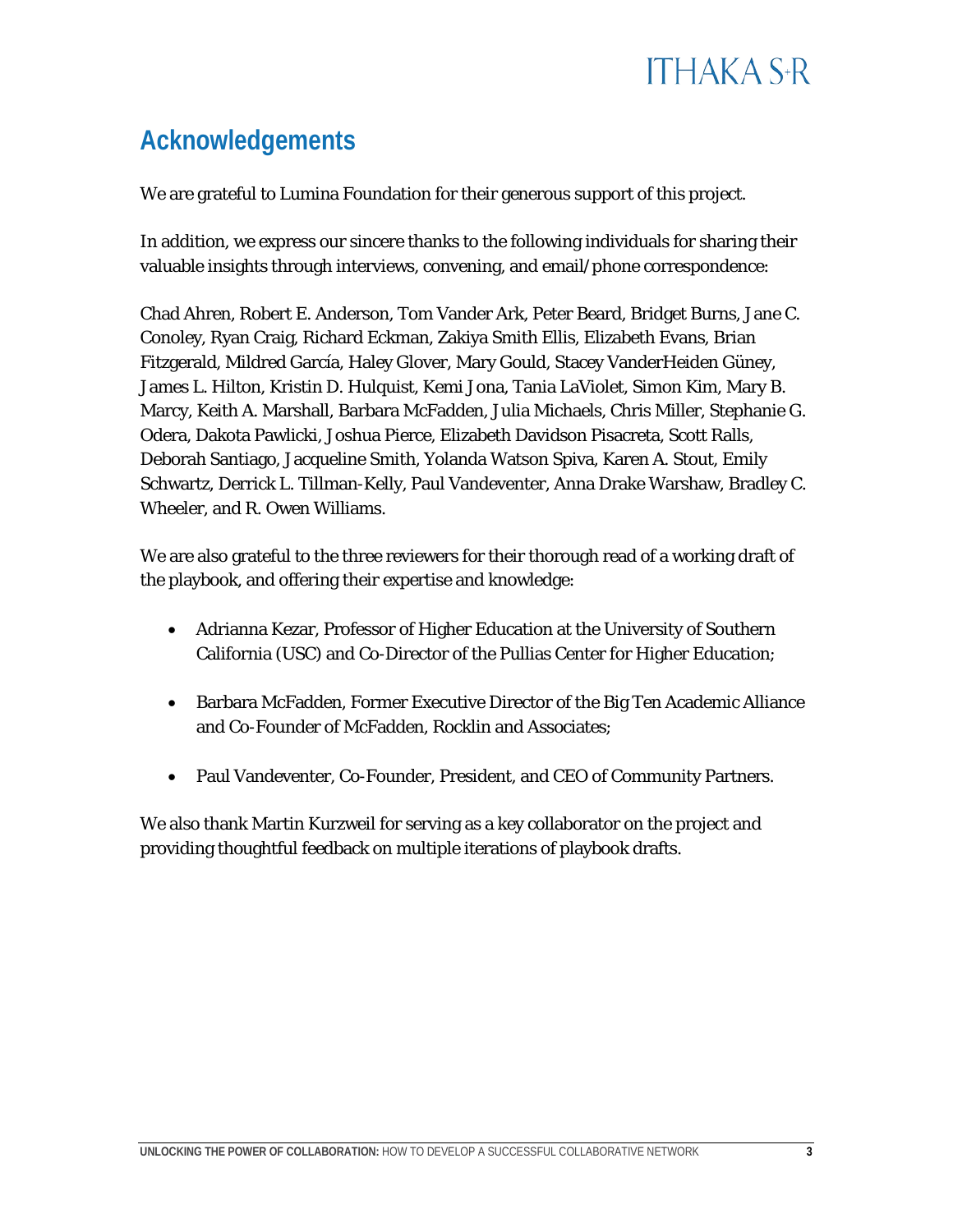### <span id="page-4-0"></span>**Executive Summary**

Recognizing that solutions to today's complex problems go beyond the boundaries of a single organization or institution, some postsecondary education leaders and training providers are turning to a more focused and deeper level of collaboration to drive both individual and broader systemic change with potential for far-reaching social impact. Building on the foundations and lessons from past efforts, these collaborations—which we refer to as *higher education-focused networks*—have become increasingly important in the 21st Century. Oriented around the cross-cutting problems of improving student success and social mobility, enacting structural and cultural change, and managing overlapping organizational responsibilities, these networks develop and strengthen enduring relationships that iteratively generate new ideas and processes to tackle the most pressing postsecondary problems of our times. This playbook discusses the conceptual grounding for these kinds of networks and offers a set of key action steps on how to start and develop a successful network with rich examples from the field.

When and why might organizational leaders choose to take a network approach to higher education challenges? We discuss three situations in which a network approach may be advisable, or even necessary, to achieve an impact: (1) when the focal problem is complex and important to the community from which the potential network will be drawn; (2) when the knowledge, expertise, access to target populations, and other components of potential solutions are distributed across different organizations; and (3) when the problem has no readily apparent solutions, requiring the iterative discovery and development of solutions. In such circumstances, a network approach allows stakeholder organizations to quickly mobilize diverse sets of resources and human talent to tackle both individual and broader systemic change, and develop enduring relationships that support a sustained flow of activities.

<span id="page-4-1"></span>To achieve these benefits, networks require careful planning and management. Through our research, we identified four key action steps to starting and developing an effective network, described in the graphic below. It is important to note that establishing a highly functioning network—an important and perhaps necessary step—is not the same as achieving the broader practical goals with tangible social impact for which the network was created. While it may be more challenging than assessing the health of the network's relationships and processes, developing ways of assessing whether the network is furthering its underlying purpose is an important component of this more fundamental form of network success.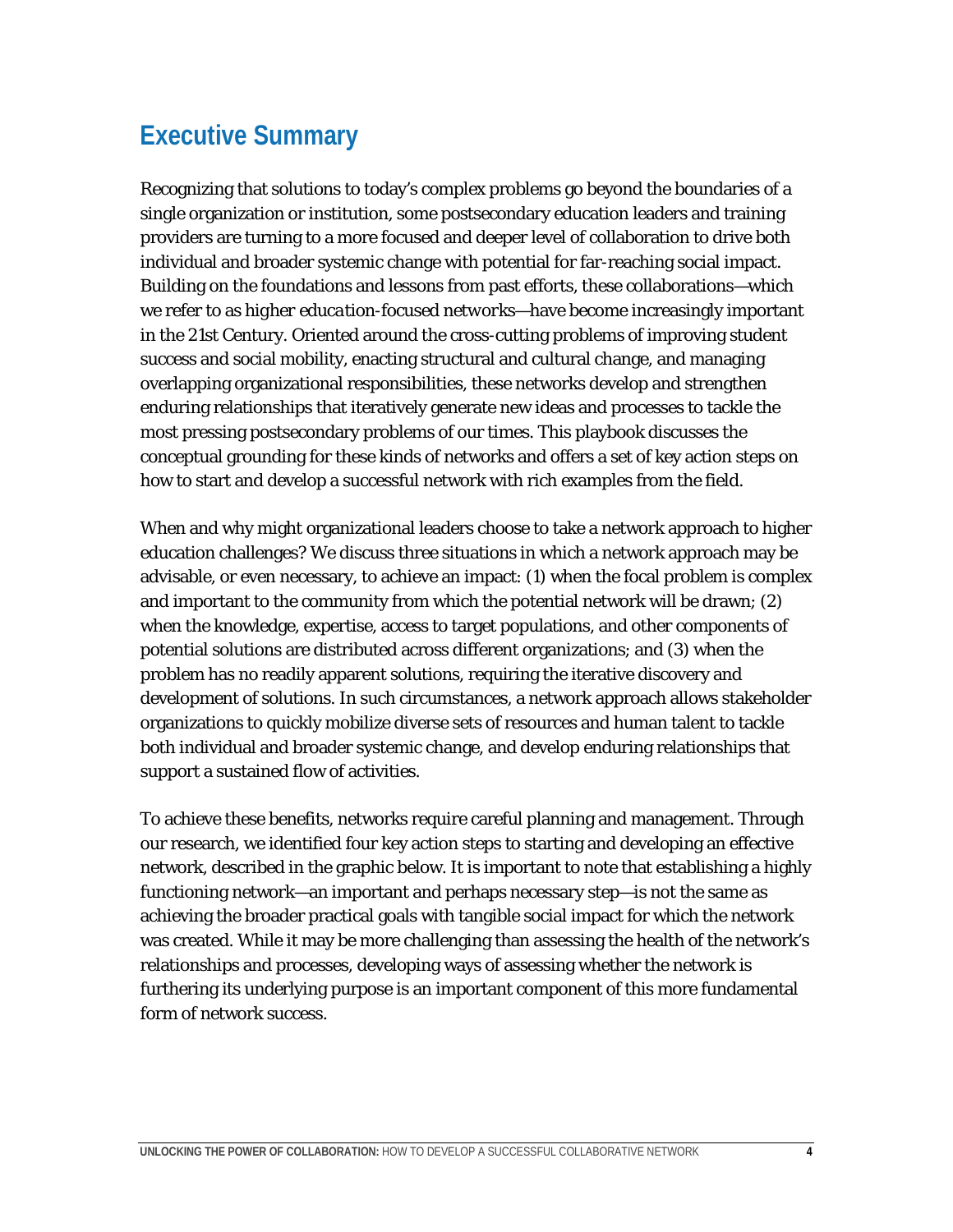### **4 KEY ACTION STEPS**

#### TO STARTING AND DEVELOPING A SUCCESSFUL COLLBORATIVE NETWORK

| #1 Organize people around a shared<br>vision and purpose                    | . Mobilize visionary and committed leadership to engender<br>a sense of urgency and enthusiasm around a problem<br>. Clearly define the purpose of the network<br>· Strategically recruit and assemble partners with<br>the network's purpose in mind |
|-----------------------------------------------------------------------------|-------------------------------------------------------------------------------------------------------------------------------------------------------------------------------------------------------------------------------------------------------|
| #2 Design an organizational structure<br>that will pave the road to success | . Establish an "embedded" backbone function for the<br>network<br>Engage and align cross-functional players to identify<br>focus areas and develop project plans                                                                                      |
| $#3$ Cultivate a culture of engage-<br>ment and shared responsibility       | . Create regular opportunities for purposeful interaction<br>among network members<br>. Focus on shared results, but also elevate individual<br>achievements                                                                                          |
| #4 Continuously develop the network's<br>capacity, capability, and purpose  | . Continually engage in multiple forms of self-assessment<br>and evaluation.<br>. Regularly re-visit key network structures and<br>processes with an eye toward its continued growth<br>and sustainability                                            |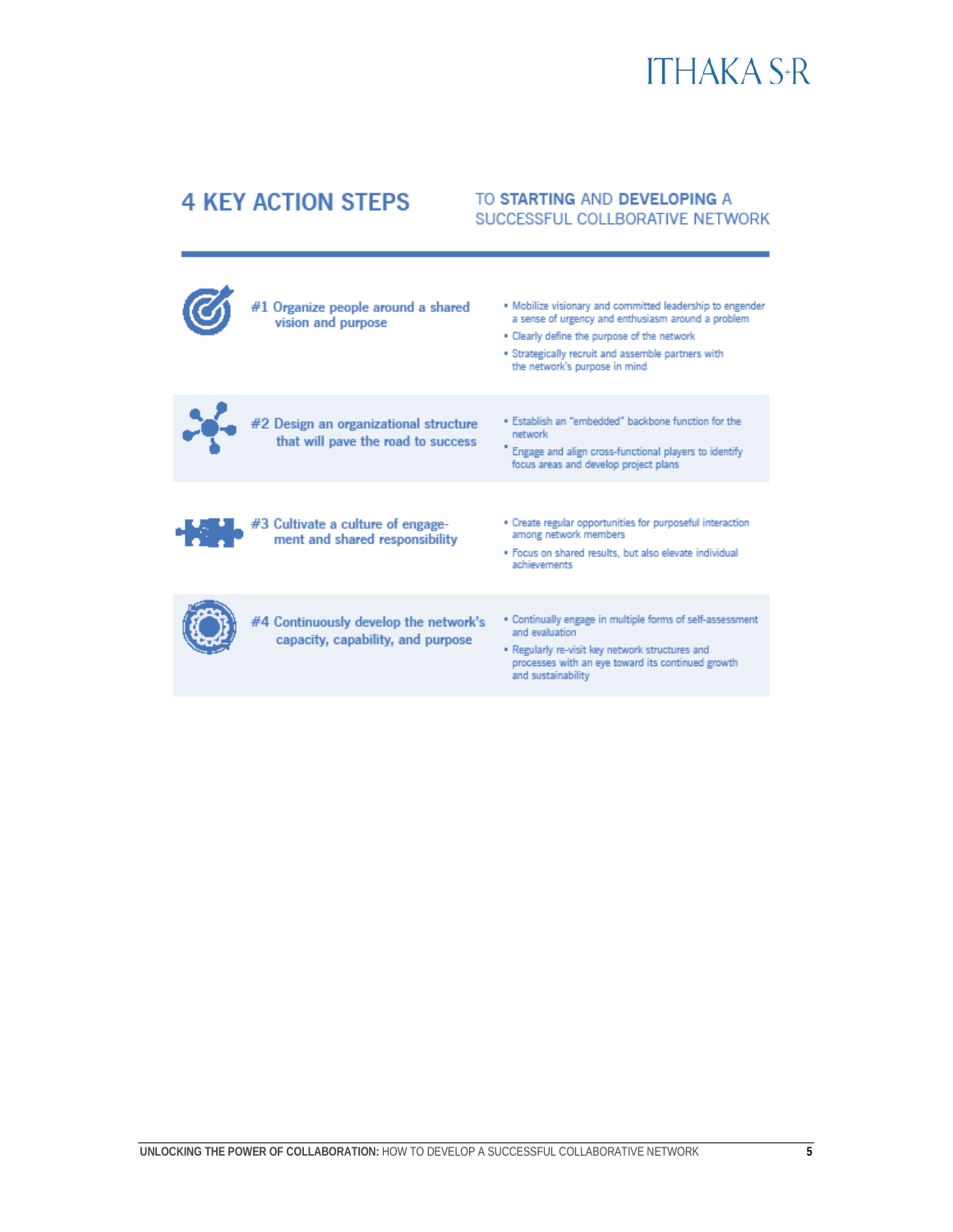### **Introduction**

As digitization, automation, and artificial intelligence reshape industries in just about every enterprise imaginable and transform people's lives in profound ways, leaders across public and private sectors are looking to tackle the new challenges of our times while learning to navigate an uncertain future.

In postsecondary education, in particular, the pressure to innovate in response to the changing times is high. The number of traditional-aged college students is declining across most of the country, and the new generation of students is more diverse in terms of race, ethnicity, and socioeconomic status than any previous cohort of students.[1](#page-6-0) At the same time, large and increasing numbers of working adults—many of whom tried and struggled in college previously—are seeking additional education and training to advance their careers and help them adapt to broader economic and technological trends.<sup>[2](#page-6-1)</sup> These demographic shifts are exposing a dissonance between the core assumptions and features of many existing postsecondary education providers and the needs of modern students and our economy. Even as policymakers, employers, and the public expect higher education institutions to meet these evolving needs, and are looking to new providers to fill gaps, state and federal investment in postsecondary education and training is lagging behind other demands.[3](#page-6-2) 

In short, postsecondary education faces a daunting set of external challenges—as well as exciting opportunities. There is the potential to achieve a postsecondary education and training ecosystem that is more tightly aligned to student and economic needs, more equitable in offering opportunity to learners from lower-income and underrepresented minority backgrounds, and more efficient and affordable. To reach this potential, incumbent organizations must make fundamental changes to the way they operate including how they interact with new players in the space—with few and sometimes declining resources to do so.

Recognizing that these challenges and the potential solutions go beyond the boundaries of their own institutions or organizations, some postsecondary education leaders and training providers are turning to a deeper level of collaboration. Building on the

<span id="page-6-0"></span><sup>1</sup> For example, see Nathan D. Grawe, "Demographics and the Demand for Higher Education," *Johns Hopkins University Press,*  2018.

<span id="page-6-1"></span><sup>&</sup>lt;sup>2</sup> Jim Fong, Peter Janzow, and Kyle Peck, "Demographic Shifts in Educational Demand and the Rise of Alterative Credentials," *Pearson Education and UPCEA*, 2016, [https://upcea.edu/wp-content/uploads/2017/05/Demographic-Shifts-in-Educational-Demand](https://upcea.edu/wp-content/uploads/2017/05/Demographic-Shifts-in-Educational-Demand-and-the-Rise-of-Alternative-Credentials.pdf)[and-the-Rise-of-Alternative-Credentials.pdf.](https://upcea.edu/wp-content/uploads/2017/05/Demographic-Shifts-in-Educational-Demand-and-the-Rise-of-Alternative-Credentials.pdf) 

<span id="page-6-2"></span><sup>3</sup> Ronald Brownstein, "American Higher Education Hits a Dangerous Milestone," *The Atlantic,* 2018, [https://www.theatlantic.com/politics/archive/2018/05/american-higher-education-hits-a-dangerous-milestone/559457/.](https://www.theatlantic.com/politics/archive/2018/05/american-higher-education-hits-a-dangerous-milestone/559457/)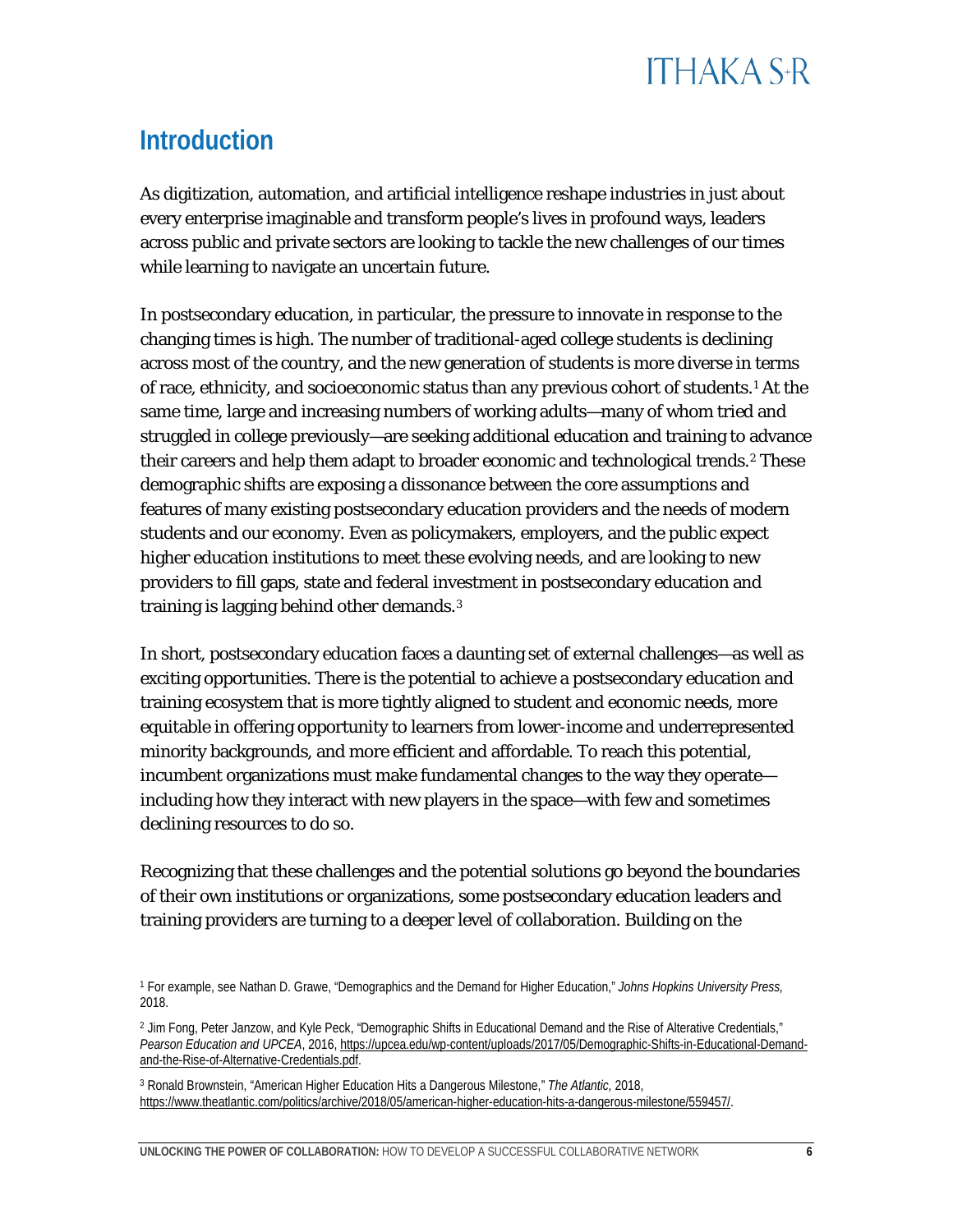foundation and lessons from past models to meet new challenges, these collaborations which we refer to as *higher education-focused networks*—have become increasingly important in the 21st Century (see Sidebar 1 for examples of relevant past collaboration models). Oriented around complex, crosscutting problems of improving student success and social mobility, enacting structural and cultural change, and managing overlapping organizational responsibilities, these higher education-focused networks develop crossorganizational relationships that iteratively generate new ideas and processes within and across the participants to address those problems. The networks we focus on have the potential not only to change practice within their member organizations, but also to have an impact at scale on their ecosystem.

This playbook discusses the conceptual grounding for higher education-focused networks and offers a set of key action steps on how to start and develop a successful network. It is based on a review of previous relevant research on collaboration, interviews with more than twenty network leaders, policymakers, and higher education scholars, as well as insights gleaned from a convening we hosted on the topic in February 2019 (see Appendix B for more information on the authors of this report and their research process).[4](#page-7-0)

The playbook is organized around four core questions:

- What is a higher education-focused network?
- Why and when might postsecondary leaders and their partners consider a network approach for addressing social challenges or developing solutions?
- What are the key features, processes, and considerations for starting and developing a successful network?
- What can we learn from some of the networks that have successfully employed these strategies?

<span id="page-7-0"></span><sup>4</sup> We reviewed a wide range of collaboration literature in the business management (e.g. Ranjay Gulati, Franz Wohlgezogen, and Pavel Zhelyazkov, "The Two Facets of Collaboration: Cooperation and Coordination in Strategic Alliances," *Academy of Management Annals*, 2012.), higher education change management (e.g. Adrianna Kezar and Sean Gehrke, "Communities of transformation and their work scaling STEM reform," 2016.), collective impact (e.g. John Kania and Mark Kramer, "Collective Impact," *Stanford Social Innovation Review,* 2011.), and community networks (e.g. Peter Plastrik, Madeleine Taylor, and John Cleveland. "Connecting to Change the World: Harnessing the Power of Networks for Social Impact." Island Press, 2014) – spanning topics, such as inter-organizational alliances, communities of transformation, and generative social-impact networks.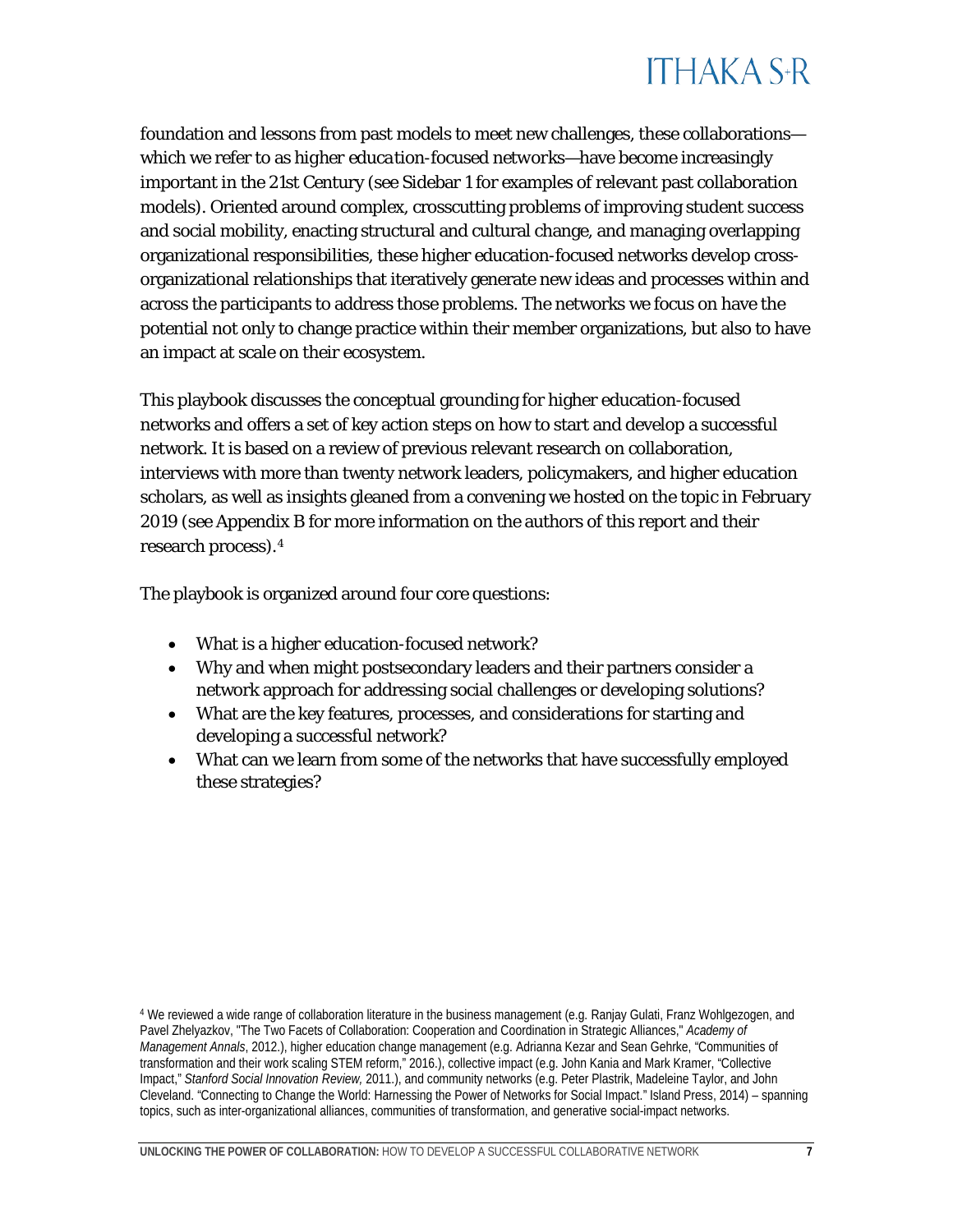#### Sidebar 1: The Founding Days of Early Forms of Higher Education-Focused Networks

The idea of college and universities cooperating with one another was largely an untested idea until the turn of the 20th century, and the growth of institutional and community-based networks is largely a recent phenomenon, as campuses navigate the financial and demographic forces bearing down on higher education. While most alliances in higher education were designed around geography or for transactional purposes, some alliances brought institutions together to address specific issues as a group.

The Association of American Universities (AAU) was founded in Chicago in 1900, with 14 of the nation's leading doctorate-granting institutions collaborating to consider "matters of common interest relating to graduate study."[5](#page-8-1) In the waning days of World War I, 14 higher-education associations formed an emergency council to ensure the United States had enough technically trained military personnel. First named the Emergency Council on Education, and later renamed the American Council on Education (ACE) it eventually became the umbrella group representing higher education institutions.<sup>[6](#page-8-2)</sup>

As higher education started to grow in the years after World War II, thanks to the G.I. Bill, new alliances formed so that institutions could share resources and keep up with the ever-expanding needs of the library and their researchers. Two of the most well-known alliances in higher education came together in the 1950s. The Ivy League was created as an official athletic league during that time, [7](#page-8-3) and the presidents of the Big Ten athletic conference agreed to form the Committee on Institutional Cooperation, or the CIC, to strengthen their institutions against what they saw as a growing competitive threat for research dollars, students, and faculty from universities on the east and west coasts (the CIC was later renamed the Big Ten Academic Alliance).[8](#page-8-4)

<span id="page-8-0"></span>**Defining a Higher Education-Focused Network**

With the rise of social media sites like Facebook and LinkedIn, the word "network" is now a commonly used term. Our common understanding of a network refers to a system of interconnected people or things. When it comes to higher education-focused networks, such a system includes colleges and universities, K-12 schools and businesses, philanthropies, and governmental or community-based organizations.

One of the issues we struggled with early on in our research was answering this question: What makes a network a network rather than simply a group of people working

<span id="page-8-1"></span><sup>5</sup> AAU History, [https://www.aau.edu/aau-history.](https://www.aau.edu/aau-history) 

<span id="page-8-2"></span><sup>6</sup> ACE History, [https://www.acenet.edu/Pages/A-History-of-Leading-the-Way.aspx.](https://www.acenet.edu/Pages/A-History-of-Leading-the-Way.aspx)

<span id="page-8-3"></span><sup>7</sup> Ivy League History, [https://ivyleague.com/sports/2017/7/28/history-timeline-index.aspx.](https://ivyleague.com/sports/2017/7/28/history-timeline-index.aspx) 

<span id="page-8-4"></span><sup>&</sup>lt;sup>8</sup> For a detailed history and rationale for forming the CIC, see Herman B. Wells, "A Case Study on Interinstitutional Cooperation," *Educational* Record, 1967, [https://www.btaa.org/docs/default-source/news-pub/historyofcic.pdf?sfvrsn=60f3c93a\\_0%5D.](https://www.btaa.org/docs/default-source/news-pub/historyofcic.pdf?sfvrsn=60f3c93a_0%5D)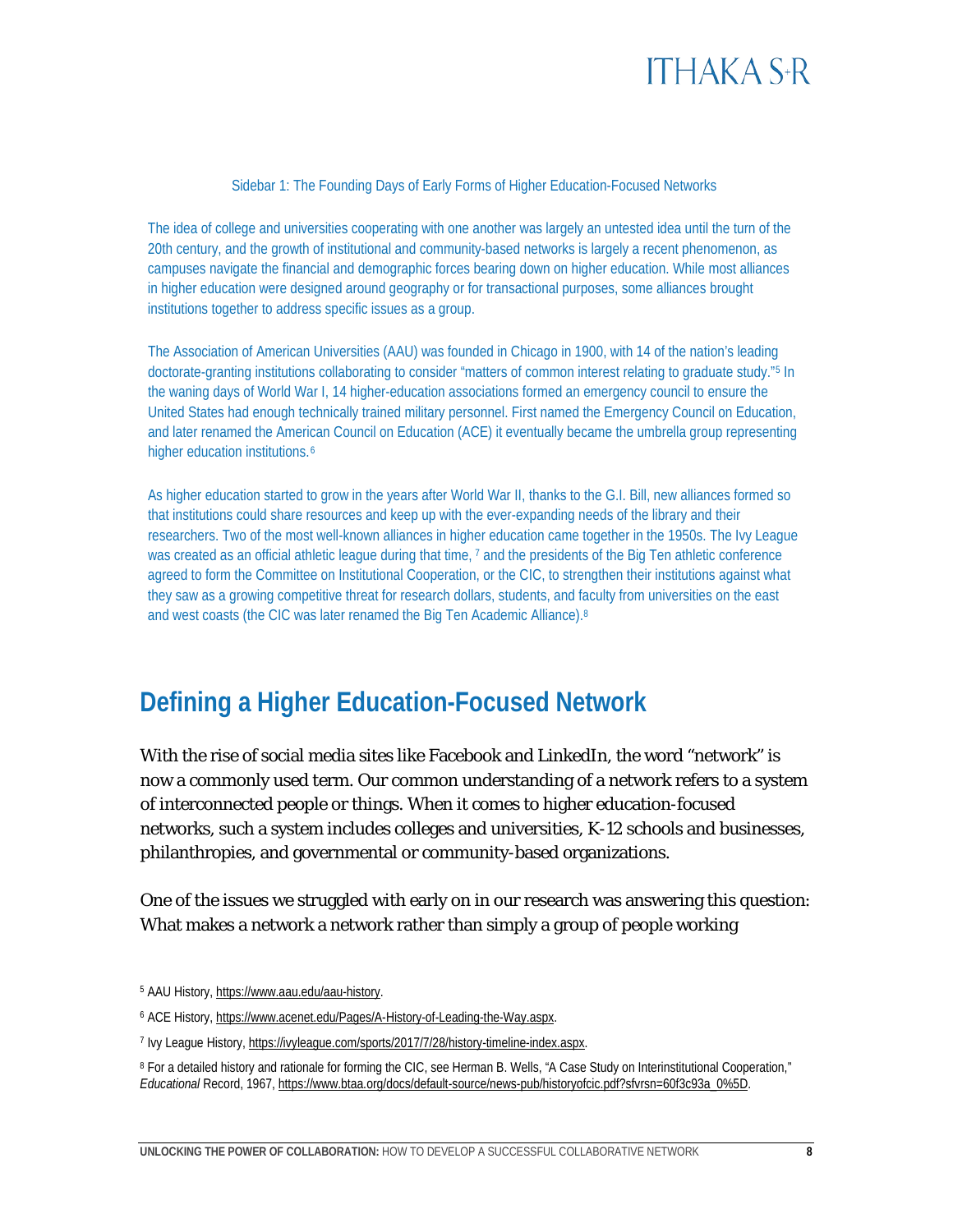together? We adopt Peter Plastrik and his colleagues' definition as a basis for framing and scoping our discussion of networks in this playbook. <sup>[9](#page-9-0)</sup> They define a network as a group of "individuals or organizations that aim to solve a difficult problem in the society by working together, adapting over time, and generating a sustained flow of activities, and impacts."[10](#page-9-1) A network is "generative" because it serves as a platform for generating multiple ongoing activities with an aim to achieving change that results in social good. Its members are not merely connecting or sharing information, but forging "powerful, enduring personal relationships based on trust and reciprocity" and undertaking numerous activities that emerge over the years of working together.<sup>11</sup> A network stands in contrast to other forms of collaboration, such as an alliance or coalition that represent the temporary alignment of organizations that will disband once its specific objective has been met.[12](#page-9-3) A network is also different from a member association, which doesn't necessarily require its members to develop highly entangled relationships and collaborations and is mainly intended to pool resources to provide various member-based services.<sup>[13](#page-9-4)</sup>

Although the literature makes a clear distinction between these different forms of collaboration, we found it rather difficult to catalog some of the existing and emerging collaborative groups squarely into specific forms or types–their differences are not always clear-cut and they evolve rapidly in response to their changing needs and goals. For example, a group may form a temporary alliance to achieve a specific goal, but then *morph into* a longer-lived network with a broader set of purpose and goals over-time as it gains momentum and garners community support.<sup>[14](#page-9-5)</sup> Similarly, a group that was originally conceived as a network may become a non-profit organization to continue pursuing its mission with a more streamlined and sustainable funding model, even as it still maintains some of the core features of a network.

Given the complexity of the collaboration landscape in higher education, as well as the ever-evolving nature of many of these groups, we purposefully explore collaborative

<span id="page-9-2"></span><sup>11</sup> Ibid, p. 6.

<span id="page-9-3"></span><sup>12</sup> Ibid, p. 28-29.

<span id="page-9-0"></span><sup>9</sup> Plastrik and colleagues developed a definition of network, drawing on their over decade of work studying, building, and helping others build networks around the world. See Peter Plastrik, Madeleine Taylor, and John Cleveland, "Connecting to Change the World: Harnessing the Power of Networks for Social Impact," *Island Press*, 2014.

<span id="page-9-1"></span><sup>10</sup> Ibid, p. 5.

<span id="page-9-4"></span><sup>13</sup> Ibid, p. 28-29.

<span id="page-9-5"></span><sup>14</sup> Plastrik and his colleagues note this concept of "morphing" in their 2014 book. They explain that morphing occurs when the participants or funders of an alliance or coalition want to keep working together after its primary purpose has been fulfilled. Making this leap requires a transformation of the group's purpose, relationships, and processes (e.g. broadening its purpose, strengthening relationships among members and external partners, getting involved in a more extensive collaboration).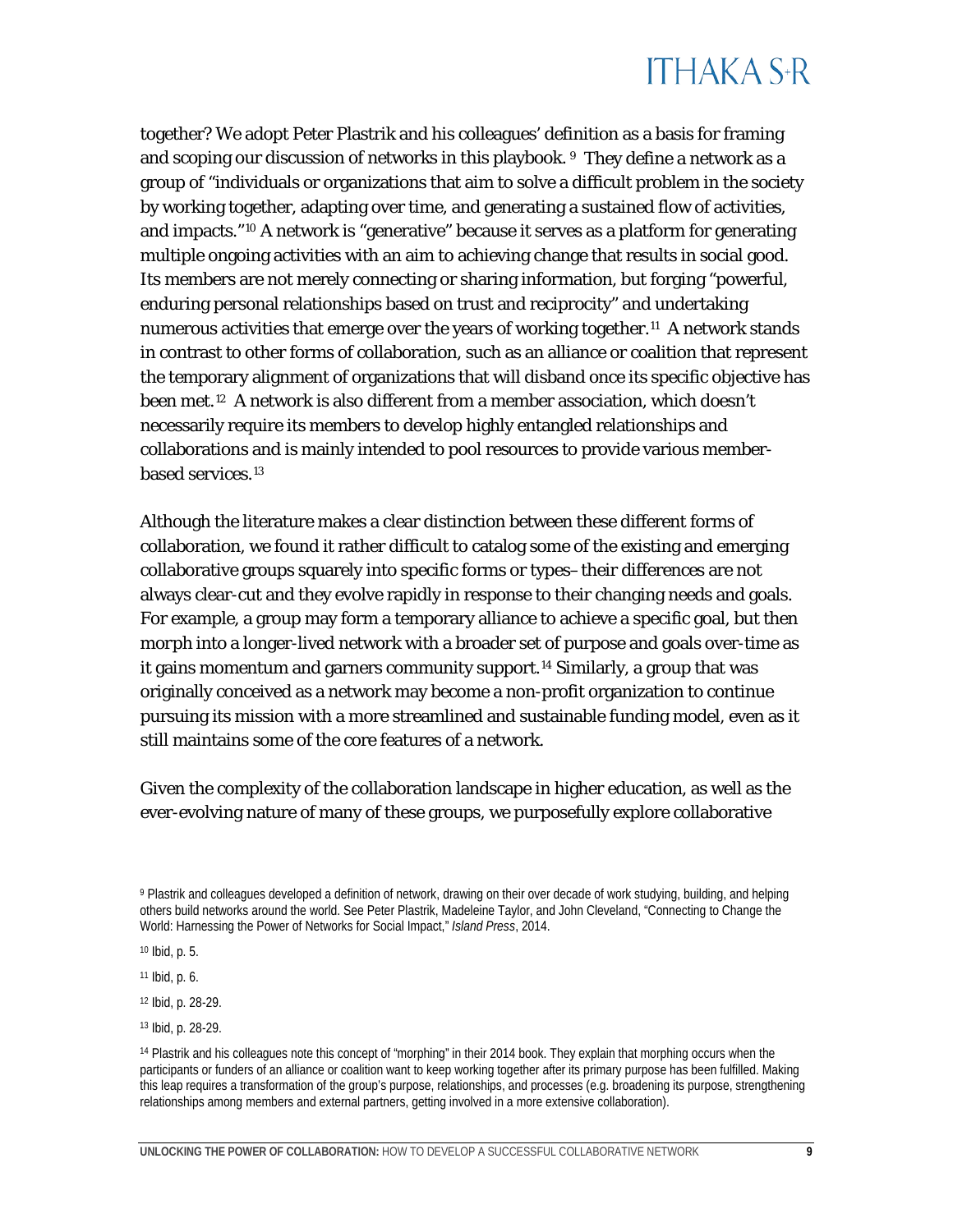groups that embody the key features of a network, irrespective of what they call themselves or whether they take on different organizational forms and shapes. The key network features we focus on include: (1) tackling a prominent social problem or challenge in the field by working together with a group of individuals and organizations; (2) adapting the group's approaches, strategies, structures, and goals over time in response to new learning and changes in the environment, and (3) generating a sustained flow of activities and impacts with the aim of achieving change that promotes the social good at some level of scale (e.g. local, regional, or national).

It is worth noting that even though networks are often contrasted to member-based associations in the literature, many of the established associations are creating, incubating, and/or housing networks as a means to align and support their members in advancing their shared missions and goals. One notable example is *Powered by Publics*, a recent initiative of the Association of Public and Land-Grant Universities (APLU). The initiative brings together a large group of "change-ready" APLU member institutions to work within smaller clusters to implement evidence-based strategies and incubate new solutions for student success.[15](#page-10-0) Another example is the American Association of State Colleges and Universities' (AASCU) *Re-imagining the First Year of College (RFY)* project—a set of 44 AASCU member institutions that have committed to working together over three years "to develop comprehensive, institutional transformation that redesigns the first year of college and creates sustainable change for student success."[16](#page-10-1)

While we researched numerous collaborative groups to inform this playbook, we selected seven networks that emerged in the 21st Century in the U.S. and have robust documentation of their efforts for more intensive profiles, to better illustrate the organizational structures and processes of networks (see Appendix A for full descriptions):

- *Achieving the Dream (ATD)*: a national network of community colleges that evolved into an independent non-profit organization, with a mission of closing achievement gaps and driving student success in the community college space using a continually evolving, field-informed framework to guide holistic curricular and institutional changes;
- *American Talent Initiative (ATI)*: a coalition of private and public four-year institutions that have pledged to expand opportunities for access and success for talented low- and moderate-income students;

<span id="page-10-0"></span><sup>15</sup> APLU's Powered by Publics Overview, [https://www.aplu.org/projects-and-initiatives/center-for-public-university](https://www.aplu.org/projects-and-initiatives/center-for-public-university-transformation/powered-by-publics/index.html)[transformation/powered-by-publics/index.html.](https://www.aplu.org/projects-and-initiatives/center-for-public-university-transformation/powered-by-publics/index.html)

<span id="page-10-1"></span><sup>16</sup> AASCU Re-imagining the First Year of College[, https://aascu.org/RFY/.](https://aascu.org/RFY/)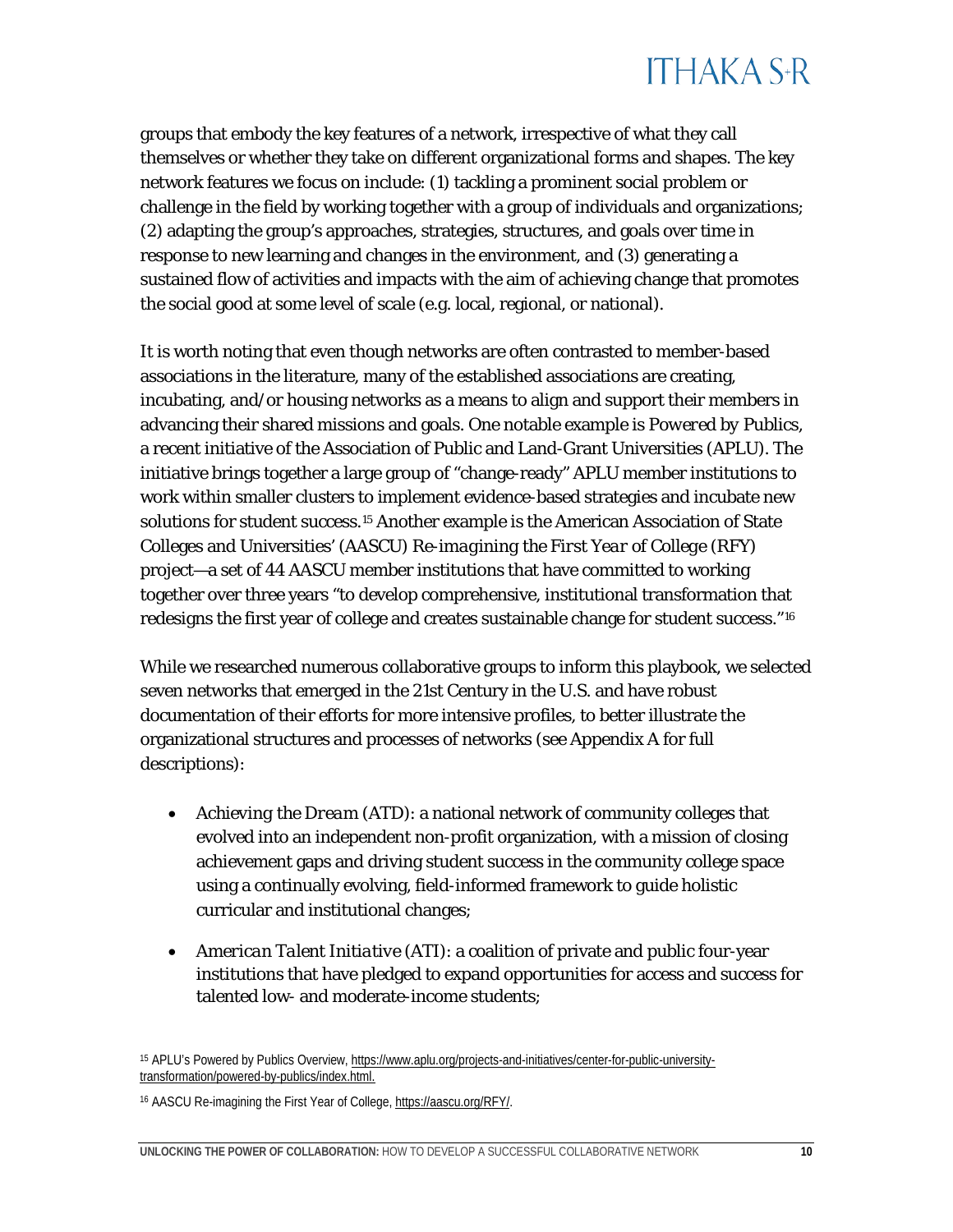

- *Graduate RVA*: a regional partnership of higher education institutions in the greater Richmond, Virginia area, which spun off from a longer-standing cradleto-career network to significantly increase regional postsecondary completion efforts as a means of reducing poverty and improving social mobility in the region;
- *The Long Beach College Promise (The Promise)*: a long-standing partnership between the major education institutions in the city of Long Beach, California, that has recently expanded its programming and partnership to further extend the promise of a quality college education to every student in the region;
- *The University Innovation Alliance (The UIA)*: an alliance of 11 public research universities across the nation aimed at significantly increasing the number of low-income students, first generation students, and students of color graduating with quality college degrees and catalyzing systemic changes in the entire higher education sector through active collaboration and information sharing;
- *Unizin*: a growing consortium of higher education institutions dedicated to codeveloping and advancing a robust digital education and collaboration infrastructure to empower faculty and students through improved access to learning materials and rich data;
- *UpSkill Houston Initiative*: a regional partnership among a broad spectrum of players from business/industry, education, non-profit, and public sector seeking to increase awareness of high-growth career paths in the region and train individuals with the skills necessary for success, using curricula informed and developed around industry demand.

As visible from this small collection of featured networks, colleges and universities are not necessarily the only or even primary type of organization leading such efforts in the field of higher education. Some of the networks that we highlight, such as the *Long Beach College Promise*, include partners in the K-12 system, the local government, as well as local businesses. Others, such as the *UpSkill Houston Initiative*, feature workforce development organizations, industry leaders, and employers in primary roles, with colleges and universities serving in supporting roles.

### <span id="page-11-0"></span>**Starting a Network: When and Why?**

When is it a good idea to start a higher education-focused network? This depends heavily on the complexity and relevance of the problem at hand in the context of the larger higher education landscape of the time, how expertise and resources are distributed across the ecosystem, and the feasibility of starting a network that may involve various "readiness" factors on the part of key leadership and potential partners.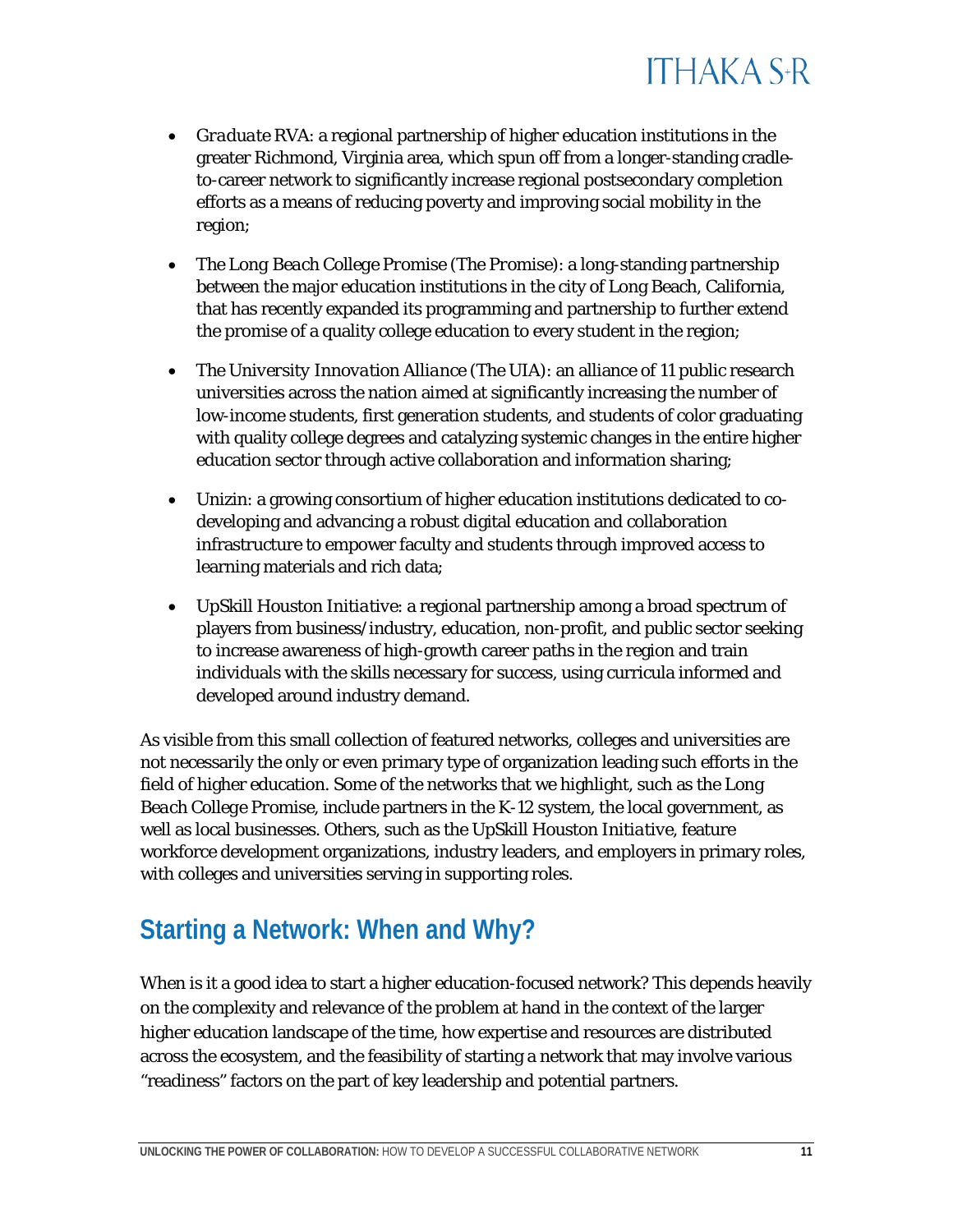

A network approach is suited to situations in which (1) the focal problem is complex and important to the community from which the potential network will be drawn; (2) the knowledge, expertise, access to target populations, and other components of potential solutions are distributed across different organizations; and (3) when the problem has no readily apparent solutions, requiring the iterative discovery and development of solutions.[17](#page-12-0) As evident from the problems being tackled by the seven featured networks we outlined above, many of the "thorny" problems in today's postsecondary education ecosystem center on improving social mobility opportunities for diverse learner populations, especially those learners who have been historically excluded from or underserved by higher education.

Now, why might postsecondary leaders and partners want to consider taking a network approach to solving their difficult problems? There are numerous potential benefits of networks that cut across individual and collective domains; we describe three benefits most relevant to the present needs of postsecondary players:

• *Quickly mobilize diverse sets of resources and human talent into novel combinations not otherwise available to single individuals or*  **organizations.** In order to navigate the intractable problems of our times (e.g. achievement gaps, skills gap, inequitable opportunities and outcomes), multifaceted solutions that tap into expertise, knowledge, and connections of many individuals and organizations are needed. This requires a deliberate effort to facilitate better communication, information sharing, and problem solving between different individuals and entities that have traditionally operated in silos to see how their individual work fits in with those of others, align their resources and efforts, and together navigate the various forces that are shaping and reshaping our economy and society. For example, employers and education providers can pool their expertise, resources, and talents to not only improve employer signaling of industry demands and education providers' curriculum offerings to that end, but also devise new strategies and solutions not imaginable or practical for either party outside such a collaboration. By strategically assembling novel, flexible, and potentially higher-performing combinations of human talent and relevant resources, a network serves as a powerful tool for addressing thorny challenges in the field more effectively and nimbly.

<span id="page-12-0"></span><sup>17</sup> Paul Vandeventer and Myrna Mandell, "Networks that Work: A Practitioner's Guide to Managing Networked Action (2<sup>nd</sup> Edition)," *Community Partners* (2011), p. 80.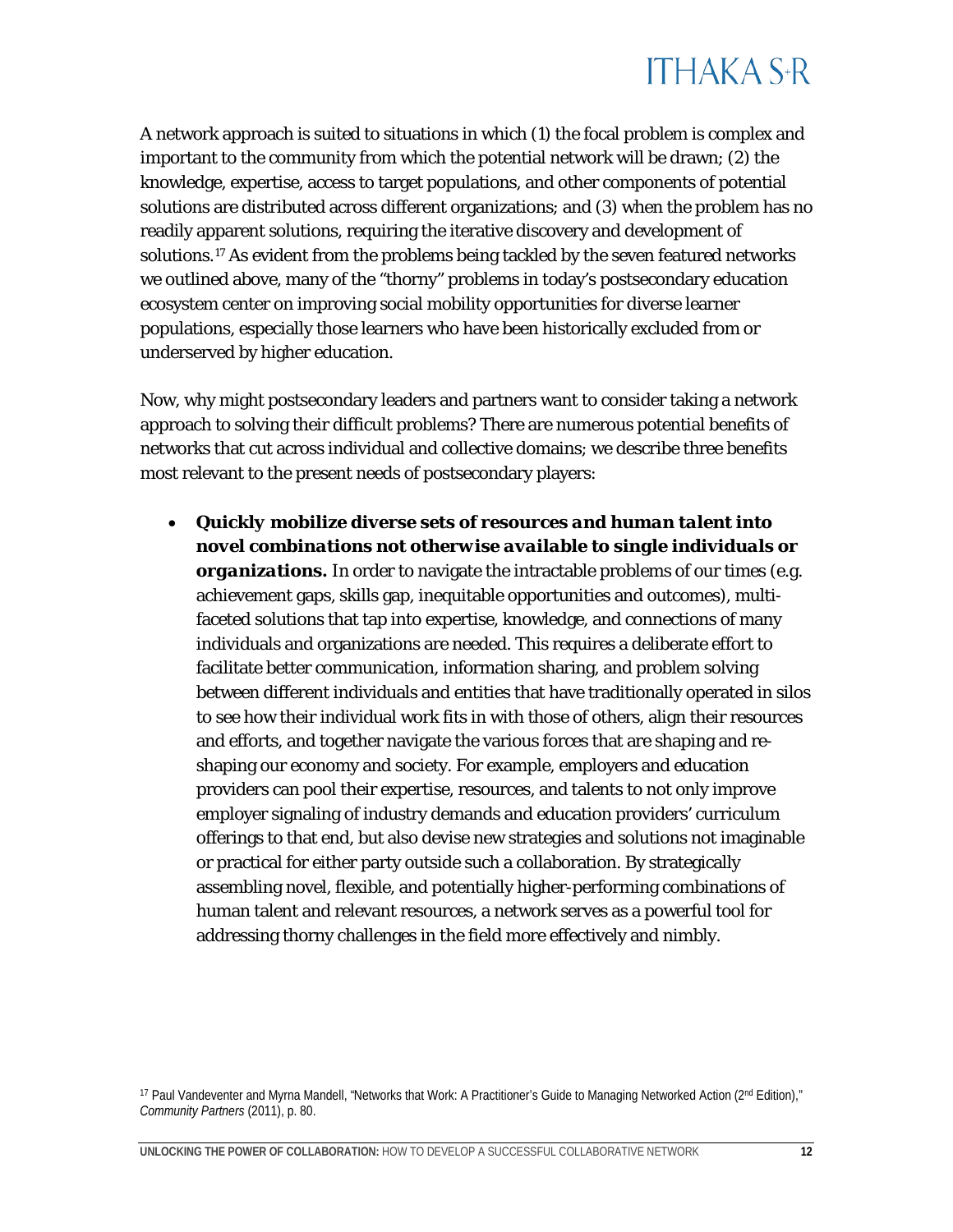- *Address both individual and broader systemic change by leveraging the power and influence of large numbers.* Network participants are often distributed and large in terms of numbers, and the strength in numbers is not to be underestimated. This is readily evident for the many individuals and organizations already taking advantage of cooperative procurements to obtain quality goods and services at an affordable rate through large group contracts, for instance. Numbers exude power and imply significance, beyond group contracts. Several of our interviewees noted that it is much easier to build a case for broad and systemic change when a large group of individuals and organizations come together with a single voice around a focused goal.
- *Develop and strengthen enduring relationships that support a sustained flow of far-reaching activities and impacts.* The relationships built and developed through a network over time can potentially have a farreaching impact that goes beyond the network itself. Successful networks can have "ripple effects" of continuing and spreading their learning to others in and around their social circles, allowing information, ideas, and resources to move more quickly and widely than they would in other forms of collaboration, influencing others' work in profound ways.

It is important to note, however, that a network approach to solving problems of student opportunity in postsecondary education is not always advisable. There will be circumstances when the costs of a network approach outweigh its benefits, especially when the time and resource commitment for coordinating and collaborating is not justified by the anticipated impacts and benefits of the effort. There are also challenges in higher education where a change in government policy may be the only viable longterm solution. And some problems might be adequately addressed through simpler forms of inter-organizational cooperation instead of a network (e.g. shared services, or short-term partnerships).[18](#page-13-0)

Even when a network approach makes sense on paper, certain conditions must be in place to make it feasible. These include the leaders' willingness to allocate resources and political capital to support a network, as well as potential partners' willingness to commit to a long-term relationship and invest time, money, energy, and other resources. We delve into these, and some of the other conditions that need to be met when forming and developing a successful higher education-focused network, in later sections.

<span id="page-13-0"></span>

<sup>18</sup> Ibid, p. 86.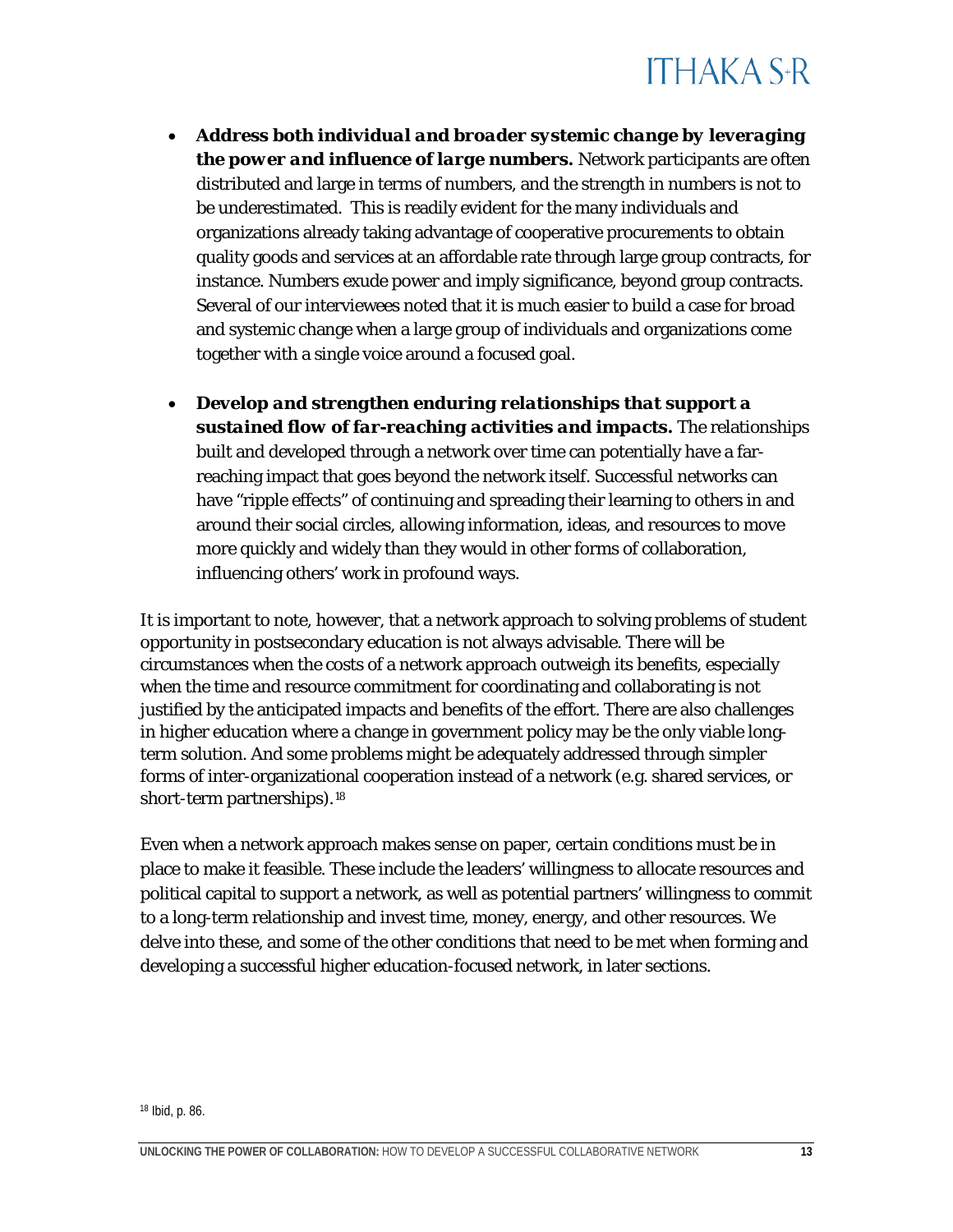### <span id="page-14-0"></span>**Successful Network vs. Network Success**

It is worthwhile at this point to note an important distinction: *a successful network* does not necessarily imply that the network has achieved substantive *network success*. We define a successful network as one that has effectively brought together diverse players who have pledged to collaboratively tackle a complex social problem, and has established a good infrastructure for member engagement and collaboration to that end. Network success, on the other hand, refers to the network meeting its stated goals or fulfilling its ambitious purpose (e.g., improving student success and social mobility). While establishing a successful network may well be one important aspect of network success and perhaps a necessary one—the higher education-focused networks covered in this playbook have broader practical goals with tangible social impact. The recommendations we present next in the form of key action steps focus on starting and developing a successful network, rather than achieving network success, though the former may be an important step to achieving the latter.

The network managers and experts we interviewed shared the challenges and complexities of evaluating a network's impact and, by extension, its success. A network is a moving target that adapts rapidly to changes in its context, such that its intermediate goals and the best means by which to assess progress toward them are dynamic and fluid. Moreover, due to the numerous players that move in and out of a network throughout different phases of its life cycle, as well as its intersecting and overlapping activities, the network may have a chain of impacts that are not readily visible, trackable, or even anticipated. Finally, because it often takes a long time to build a successful network that can yield any positive impact, premature assessments of network success run the risk of stymieing progress and viability. With that said, as we describe in more detail throughout the playbook, developing an appropriate definition of substantive success for a particular network, as well as a strategy for assessing it in some way, are important checks to ensure the network remains focused on its underlying purpose and that the very act of maintaining the network itself does not become its main purpose.

### <span id="page-14-1"></span>**Key Action Steps to Starting and Developing a Successful Network**

One of the goals of collaborative networks is to bring about transformative change in their community, field, and/or sector. Change is fundamentally a people process, and in order to achieve and sustain a change, it must be deeply embedded in people's mindsets, practices, and behaviors at every level. Building a network involves making appropriate decisions and actions based on an understanding of the evolving situation. The success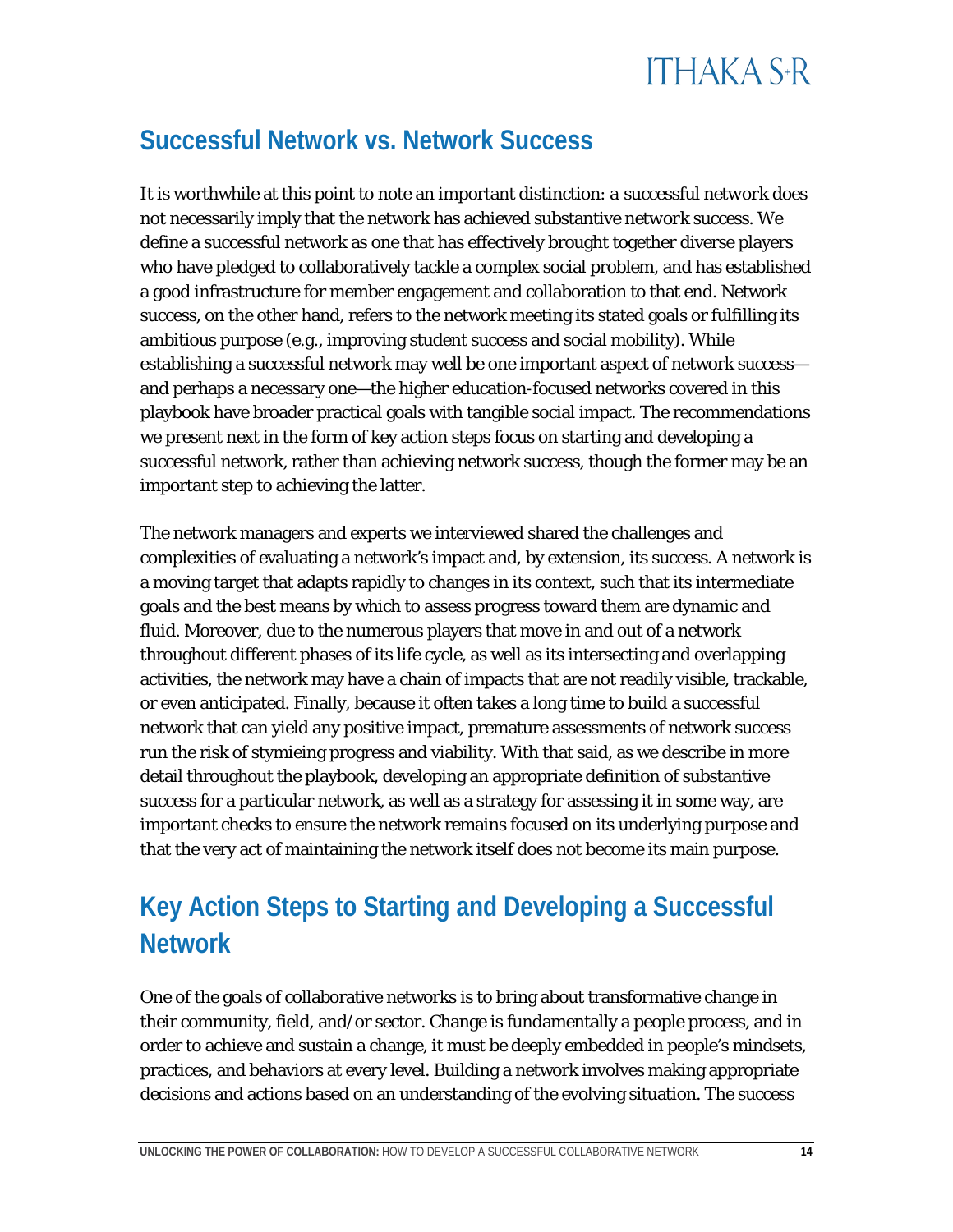of a network does not rest on one successful initial negotiation to build membership and technical capacity; it also relies on constant negotiation with the changing nature of the organizations and individuals involved.

Below we present key people-centered processes of successful higher education-focused networks, organized by four high-level action steps, from the starting of the network itself to its path towards continued growth and sustainability. We present these steps in a loosely chronological sequence because they build on each other, with the earlier steps often helping to lay the foundation for the next steps. Conversely, shortcomings in a given step can impact the success of subsequent steps and the network's overall success. We recognize, however, that in reality, a network's developmental path will be more dynamic and nonlinear than what we portray here. To contextualize these action steps and their main components, we feature specific examples from the networks we studied. We encourage readers to think about the interdependent as well as evolving nature of these steps and processes, and link them back to their own collaborative efforts, and to the implications they may have for fully realizing the network's collective potential.

## <span id="page-15-0"></span>*Action Step 1: Organize People Around a Shared Vision and Purpose*

Some networks arise organically, rooted in deep historical and interpersonal connections that are rarely visible to the public eye. These roots engender a sense of vision and purpose that define what the network's members are committing to do together. For other networks, that shared vision is cultivated intentionally among a group of people or organizations that lack the same historical relationships, but are nevertheless bound by a common goal, region, or set of constituents. In either case, simply having those relationships or common purpose is insufficient to start a successful network. That initial connection must be nurtured and transformed into a network structure through a process carefully designed and executed by a team of highly committed and enthusiastic leaders.

#### *Mobilize visionary and committed leadership to engender a sense of urgency and enthusiasm around a problem in the field*

Every successful postsecondary network that we have observed has a multi-person team of champions that plays a pivotal role in its birth and early development. These champions are individuals with active roles in various capacities in and around postsecondary education, such as college and university presidents, chancellors, and administrators, as well as industry leaders, philanthropy officers, policy makers,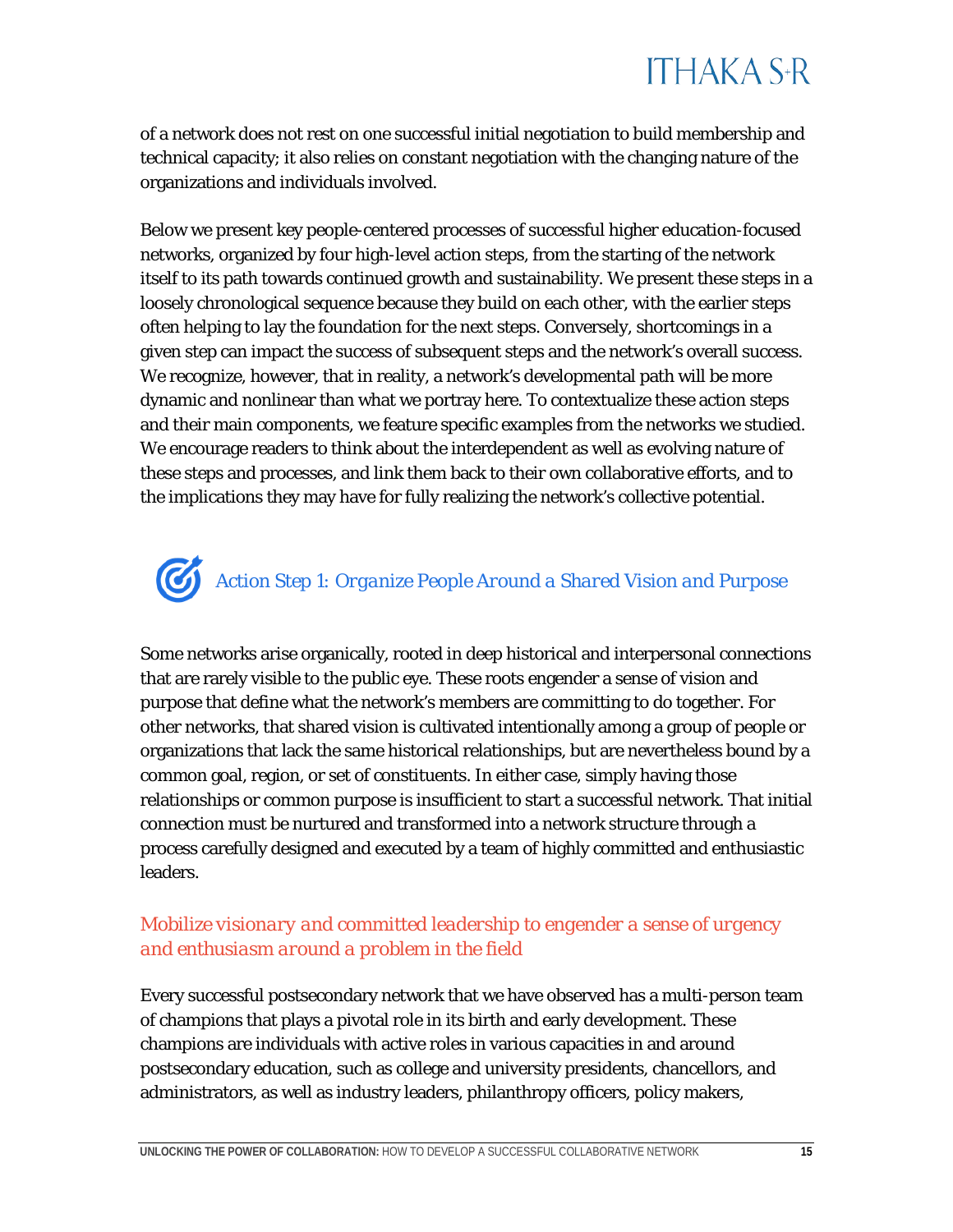researchers, advisors, and community thought leaders. They have a deep understanding of the lay of the land and can leverage their interpersonal connections and effectively use research and data to create urgency and enthusiasm among stakeholders and the public around a particular problem and advocate for change that requires a concerted effort of diverse players. There are at least two types of champions whose presences are critical in the formation phase of a network: *ideation champions* and *staff champions*.

*Ideation champions* are individuals often at the CEO, presidential, or other senior executive level, who champion ideas or concepts that lead to the creation of a new network or significant expansion, revamping, or restructuring of an existing one. Highly integrated, visible, and respected in their respective community or field, these champions have the ability to create legitimacy and authenticity to motivate others to support their vision and share the experience. They also play a critical role by doing a lot of the heavy lifting, including capitalizing on the urgency and enthusiasm they help create to mobilize seed funding to support the successful formation and launch of a network.

How do ideation champions find each other and successfully bring others on board? Typically, they find each other through the plethora of local, regional, and national venues and professional and social networks, which are fertile ground in which to plant the seeds of a collaborative network. The examples below illustrate how existing connections in the higher education community fostered the initial championing of two such networks.

• Through their respective institutions' affiliation with the Big Ten Academic Alliance, where collaboration is the norm,[19](#page-16-0) Brad Wheeler of Indiana University and James Hilton of the University of Michigan started conversations that led to their co-founding of *Unizin* - a network formed in response to the rapid growth of higher education technologies. The pair had over a decade of experience working together and with many other institutions in building collaborative digital models and services,<sup>[20](#page-16-1)</sup> and had been particularly vocal about urging research universities to move away from perpetual silos and toward "intentional interdependence" to find more effective solutions to complex problems in higher education.<sup>[21](#page-16-2)</sup>

<span id="page-16-0"></span><sup>19</sup> The Big Ten Academic Alliance is a consortium of 14 institutions which was first established in 1958. The group's collaborative efforts span across many areas including, but not limited to, cooperative purchasing and licensing, course sharing, professional development programs, library resources, information technology, and faculty networking.

<span id="page-16-1"></span><sup>&</sup>lt;sup>20</sup> Select examples of cross-institutional digital collaboration projects includ[e Kuali,](https://www.kuali.co/) [Sakai,](https://www.sakailms.org/) and OmniSOC.

<span id="page-16-2"></span><sup>21</sup> Bradley Wheeler and James L. Hilton, "The Marketecture of Community," *EDUCAUSE*, 2012. [https://er.educause.edu/articles/2012/11/the-marketecture-of-community.](https://er.educause.edu/articles/2012/11/the-marketecture-of-community)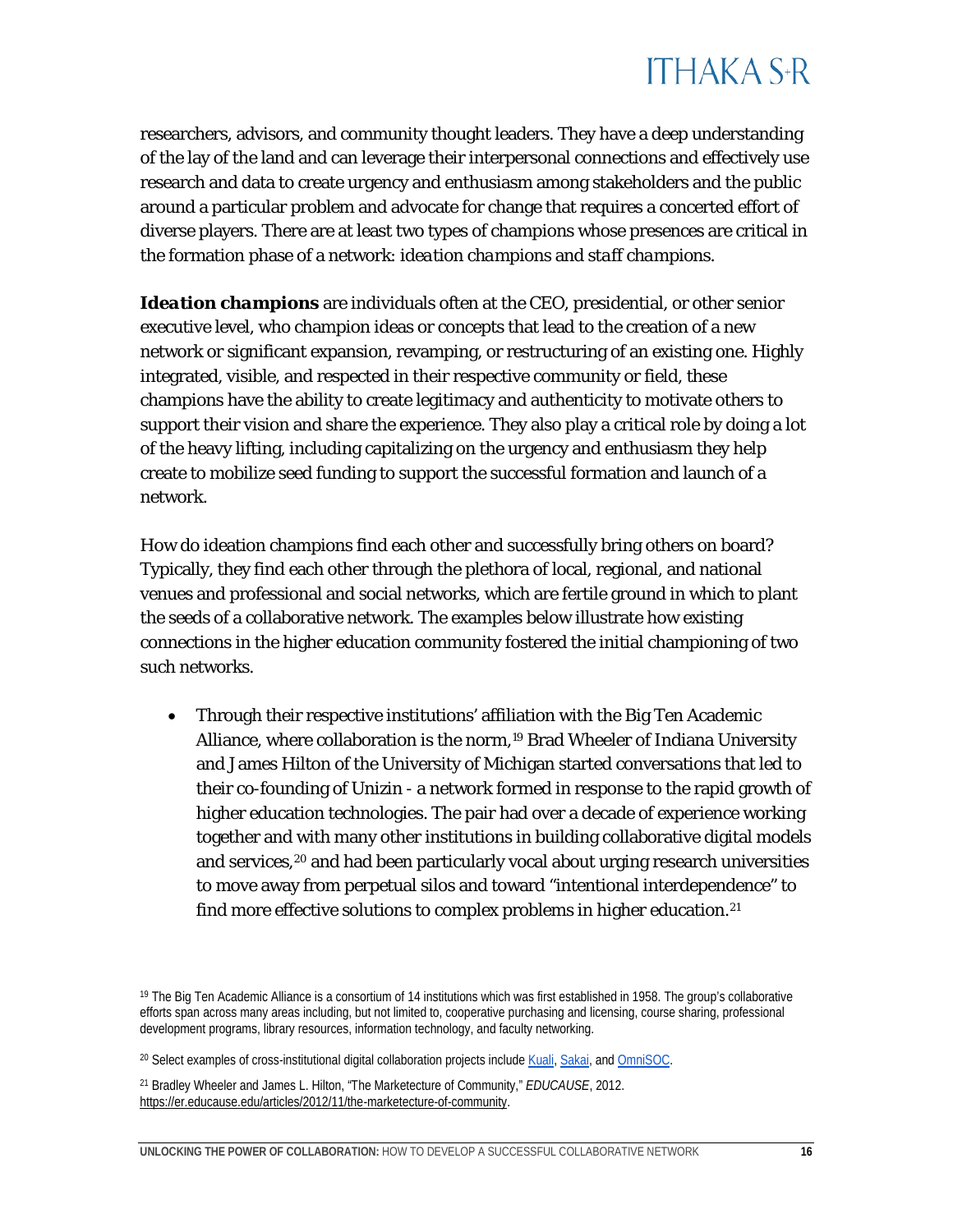Together they organized a series of conversations among their circle of colleagues and friends, many of whom were in charge of the information technology strategy and systems in their respective institutions, to come together around the *Unizin* vision—to enable universities to collaborative develop, advance, and maintain a shared digital education infrastructure rather than rely on proprietary educational products and services with adverse impacts on educational quality.

• President Michael Crow of Arizona State University invited a small group of presidents and chancellors to engage in a discussion about collaboration and scale on the heels of the Next Generation University project published by New America. [22](#page-17-0) After the publication of the report, he organized several meetings to bring together university presidents, chancellors, and other campus leaders to discuss its findings and implications, building a sense of urgency for action. These conversations ultimately ignited motivation and support from the field to form the *UIA* with a goal of increasing graduation rates among low-income students by identifying and scaling successful student success interventions in a group of large public research universities in the U.S.

Moreover, it is important to note the value of *staff champions,* who champion the substantive work of a network, including shepherding its formation, development, and ongoing development. Some staff champions may work closely with ideation champions in the early stages of a network to assist with its formation and launch, working "behind the scenes" to continue building a sense of urgency for the proposed problem and garnering enthusiasm and support from the field. One of their key roles is building, and then strengthening, the network's connective tissue by managing relationships with and among partners and members, regularly reinforcing the shared values and goals, building consensus, and driving the focus of participants' efforts toward the network's collective goals. We will further discuss the role of staff champions in later action steps.

#### *Clearly define the purpose of the network*

One of the first tasks of network champions is to establish and communicate a clearly defined purpose for the network—its *raison d'être*. This purpose will guide and inform how the network is designed and built, including the key processes of selecting network partners and developing the network's strategic design. Establishing a network purpose can be especially challenging when there is no clarity on the kinds of activities

<span id="page-17-0"></span><sup>22</sup> Jeff Selingo, Kevin Carey, Hilary Pennington, Rachel Fishman, and Iris Palmer, "The Next Generation University," *Education Policy Program, New America Foundation*, 2013[, https://postsecondary.gatesfoundation.org/wp-content/uploads/2014/10/New-](https://postsecondary.gatesfoundation.org/wp-content/uploads/2014/10/New-America-Foundation_The-Next-Generation-University.pdf)[America-Foundation\\_The-Next-Generation-University.pdf.](https://postsecondary.gatesfoundation.org/wp-content/uploads/2014/10/New-America-Foundation_The-Next-Generation-University.pdf)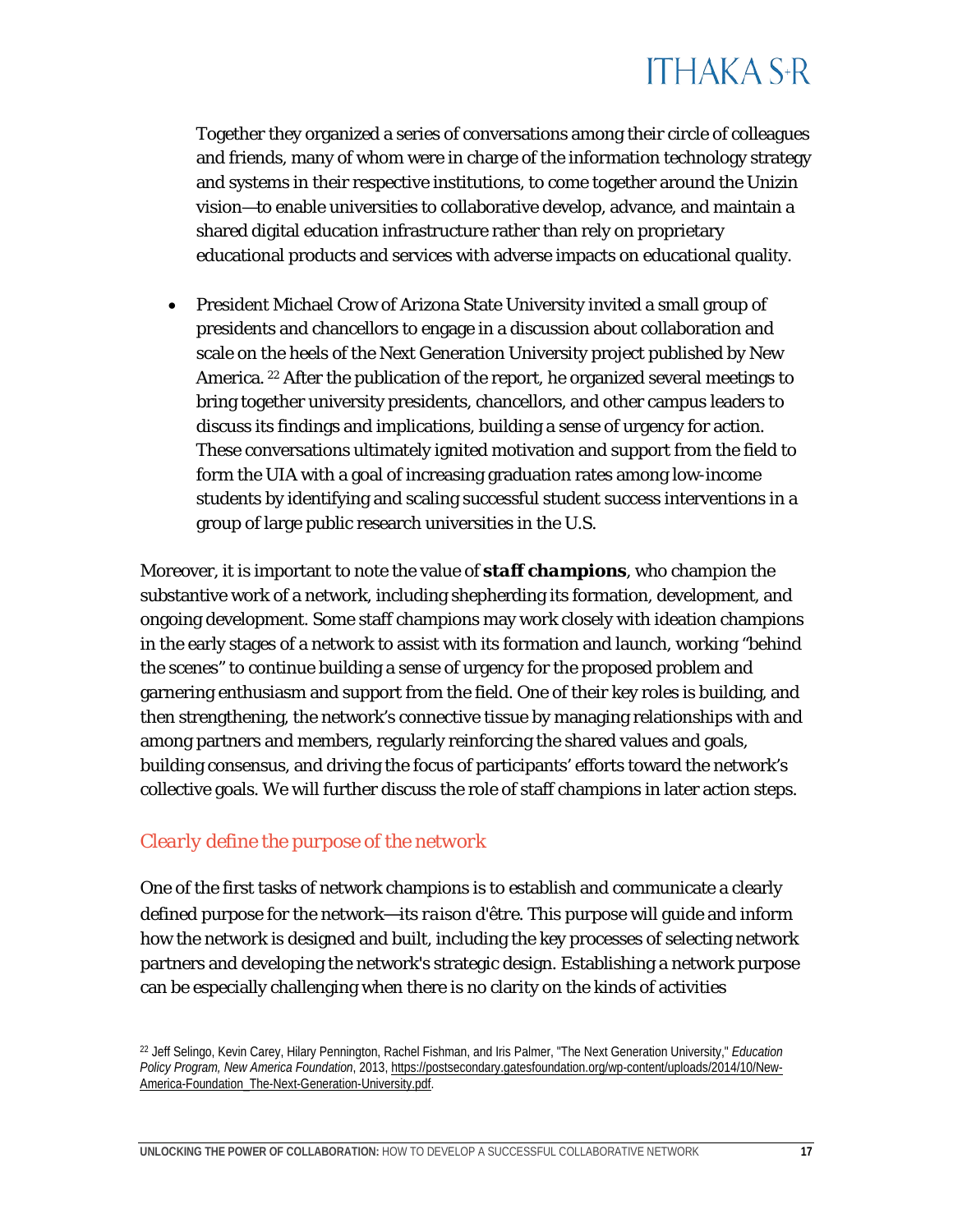participants will be engaged in and the kinds of outcomes they will be producing.[23](#page-18-0) It is therefore important to develop a purpose that is broadly applicable, but focused in terms of the problem it aims to tackle, with the recognition that it may need to be adjusted as the network matures and evolves over time. For some networks, agreeing on a set of shared performance measures can further help aligning members around the shared purpose as well as a sense of direction while providing a system of accountability.

While the purpose of a network can take different forms and shapes depending on the local context, specific problem at hand, and target beneficiaries of its activities, the underlying principle must be inclusive and collaborative in nature. In other words, the purpose of the network must be defined in such a way that it necessitates the alignment and contributions of involved parties to drive an intended impact, as shown in the following examples.

- The *American Talent Initiative (ATI)*, a collaboration between the Aspen Institute's College Excellence Program, Ithaka S+R, and a growing alliance of colleges and universities, was founded with a single purpose in mind: expand high-quality postsecondary opportunity and access to talented low- and moderate-income students across the nation. To that end, the network champions set an early and ambitious national 2025 goal of attracting, enrolling, and graduating an additional 50,000 lower- and moderate-income students at over 300 high-performing four-year colleges and universities in the country.[24](#page-18-1) The purpose of forming *ATI*, as well as its shared performance measure, are collaborative in nature by design, as they require the partners and member institutions to work together to bring about a scale of national change that no single institution can do alone.
- *The Long Beach College Promise (The Promise)* is one of the signature initiatives of the Long Beach Education Partnership*,*[25](#page-18-2) which was first established in 1994 as part of the larger community-wide effort to tackle economic and demographic challenges facing the city at the time. Born in 2008 out of the successes and strong foundation of the existing partnership, the *Promise* focused on expanding opportunity for all Long Beach Unified School District students by eliminating

<span id="page-18-0"></span><sup>23</sup> Peter Plastrik, Madeleine Taylor, and John Cleveland, "Connecting to Change the World: Harnessing the Power of Networks for Social Impact," Island Press, 2014, p. 44.

<span id="page-18-1"></span><sup>&</sup>lt;sup>24</sup> In the context of ATI, high-performing institutions are those that consistently graduate at least 70% of their students within six years.

<span id="page-18-2"></span><sup>25</sup> Natalie Nielsen and Kirstin McCarthy, "Improving education through collaboration: a case study of the Long Beach Seamless Education Partnership," *Business-Higher Education Forum*, 2009, [http://www.bhef.com/sites/default/files/BHEF\\_2009\\_improving\\_education\\_through\\_collaboration.pdf.](http://www.bhef.com/sites/default/files/BHEF_2009_improving_education_through_collaboration.pdf)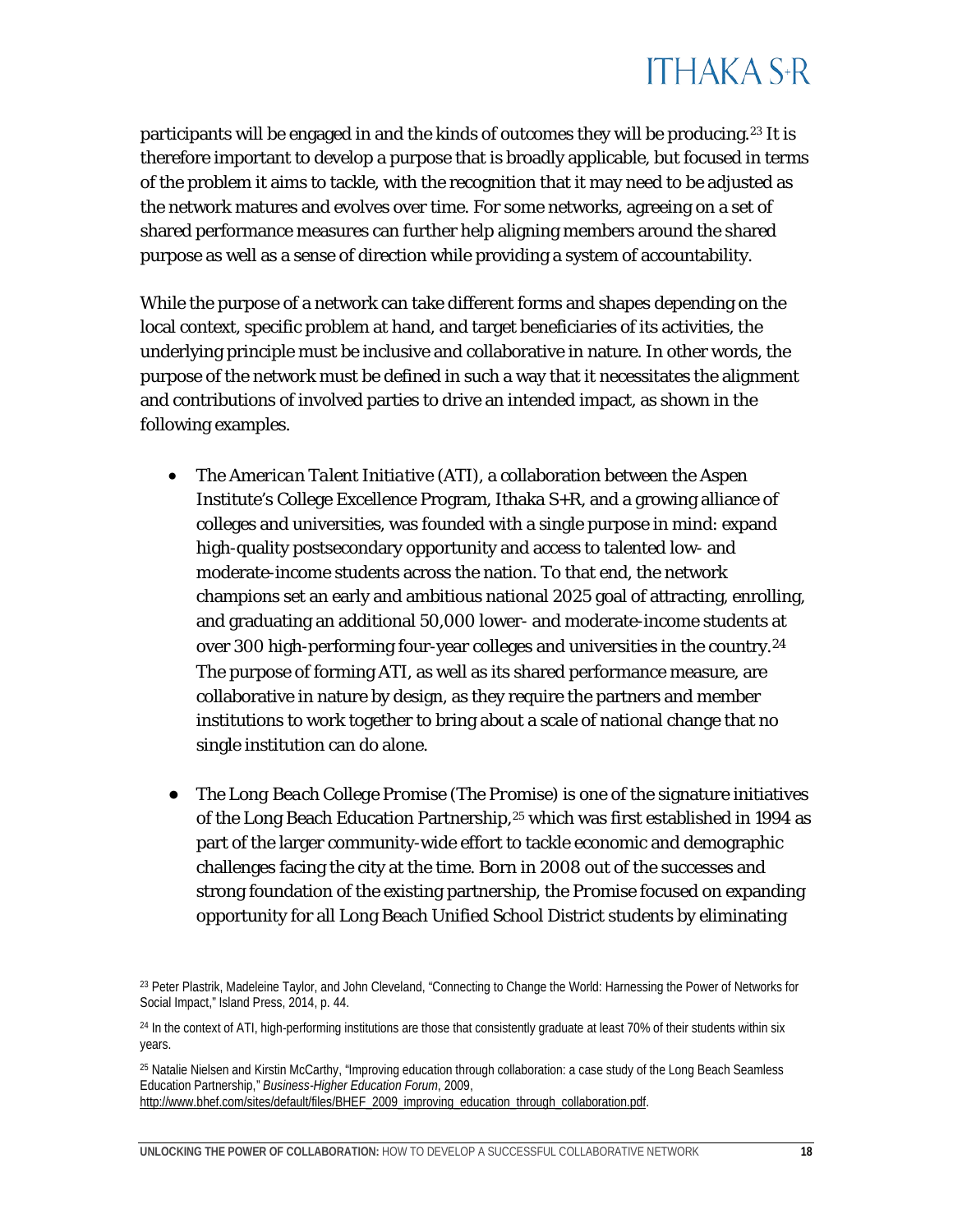

barriers to student success in every step of their education pathways from pre-K to college and later on to career and life. By design, the *Promise*'s purpose requires rigorous alignment of mission, curriculum, standards, and practices across the district's three education systems—its public school district, community college, and state university.

#### *Strategically recruit and assemble partners with the network's purpose in mind*

Another critical task of the champions in the early stages of a network, which must be approached with a high degree of intentionality, is recruiting the "right" partners who can increase the network's value and, ultimately, its chances of success. Network partners include the institutions, schools, and organizations, and relevant individuals within them, who will carry out the network's actual activities (e.g. institutions that educate or train students), as well as those that directly support them to that end (e.g. a governmental office, an organization serving a core supporting function to the network, or an actively engaged funder). There are at least three qualitative criteria against which network builders can assess a potential partner's fit: *partner compatibility*, *complementarity*, and *capacity*.[26](#page-19-0) While all three elements are important to successful partner selection, the degree to which they should be emphasized varies depending on the purpose and structure of the network, the context in which the network resides, as well as its maturity in the field.

As will be exemplified in the upcoming sections, different networks have different needs based on their purposes and context, such that a source of compatibility for one network may be a source of incompatibility for another (see Sidebar 2 for how the three elements of partner selection criteria played out in the formation of the *University Innovation Alliance*)*.* It is important to note that even when these three criteria are met, strong competition among potential network partner organizations at a high level may have direct implications for their own viability and sustainability as independent entities in today's competitive environment. The interests of the individual partner organizations may undermine effective collaboration and the interests of the network. With that said, as we discuss later, there are strategies to promote "healthy competition" among network partners and their members that can be beneficial to those involved and to the network as a whole.

<span id="page-19-0"></span><sup>26</sup> We drew on business management literature on strategic alliance (i.e. Reshma H. Shah and Vanitha Swaminathan, "Factors Influencing Partner Selection in Strategic Alliances: The Moderating Role of Alliance Context," *Strategic Management Journal* 29, no. 5 (2008): 471-494.) as well as insights gleaned from our interviews to come up with these three partner selection criteria.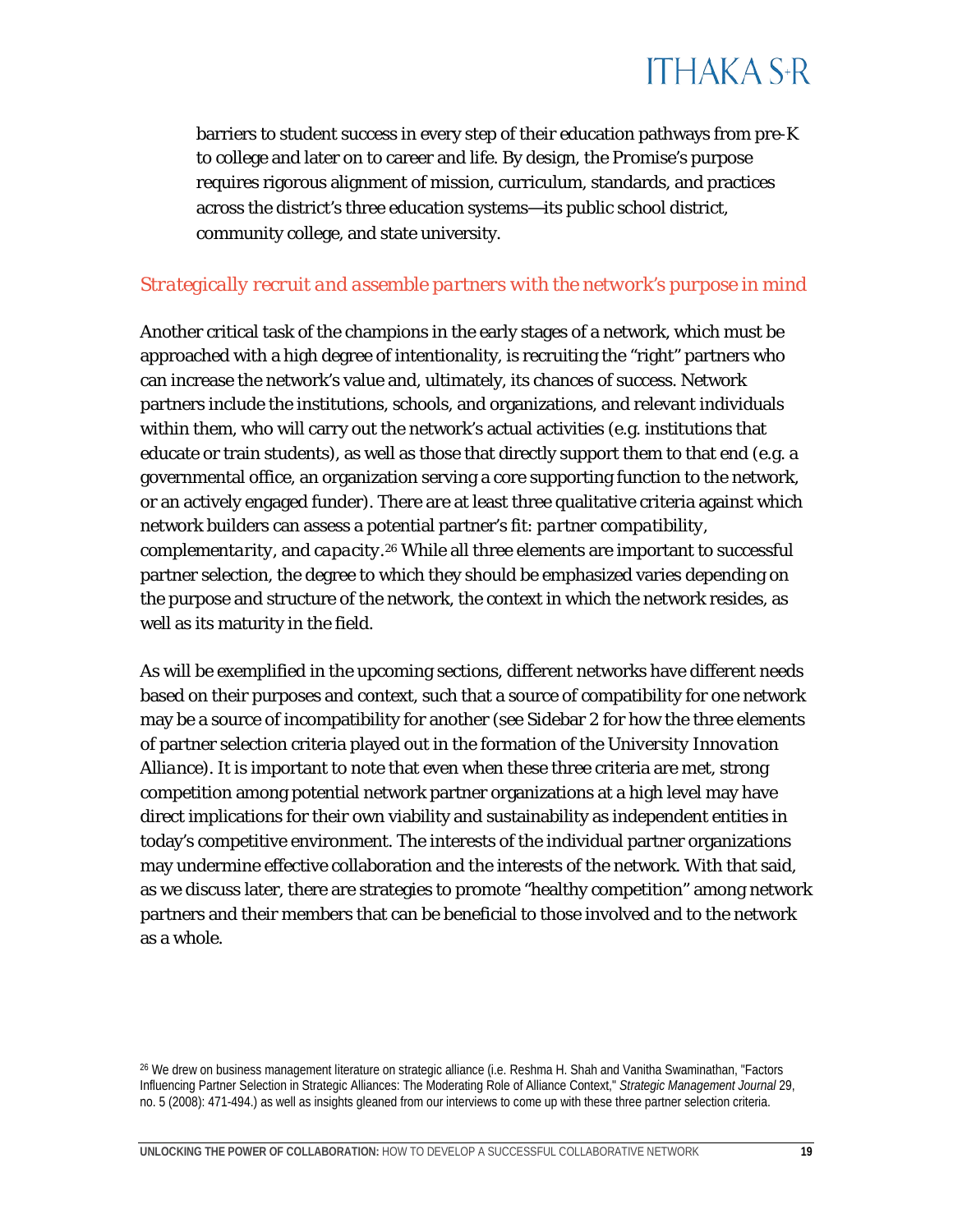**Partner compatibility** refers to the similarity and close alignment among partners' core vision, level of commitment and trust, organizational culture, values, norms, and working styles, which can make it easier for partners to readily build rapport with each other and more effectively cross their institutional boundaries to collaborate. Compatibility is especially important when a high level of entanglement among partners is needed—when the work requires partners to rely on each other, share risks, and "colabor" to accelerate their goals. Some of our interviewees noted that one important area for compatibility is the pace at which higher education institutions are leading or lagging each other in campus innovation or transformation. If a "readiness" for institutional change is central to carrying out the network's purpose, differential paces among partners may create a significant hurdle to robust collaboration. Recognizing this, *Unizin,* for instance, chose to form with a limited set of highly compatible institutions four public research universities that were willing and able to take similar risks on a similar timeframe and make a significant financial investment at the outset to help build the initial infrastructure and process for *Unizin*'s ecosystem of digital education systems and collaborations. [27](#page-20-0)

**Partner complementarity** refers to the degree to which partners can contribute a non-overlapping set of expertise, skills, knowledge, contexts, and/or resources to support the network's efforts. The complementary nature of partners' contributions can further validate the importance of their collaborative relationship, and if leveraged and integrated well, can yield powerful synergistic outcomes. Since scale is a key characteristic of higher education-focused networks, some level of complementarity will need to be built into partner composition to expand the network's reach and impact. How and when complementarity should be achieved varies greatly across networks. By way of example, *Graduate RVA* by design needed to include four-year and two-year institutions due to its focus in part on credit transfer success.[28](#page-20-1) As the network evolved to focus more directly on reducing racial equity gaps in attainment, it needed to further prioritize complementarity by inviting partners with a strong record in enrolling and supporting underserved students, in this case African American students. To that end, the network sought a regional HBCU partner for complementarity in that regard, while also maintaining compatibility by selecting a public institution with a demonstrated interest in promoting transfer success and aligning practices across the region's public institutions.

<span id="page-20-0"></span> $27$  The founding members each invested \$1 million over three years to help launch Unizin.

<span id="page-20-1"></span><sup>&</sup>lt;sup>28</sup> Graduate RVA is a spinoff of a broader regional cradle-to-career partnership in Richmond, Virginia, formerly known as Bridging Richmond. Read more about Graduate RVA and its history in Appendix A.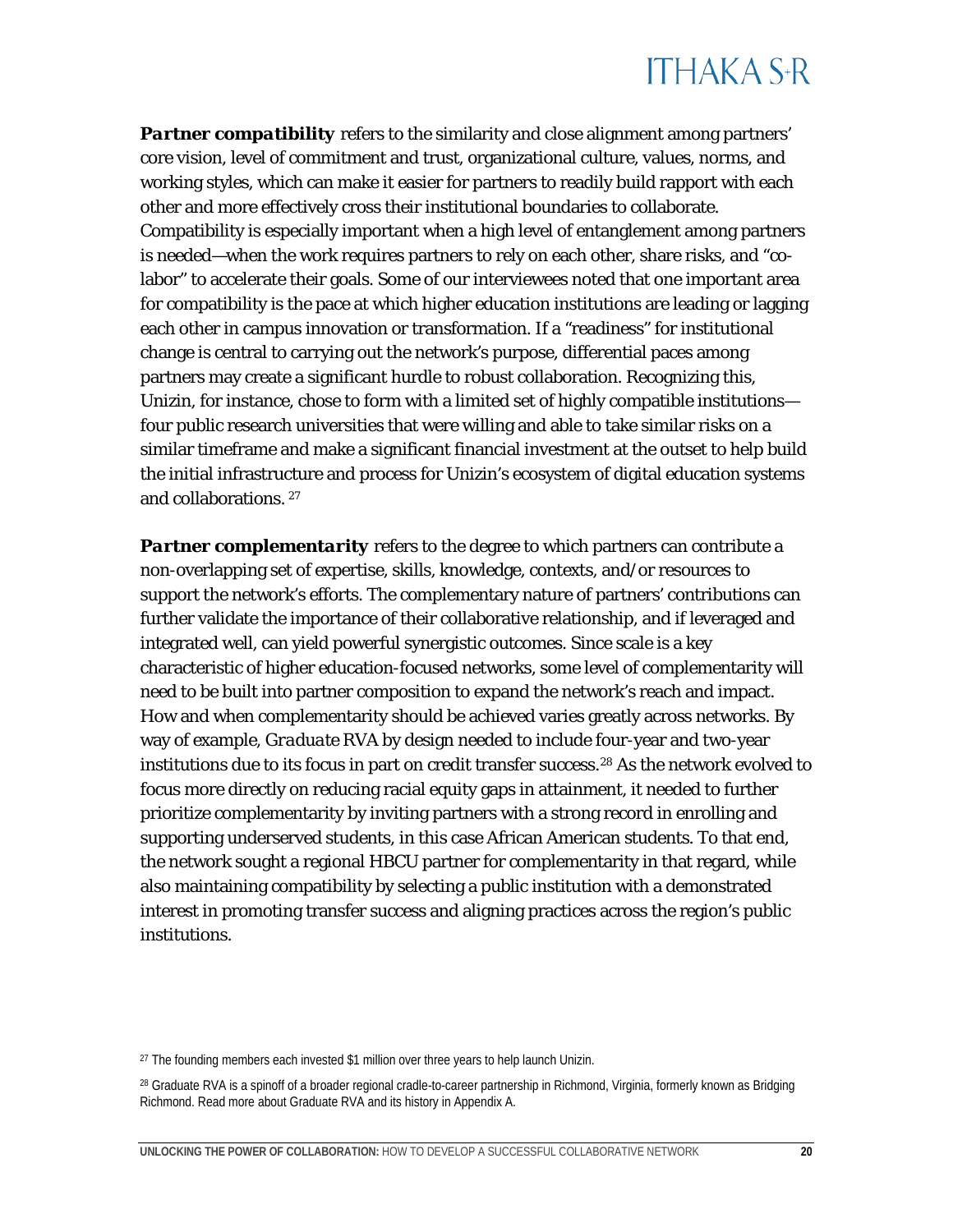

Finally, *partner capacity* in the narrow sense refers to partners' ability to dedicate appropriate and timely resources (e.g. expertise, skills, or knowledge) to successfully carry out their collaborative projects. Partner capacity may be easier to gauge and plan for in shorter-term projects focused on a discrete set of activities (e.g. data sharing among a small group of institutions for a certain duration of time), but more difficult in highly mission-driven projects with ambitious goals that require sustained partner engagement for a long period of time. In the latter case, the definition of capacity is broadened to include a partner's leadership commitment to the shared vision, community buy-in and engagement, and adequate institutional infrastructures, policies, and practices to support the network's particular goals—all of which are important prerequisites for taking a comprehensive and sustainable approach to improving student success at scale.<sup>[29](#page-21-0)</sup>

#### Sidebar 2: Balancing partner compatibility, complementarity, and capacity in the formation of the University Innovation Alliance (UIA)

The background research that catalyzed discussions that would later lead to formation of the UIA identified six highperforming public research universities that were expanding enrollment while improving student graduation rates in cost-effective ways. Of those, four institutions joined forces with a group of other campuses to form the UIA. These institutions were *compatible* on a number of criteria, including: a history of national service and an egalitarian commitment to social mobility for students; previous experience in scaling innovations from small pilots to university-wide programs; and a shared commitment to developing scaling methods for higher education; as well as their willingness to partner and share information.[30](#page-21-1)

In terms of *complementarity*, the 11 institutions collectively represent major regions of the U.S., with each having demonstrated expertise serving different student populations. Each institution is situated within a distinct state context, with differences in state funding, local demographics, governance arrangements, and more. According to the UIA's prospectus, these differences make its member institutions particularly well-suited for developing scaling methods for higher education "in part because [they] represent the demographic, geographic, and economic diversity of the country."

Finally, the willingness of the partner institutions' presidents and chancellors to commit to a number of steps has contributed to their collective *capacity* to iterate and scale campus innovations together: Each institution has agreed to match funds raised for the UIA's activities, appoint designated senior administrators to shepherd projects related to the network's goals, and hire full-time paid fellows dedicated exclusively to its activities.

<span id="page-21-0"></span> $^{29}$  For the list of seven essential capacities that must be in place for colleges to take a comprehensive approach to improve student outcomes, developed by Achieving the Dream (ATD), see [https://www.achievingthedream.org/sites/default/files/basic\\_page/atd\\_icat\\_assessment\\_tool.pdf.](https://www.achievingthedream.org/sites/default/files/basic_page/atd_icat_assessment_tool.pdf) 

<span id="page-21-1"></span><sup>30</sup> The University Innovation Alliance Vision and Prospectus[, http://www.theuia.org/sites/default/files/UIA-Vision-Prospectus.pdf.](http://www.theuia.org/sites/default/files/UIA-Vision-Prospectus.pdf)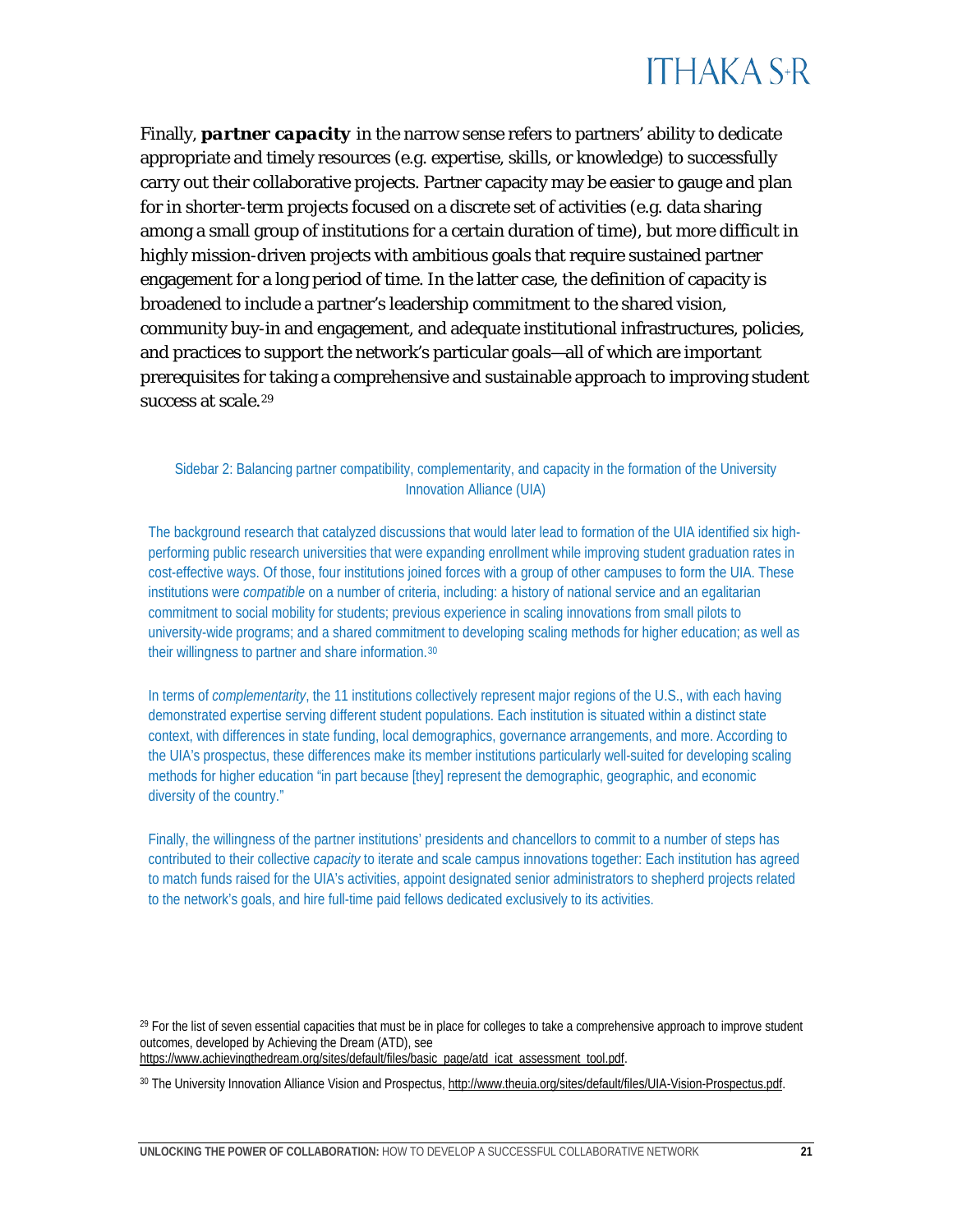

It is important to keep in mind that the partner fit assessment criteria we outline above could be used in ways—whether intended or not—to exclude certain groups or individuals from participating in these collaborative activities, especially those from minority and underserved backgrounds with limited resources, thereby reinforcing and exacerbating the gaps that exist between haves and have-nots in higher education and throughout the nation.[31](#page-22-1) One of the key benefits of network participation includes access to knowledge and relationships (e.g. social capital) that are important elements of upward social mobility for both individuals and communities.[32](#page-22-2) Network builders and community leaders must think critically about these issues in their partner selection and assembly processes.

#### <span id="page-22-0"></span>*Action Step 2: Design an Organizational Structure that will Pave the Road to Success*

Networks require an organizational structure that will infuse the shared vision and coordinate activity at the partner institutions and organizations, so they can collectively own and lead the network's efforts. This structure must account for the deep collaboration and sustainability needed to maintain the network, even when it faces unanticipated challenges (e.g. leadership turnover). A large part of this process involves the strategic engagement and alignment of cross-functional players at multiple levels both within individual organizations and across the network through a strong central coordination mechanism, including empowering individuals outside of traditional leadership roles to contribute their expertise and knowledge to lead different parts of the change process. As we have alluded to in the previous action step, the role of staff champions is essential in this stage to help pave the road for successful organization of a network.

<sup>31</sup> For a discussion of inequities facing students and institutions in higher education, see Barrett J. Taylor & Brendan Cantwell, "Unequal Higher Education: Wealth, Status and Student Opportunity," *Rutgers University Press*, 2019.

<span id="page-22-2"></span><sup>32</sup> Adrianna Kezar and Sean Gehrke in their study on communities of practice found that participating in such communities provide significant benefits for women faculty and for faculty of color. Some of these benefits include networking, being afforded the opportunity to pursue new projects and grants, gaining credibility for their approach to professional work, and gaining skills to move up in their career. See Adrianna Kezar and Sean Gehrke, "Communities of Transformation and Their Work Scaling STEM Reform."

<span id="page-22-1"></span>

**UNLOCKING THE POWER OF COLLABORATION:** HOW TO DEVELOP A SUCCESSFUL COLLABORATIVE NETWORK **22**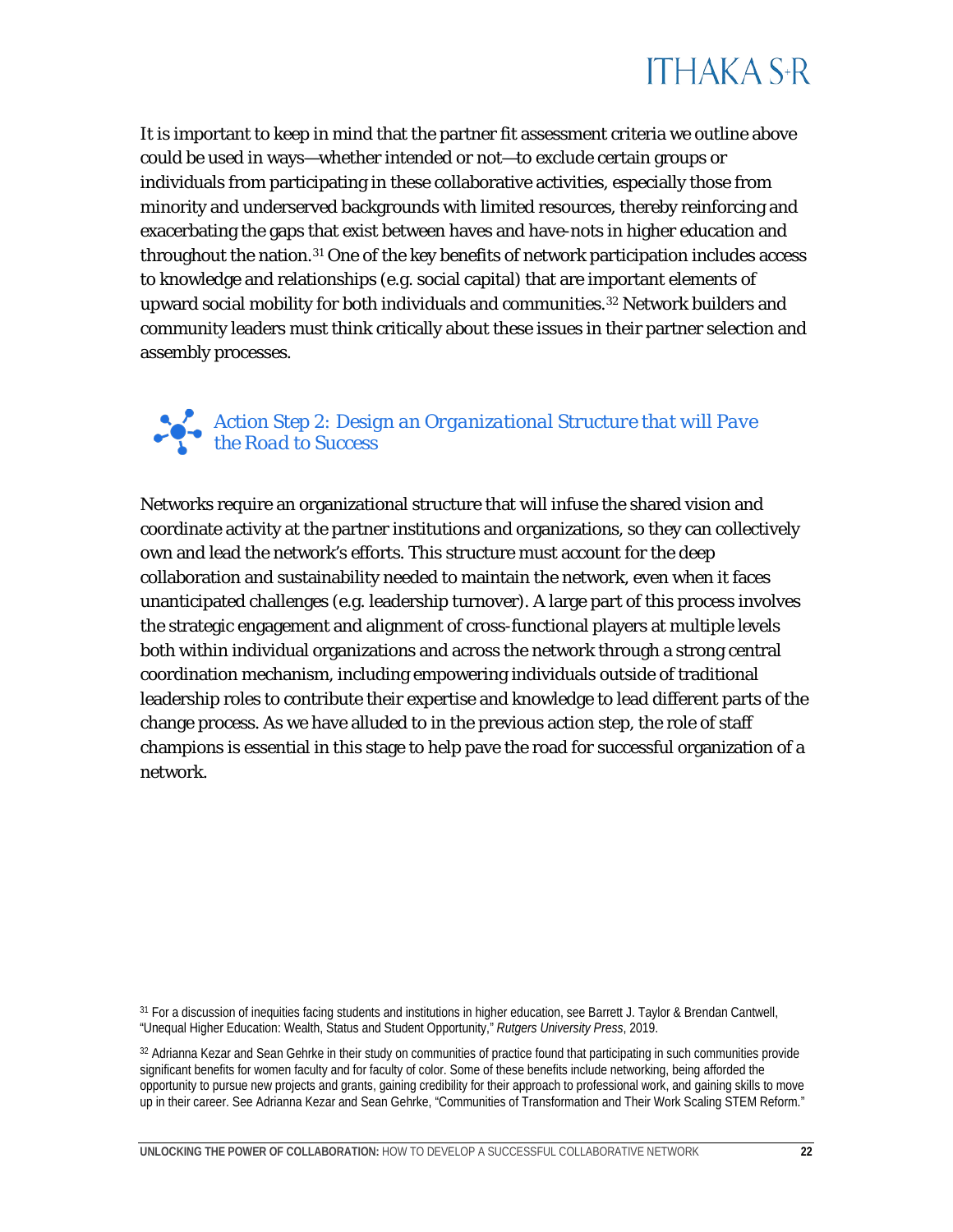#### *Establish an "embedded" backbone function for the network*

Every well-run network we studied has some form of backbone function that engages, aligns, and integrates its members into a coherent whole.<sup>[33](#page-23-0)</sup> While there does not appear to be one best model for designing and instituting a backbone function for a higher education-focused network, it is clear that having such a function is *necessary* to hold the group together, keep it on mission, and support its growth over time.<sup>[34](#page-23-1)</sup> A backbone function can ease the administrative burden of running the network and allow the group to get up-and-running faster and move further toward its goals. The role of a backbone function will vary depending on the context, scope, and maturity of a network. Also, its hosting entity, format, or even focus may shift over time as the purpose and goal of the network evolve through different phases of its life cycle. As such, a backbone should not be viewed as a simple plug-in solution, but rather as a function that is ideally generated and adapted based on the network's unique context and evolving needs.<sup>[35](#page-23-2)</sup> There are at least two approaches through which a backbone function can be integrated into higher education-focused networks to maximize their success:

• *An internal and embedded approach* utilizes full-time leadership staff and a mix of other in-house staff or consultants to provide core functions to the network. It is *internal* because the staff serving the backbone function are directly affiliated with the organizations or institutions that are key network members, and also *embedded* because their main job is dedicated to carrying out the work of the network. This approach seems to be a go-to strategy for many higher education-focused networks, particularly those involving a somewhat controlled number of participants, who often have a shared history of missions, institutional or organizational type, and regional focus. It is also a relatively

<span id="page-23-2"></span><sup>35</sup> For example, Graduate RVA (formerly Bridging Richmond) initially took an external backbone approach, with a small team of central staff at Virginia Commonwealth University (VCU) serving as an external convener to a network of partners across the greater Richmond area. As the purpose of the network evolved to focus on postsecondary education attainment goals, and the members and their particular roles changed accordingly, it adopted an internally embedded approach, which we describe in more detail below.

<span id="page-23-0"></span><sup>33</sup> This term originates from the Collective Impact work, pioneered by John Kania and Mark Kramer (See their influential 2011 paper on collective impact published in Stanford Social Innovation Review[, https://www.everychildcq.org/wp-](https://www.everychildcq.org/wp-content/uploads/2018/06/Collective-Impact-Stanford-Social-Innovation-Review-2011.pdf)

[content/uploads/2018/06/Collective-Impact-Stanford-Social-Innovation-Review-2011.pdf\)](https://www.everychildcq.org/wp-content/uploads/2018/06/Collective-Impact-Stanford-Social-Innovation-Review-2011.pdf). Note that we are using this term slightly differently than how Kania and Kramer have framed it. We learned through our research that it's important to have this kind of function to support a network's continued growth and development, but the entities serving this function don't necessarily have to be independent external organizations. It is possible to build this function internally at the partner institutions or outsource some or all of that work externally. What seems to matter is the degree of embeddedness of a backbone within the community in which the network aims to make an impact, and its ability to provide central coordination support to accommodate the network's workload and manage its various internal and external relationships.

<span id="page-23-1"></span><sup>34</sup> The role of coordination has received relatively little attention in the scholarship of collaboration. Ranjay Gulati and his colleagues, in their 2012 article, demonstrates how coordination can add conceptual richness to our understanding of different phases of alliance's life cycle. See Ranjay Gulati, Franz Wohlgezogen, and Pavel Zhelyazkov, "The Two Facets of Collaboration: Cooperation and Coordination in Strategic Alliances," *Academy of Management Annals* 6 (2012): 531–583, [https://dash.harvard.edu/bitstream/handle/1/10996795/gulati,wohlgezogen,zhelyazkov\\_the-two-facets\\_20120430.pdf?sequence=1.](https://dash.harvard.edu/bitstream/handle/1/10996795/gulati,wohlgezogen,zhelyazkov_the-two-facets_20120430.pdf?sequence=1)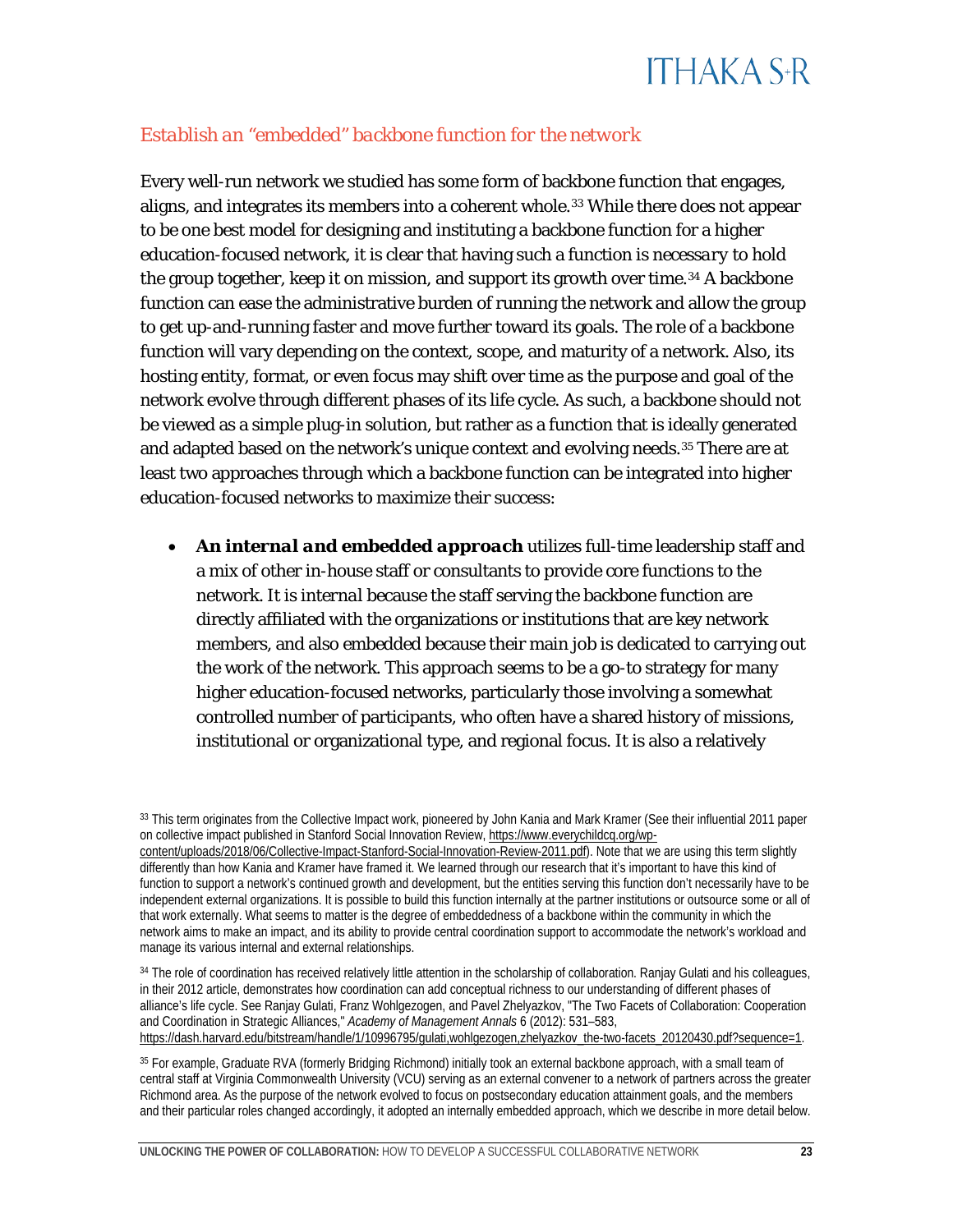inexpensive way to quickly get a network off the ground with a generally light team of central administrative staff (e.g. *Graduate RVA*, *The University Innovation Alliance* and *The Long Beach College Promise*).

• *An external, but embedded, approach* utilizes a third-party organization to provide the key expertise to the network and act as a monitor to evaluate its success. It is *external* because the staff of the backbone function are not directly affiliated with the institutions or organizations that are key members of the network, but still *embedded* since these third-party organizations often have deep professional and interpersonal ties to the network. This approach seems to be preferred when the size of the network (e.g. number of participants) and/or diversity of its members (e.g. participants from different organizational types, communities, sectors, fields) are very large, or when the network itself lacks sufficient resources (e.g. skills, expertise, staff time) to develop an internal backbone function. In some cases, this role might be filled by an existing nonprofit organization that already has the administrative infrastructure, connections, and expertise necessary to support a network (e.g. the Greater Houston Partnership serves as the backbone for the *UpSkill Houston Initiative*; the Aspen Institute and Ithaka S+R serve as the backbone for the *American Talent Initiative*). In other cases, this may involve an entirely separate full-scale organization created specifically for this function (e.g. *Achieving the Dream*, *Unizin*). Funders may also fill this gap by providing resources and assisting to align partners and guide their activities (e.g. *Lumina Talent Hubs Initiative*).[36](#page-24-0)

Leadership exercised by the backbone function can play an important role when it comes to making progress toward achieving a network's end goal. The key characteristics of effective backbone leadership include being exceptional collaborators and relationship builders.[37](#page-24-1) Their communication strategies are aimed at helping members remain focused on the end goal, and continue to think about their work in the interest of the collective, not just in the interest of an individual member. Throughout the lifecycle of a

<span id="page-24-1"></span>37 These characteristics have already been identified in previous literature. See Shiloh Turner, Kathy Merchant, John Kania, & Ellen Martin, "Understanding the Value of Backbone Organizations in Collective Impact: Part 4," July, 20, 2012, [https://ssir.org/articles/entry/understanding\\_the\\_value\\_of\\_backbone\\_organizations\\_in\\_collective\\_impact\\_4#.](https://ssir.org/articles/entry/understanding_the_value_of_backbone_organizations_in_collective_impact_4)

<span id="page-24-0"></span><sup>36</sup> In 2017, Lumina Foundation, in partnership with the Kresge Foundation, shifted one of its grant programs to a "designation model," as a core component to its long-term goal to increase the proportion of Americans with high-quality postsecondary credentials to 60% by 2025. Through Lumina Talent Hubs Initiative, communities throughout the nation that employ systems-change strategies to increase post-secondary attainment are spotlighted and receive modest financial support, technical assistance on partnership health, equity and attainment strategies, as well as a network of peer communities across the nation. This is Lumina's strategy to engage directly with their grantees, without using an external intermediary, to experience growth and challenges as they occur on the ground. See Kim Glassman, "The Power of Designation: What We're Learning About the Talent Hubs Model," *Equal Measure's Impact Blog,* July 11, 2018[, http://www.equalmeasure.org/ideas/impactblog/power-designation-learning-talent-hubs](http://www.equalmeasure.org/ideas/impactblog/power-designation-learning-talent-hubs-model/)[model/.](http://www.equalmeasure.org/ideas/impactblog/power-designation-learning-talent-hubs-model/)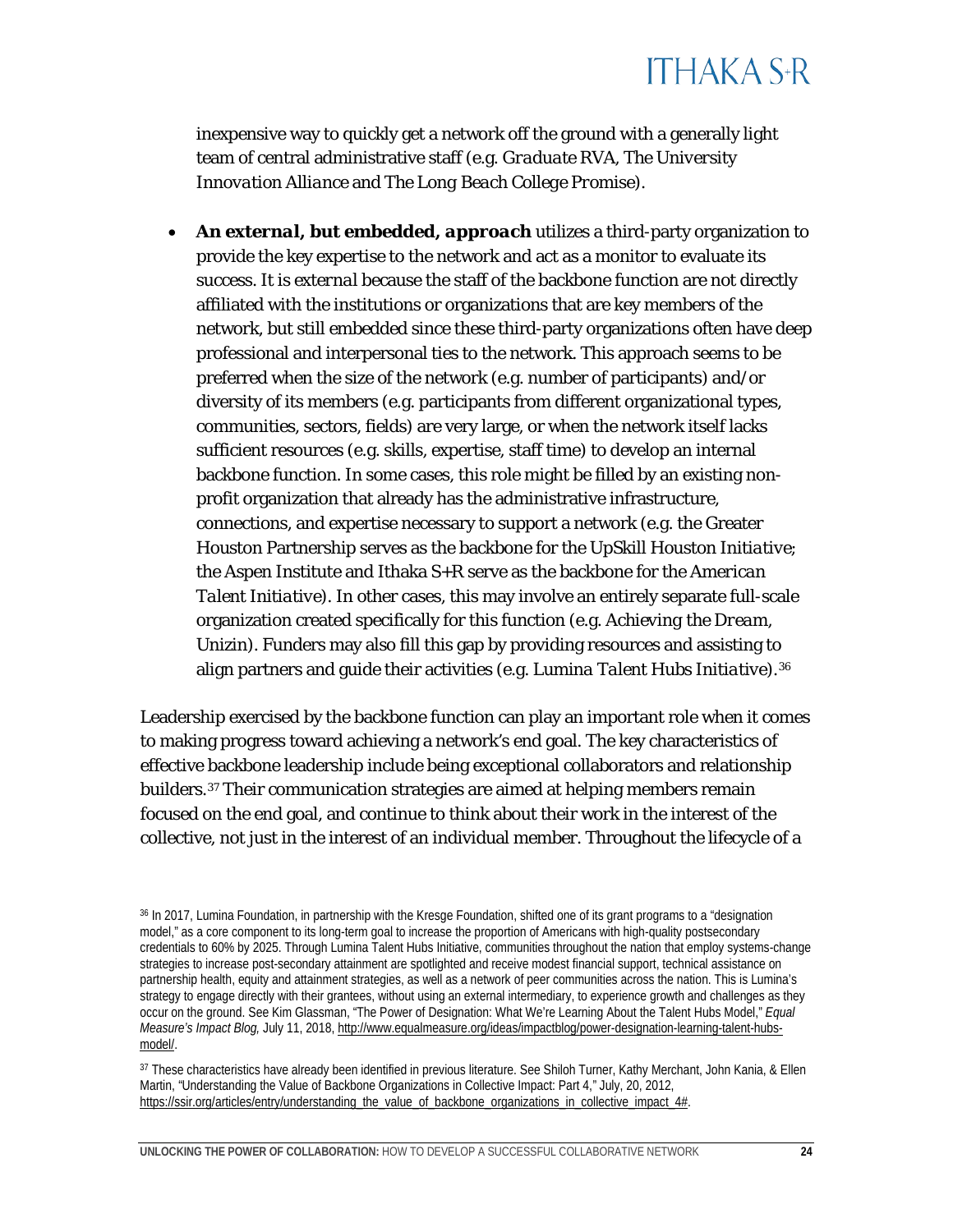

network, the backbone function plays a variety of different roles, including but not limited to:

- An *accelerator* to shorten the time to the goal.
- An *arbiter* to provide neutral expertise and guidance.
- A *bridge builder* to connect cultures that would normally not work together.
- A *convener* to connect groups of people to collaborate, form relationships, or develop new partnerships.
- An *evaluator* to establish shared metrics and evaluation processes.
- A *funder* to set a high-level vision and provide the resources necessary to mobilize efforts.
- A *fund raiser* to help mobilize funding for the network.
- A *guide* to help analyze capacities and needs of partners and/or members.
- A *project manager* to assist with coordination and completion of projects on time within agreed-upon budget and scope.
- A *quality and accountability expert* to fill where the main participants don't have the capacity.

Regardless of the backbone approach taken—whether internally built or externally sourced—it is critical that the backbone function remains lean and mission-aware. This allows it to (1) avoid replicating the legacy and bureaucratic structures of individual partners; (2) continue to invest in the development and capacity of individual network members, and perhaps most importantly, (3) not overshadow the network partners by becoming the public-facing, de facto stand-in for the overall network.

### *Engage and align cross-functional players to identify focus areas and develop project plans*

At the individual member organizations, leadership involvement at the top is undoubtedly important, but it alone is not sufficient for creating deep and sustained change. People across departments and at multiple levels of an organization's hierarchy, with or without formal leadership titles, must be aligned around a shared vision and work together to move the networks' agenda forward. Without this kind of alignment and cohesiveness, the initial sparks of enthusiasm that often accompany the beginning of a network will likely remain small and ephemeral.

In their recent paper on the topic, Adrianna Kezar and Elizabeth Holcombe argue that today's higher education leadership challenges necessitate new forms of leadership ones that move away from the leader-follower binary type to recognize the importance of many leader types across the organization that are not necessarily limited to those in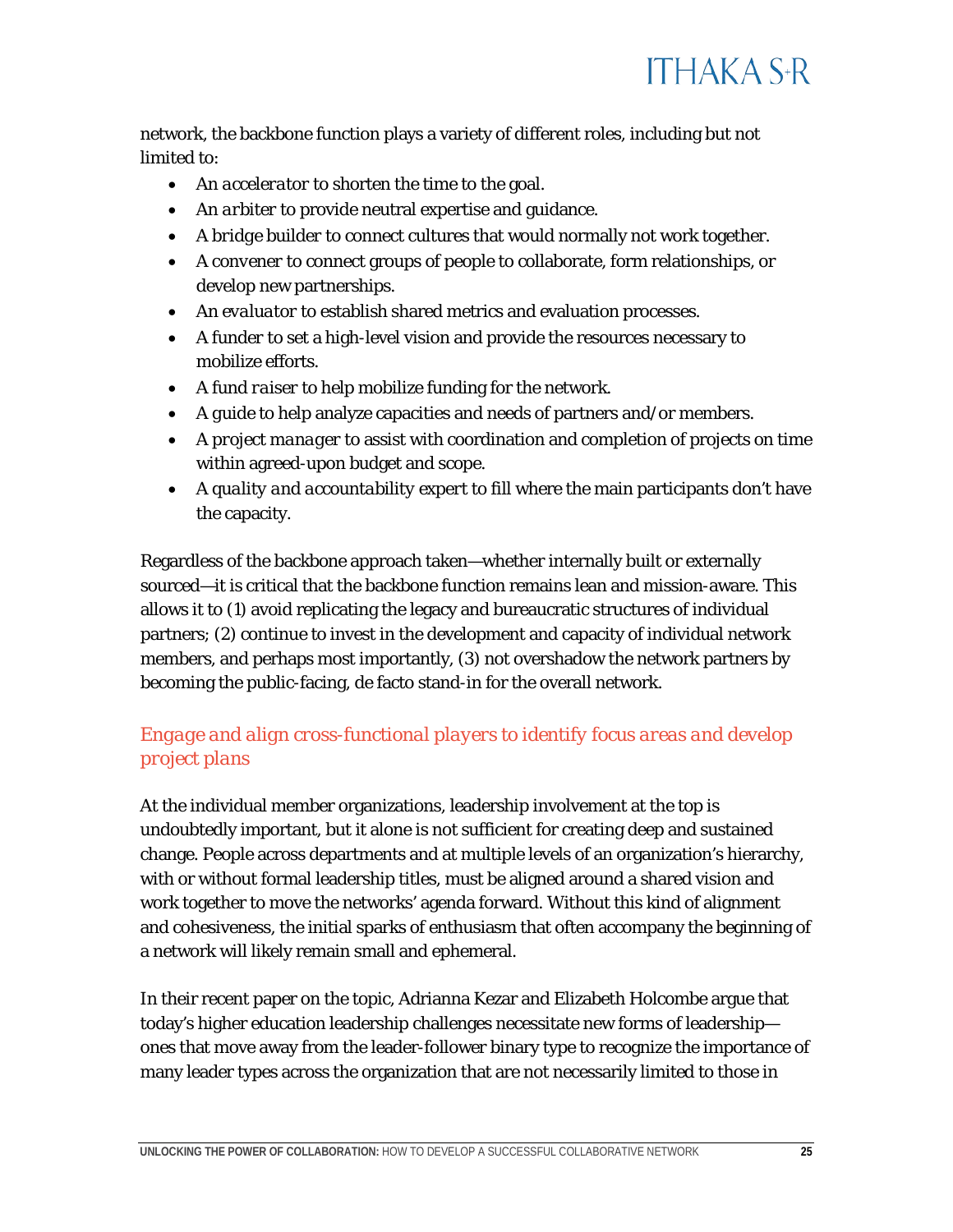positions of authority.[38](#page-26-0) Research has found that this type of shared leadership allows organizations to quickly learn, innovate, perform, and adapt to various challenges in today's complex environments. Engaging and aligning key cross-functional players at multiple levels enable institutions to garner broader community buy-in, and create the conditions that are conducive for active member engagement, including peer mentoring and enforcement. This kind of "authentic engagement" is ideal for developing many important decisions and plans, particularly those whose success highly depend on collaboration among many stakeholders.<sup>39</sup> By bringing together multiple points of view to inform decisions, such broad-based engagement fosters a sense of legitimacy and shared responsibility among the key stakeholders in the change process early on and throughout, creating broader awareness of the network's goals and activities and stronger momentum for change.<sup>[40](#page-26-2)</sup>

• In the *Long Beach College Promise*, the superintendent of the Long Beach Unified School District and the presidents of the Long Beach Community College and California State University, Long Beach, together lead and govern the partnership. In addition, a leadership council, comprised of a convener and a steering committee made up of two senior representatives from each institution, serves as the link between the partners and shepherds different projects that directly contribute to the partnership's goals. The leadership council capitalizes on the shared leadership of staff, faculty, and administrators across the institutions to design and devise project plans. For example, when forming working groups to create curricular pathways for students across the institutions (e.g. engineering, liberal arts, or health pathways), each working group would include faculty, academic advisors, counselors, and administrators with expertise with specific disciplines to lead various project efforts to fully understand students' experiences along the academic pipeline. [41](#page-26-3) This approach allows faculty members to contribute their classroom and curricular expertise, advisors and counselors to contribute their institutional policies expertise, and administrators to provide a macro-level perspective and appropriate support to individual working groups. This shared leadership approach, coupled with intersegmental

[https://www.achievingthedream.org/system/files\\_force/resources/ATD\\_StakeholderEngagementManual\\_2007.pdf?download=1.](https://www.achievingthedream.org/system/files_force/resources/ATD_StakeholderEngagementManual_2007.pdf?download=1)

<span id="page-26-2"></span><sup>40</sup> Ibid, p. 6.

<span id="page-26-0"></span><sup>38</sup> Adrianna J. Kezar and Elizabeth M. Holcombe. "Shared Leadership in Higher Education: Important Lessons from Research and Practice," *American Council on Education*, 2017, [https://www.acenet.edu/news-room/Documents/Shared-Leadership-in-Higher-](https://www.acenet.edu/news-room/Documents/Shared-Leadership-in-Higher-Education.pdf)[Education.pdf.](https://www.acenet.edu/news-room/Documents/Shared-Leadership-in-Higher-Education.pdf)

<span id="page-26-1"></span><sup>39</sup> Will Friedman, "Strengthening Achieving the Dream Planning through Stakeholder Engagement: A Guide for Community College Leadership Teams," *Achieving the Dream,* 2007,

<span id="page-26-3"></span><sup>41</sup> Long Beach College Promise Newsletter, Issue 1, Vol 1, 2016[, http://www.longbeachcollegepromise.org/wp](http://www.longbeachcollegepromise.org/wp-content/uploads/2017/11/LBCP-Governors-Innovation-Award_Newsletter_September-2016-r1-.pdf)[content/uploads/2017/11/LBCP-Governors-Innovation-Award\\_Newsletter\\_September-2016-r1-.pdf.](http://www.longbeachcollegepromise.org/wp-content/uploads/2017/11/LBCP-Governors-Innovation-Award_Newsletter_September-2016-r1-.pdf)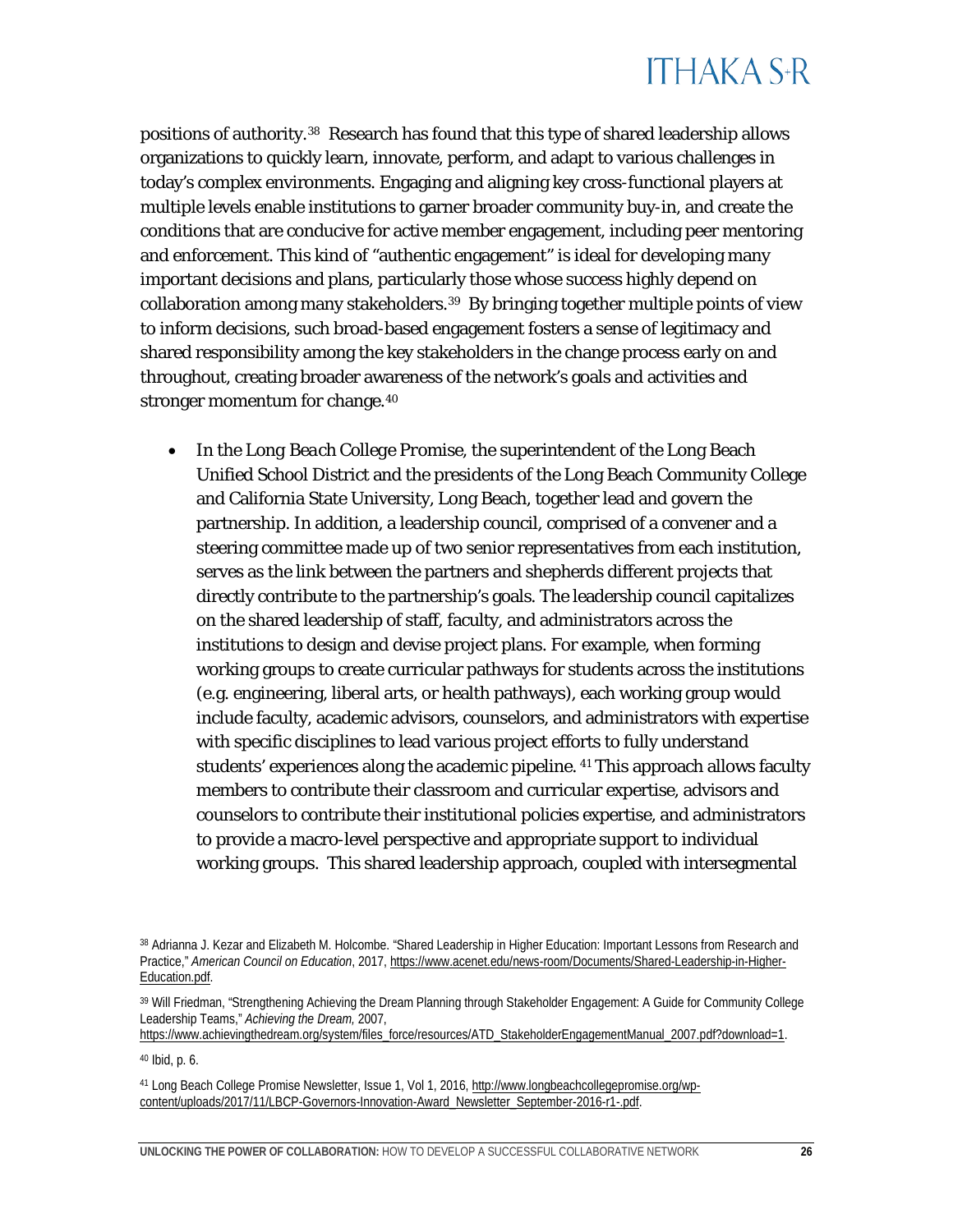and inter-institutional communication and collaboration, allows teams to collectively own the work and come up with solutions that best meet the needs of students across the three institutions.

#### <span id="page-27-0"></span>*Action Step 3: Cultivate a Culture of Engagement and Shared Responsibility*

In addition to a strong organizational structure, networks require a highly aligned structure or process in place to further cultivate a culture of engagement and shared responsibility. This structure must be carefully designed and continually modified to foster trust among network members, enable them to co-create a shared narrative and group identity, and reinforce their motivation for participating in the network. As we noted in the first action step, the very purpose of bringing together different players through a network approach is to tackle a problem or challenge that no one organization can solve alone. As such, there must be ample opportunities for people to interact and collaborate to advance and move the network's agenda forward. To maximize the group's collaborative potential, these interactions must be purposeful, meaningful, and motivational—both at the professional and interpersonal levels.

### *Create regular opportunities for purposeful interaction among network members*

Learning is a major incentive for collaboration, as individuals and organizations are always seeking new or different ways to improve their practices. Regular opportunities for interaction among different individuals or groups of individuals that engage in the network's activities are key channels through which such learning can happen. Contextualized for the network's vision and goals, such opportunities allow people to share ideas, as well as concerns and challenges, and support each other while also problem-solving together. These processes engender not only collegiality and a sense of belonging to the network, but also a sense of purpose—that they are part of something much bigger—and reinforce a shared responsibility for the network's vision and goals. Individuals tend to crave these interactions, but they are difficult to create without strong leadership and coordination support—and backbone functions can play a crucial role around these efforts.

The meetings can be designed to enable both deep and broad learning, tailored for different groups of individuals, alternating between group and individual work, and encouraging collaboration and creative thinking. It is important for meeting organizers to keep in mind that time is a valuable resource for any kind of collaborative work, and therefore, must be tapped into strategically. Attention must be paid to both the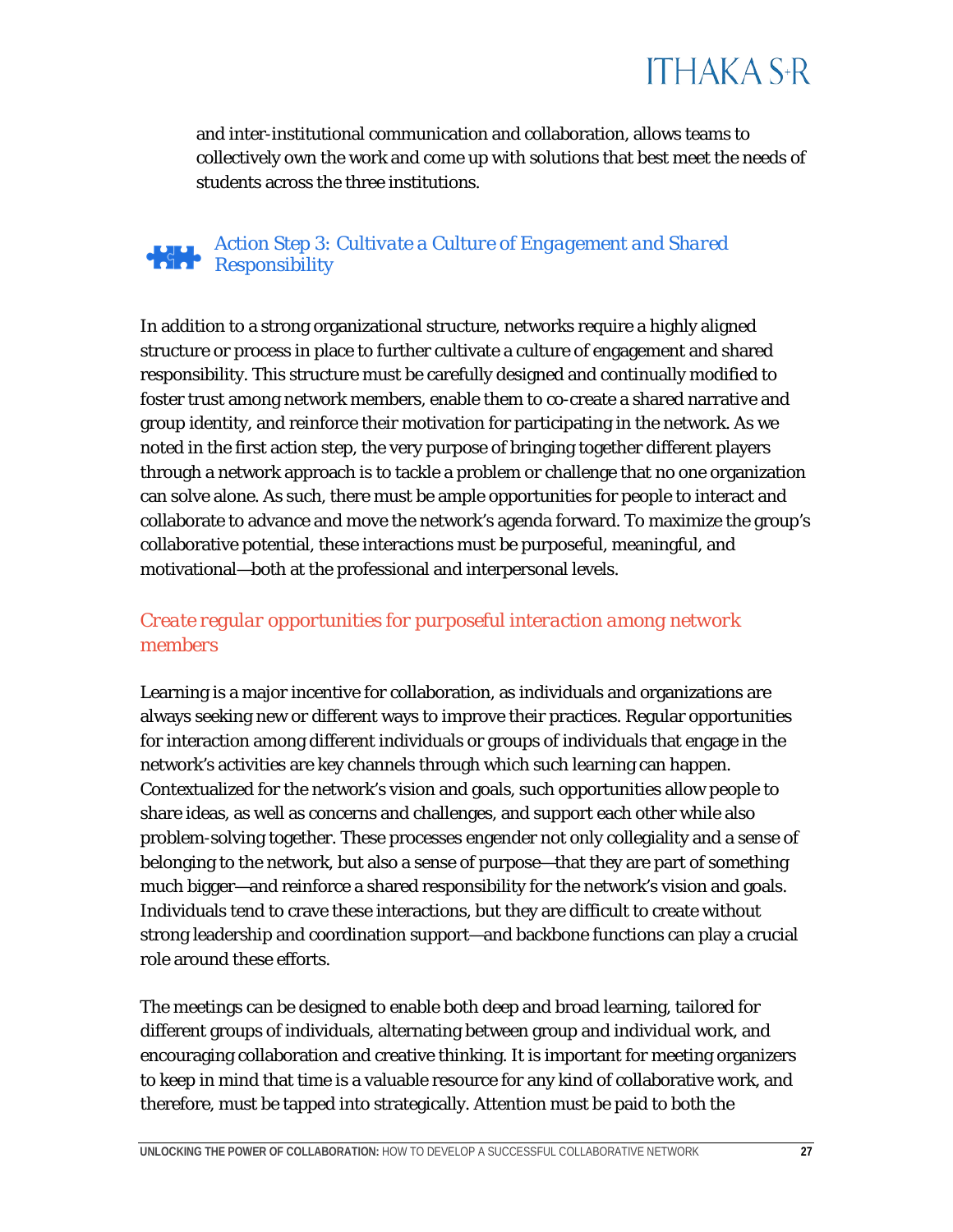frequency and quality of these meetings, and that the interactions they will generate are purposeful and useful from the perspectives of the individuals, subgroups, or the network as a whole.

• *Unizin* members are provided with ample opportunities to connect with one another in the digital spaces (e.g. blogs and webcasts) as well as in-person through both regular and ad-hoc meetings. As the group matures and its connectivity strengthens, members are developing new groups and subgroups to help drive their vision and work together to build out plans for *Unizin*. The biggest group is the Teaching and Learning (T&L) group which was formed by members passionate about and dedicated to student success and affordability measures. The group also has numerous subgroups around focused topics, including faculty development, accessibility, learning analytics, and more. The T&L group hosts bi-annual meetings that bring together learning technologists, librarians, and higher education leaders from the member campuses to form connections and help inform important developments and decisions for the broader *Unizin* community. Moreover, annual summits are hosted to provide a platform for members to share their research, workshop ideas, and see how their individual goals fit into the larger goals of the group.

#### *Focus on shared results, but also elevate individual achievements*

It is critical for a network to bring its members together around discussions of the group's shared results. This process further cultivates shared responsibility across the group, and reinforces the mission and goal of the collaboration itself and collaborative process. Furthermore, sharing these results with a broader audience beyond the network can empower its members, strengthen their shared interests and connective ties, and attract more attention and support from the public. At the same time however, a narrow focus on the interests of the whole network can leave individual members feeling disconnected from the network and the value it provides them.[42](#page-28-0) Elevating individual achievements at different levels—individual, team, specific collaboration within the network, or whole institution—is an effective strategy to promote and maintain member motivation, satisfaction, and performance. Networks greatly benefit from striking a healthy balance between recognizing and highlighting both the collective and individual

<span id="page-28-0"></span>

<sup>42</sup> Peter Plastrik and Madeleine Taylor, "Net Gains: A Handbook for Network Builders Seeking Social Change," *Innovation Network for Communities*, 2006, p. 81. [http://networkimpact.org/downloads/NetGainsHandbookVersion1.pdf.](http://networkimpact.org/downloads/NetGainsHandbookVersion1.pdf)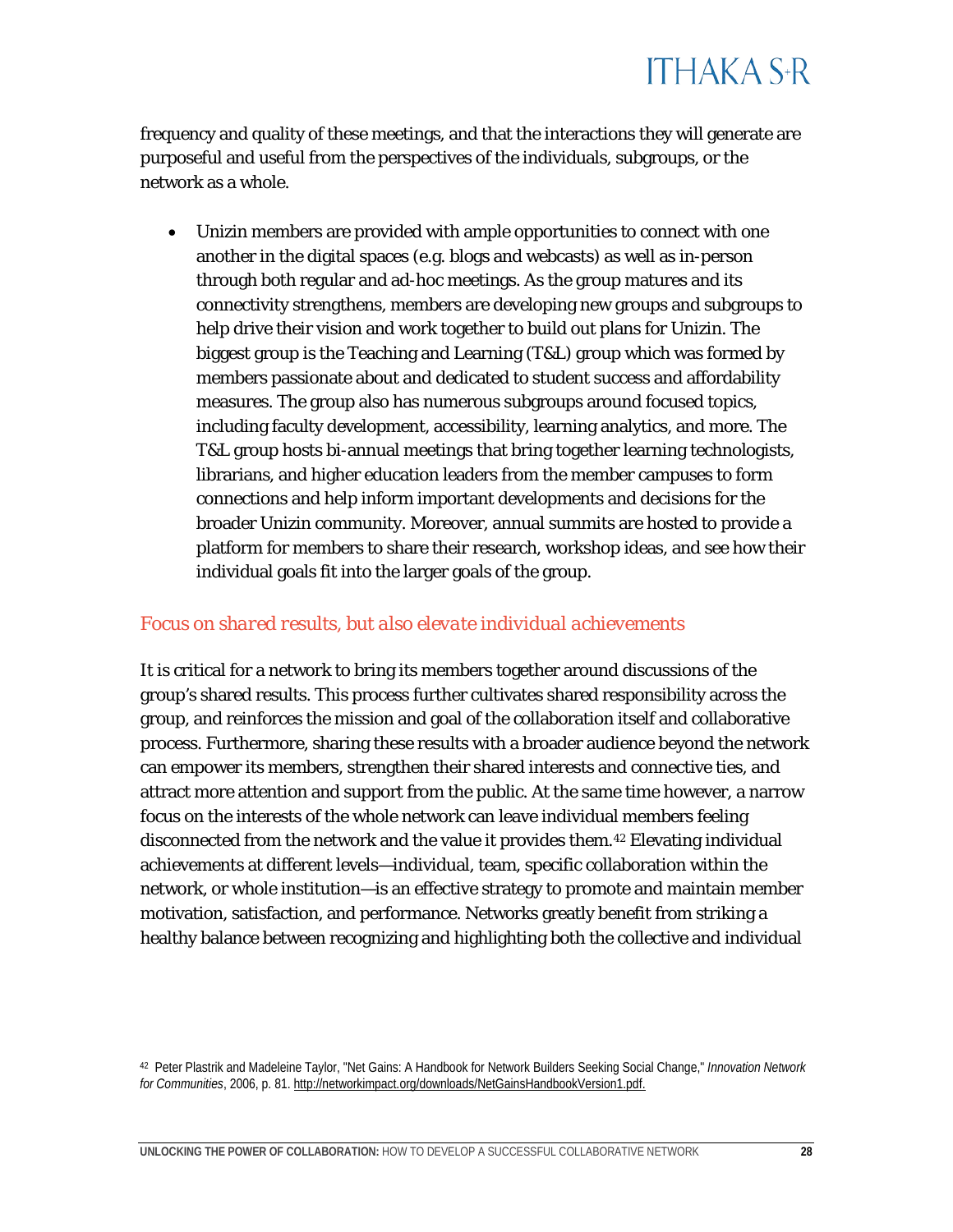<span id="page-29-0"></span>successes of its members, and the backbone function can play a key role in facilitating this balance.<sup>[43](#page-29-1)</sup>

● The *[American Talent Initiative](https://americantalentinitiative.org/) (ATI)* aims to enable collaboration among its member institutions that can yield the greatest benefits through a set of core strategies: reinforcing a sense of collective responsibility through a shared goal and regular progress reporting; using a cross-institutional perspective and research to surface and understand network-wide effective practices; elevating strong examples of progress at individual institutions through internal and public communications (e.g., research publications, media outreach, and internal presentations and newsletters); and facilitating communities of practice that coalesce members around focused goals and tailored strategies. The goal of these processes is to create conditions that inspire the network's over 120 private and public four-year institutions to serve more talented low- and moderate-income students throughout the nation. According to a chancellor of an ATI member university, being in the network creates a "friendly competition" that incentivizes institutions to share their best practices and together accelerate their shared goals around student access and success.

*Action Step 4: Continuously Develop the Network's Capacity, Capability, and Purpose*

Bringing about transformative change in a community, field, or sector is an iterative selfreflexive process that requires ongoing refining, tuning, and restructuring. Many healthy networks embed self-assessment and evaluation in their work to capture lessons, make course corrections, develop and test new approaches and models, and make continuous improvements. Ongoing assessment and regular self-evaluation enable networks to respond nimbly to shifts in their environment and to strategically pivot, as needed, to remain relevant and impactful in the field.

#### *Continually engage in multiple forms of self-assessment and evaluation*

Continual self-assessment enables a network to systematically track its development to manage its evolution, understand what it is achieving for its members and field as a whole, and identify areas for improvement and growth. When developing

<span id="page-29-1"></span><sup>43</sup> Striking a healthy balance of recognizing individual and collective achievements is a major management challenge in any kind of people organization. See Amy Bucher, "Organizational Dynamics: Balancing Individual Achievement with Team Success," *Amy Bucher, Ph.D*. (personal webpage), June 16, 2016[, http://www.amybucherphd.com/organizational-dynamics-balancing-individual](http://www.amybucherphd.com/organizational-dynamics-balancing-individual-achievement-with-team-success/)[achievement-with-team-success/.](http://www.amybucherphd.com/organizational-dynamics-balancing-individual-achievement-with-team-success/)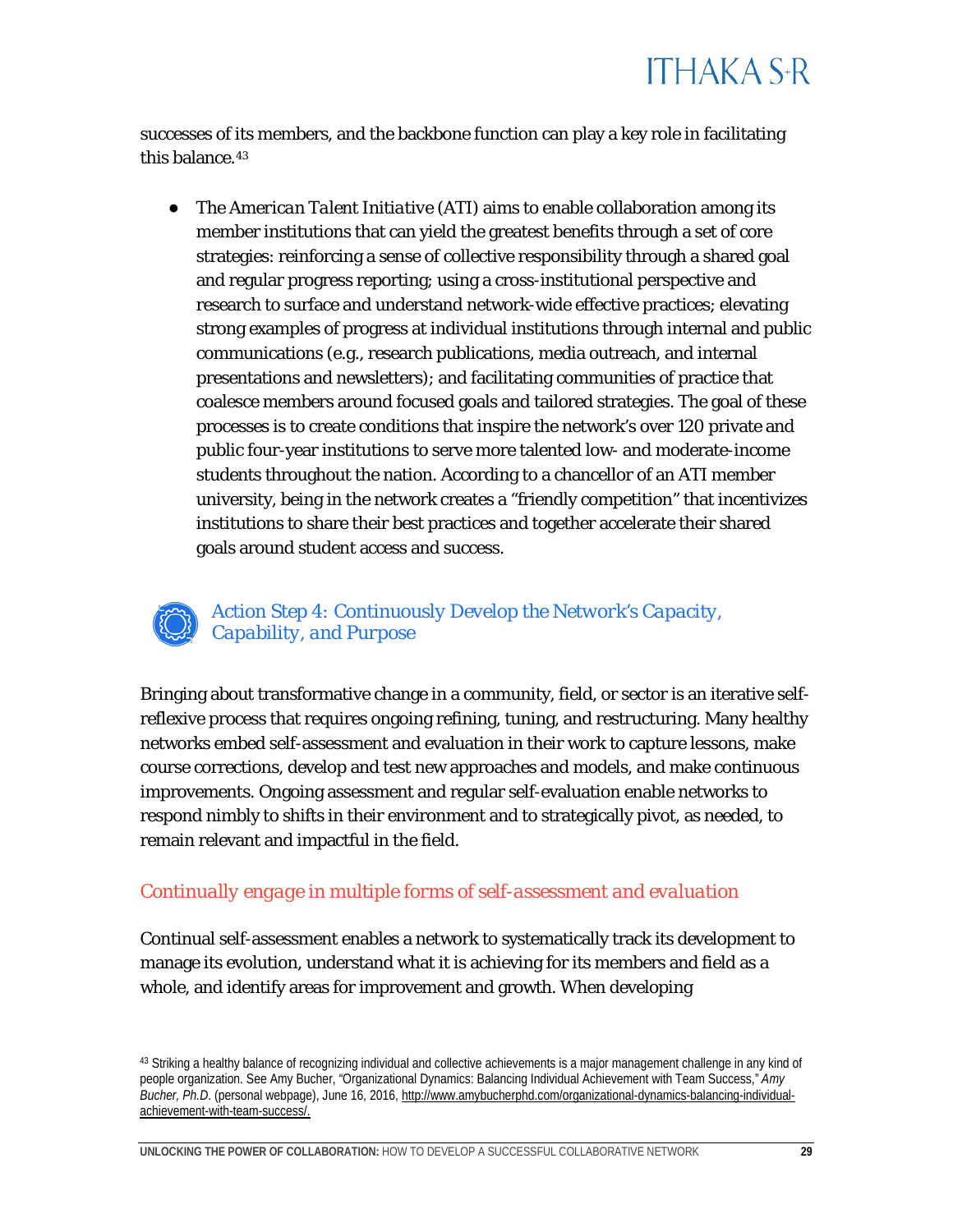assessment plans and tools, it is important that networks avoid rigid and limited frameworks that focus too narrowly on the particular outcomes of specific processes or efforts, at the expense of capturing various aspects of the network's developmental process for a more holistic picture of its performance. Network self-assessment is most effective when it considers indicators of impact at multiple levels, and is collaboratively designed with an eye toward developing a system-wide view of what different members are attempting and achieving. Broadly speaking, the two main areas of assessment include: (1) the overall health of the network and (2) its various measurable outputs.  $44$ 

The overall health of a network can be assessed qualitatively by looking at whether it is evolving as intended. For instance, do its value propositions resonate with its members? How large and diverse is its membership? To what degree are members engaged and how is leadership shared and distributed across the network? What is its funding capacity? How capable is the network in engaging in continuous learning and adapting based on their new knowledge? How connected is the network to external partners who can directly support it, as well as its reputation and relevance in the field? Such information can be gathered through general observation, as well as direct communication with members and partners through formal or informal meetings, phone conversations, social media, surveys, site visits, and self-reflection. This type of "feedback" help networks evolve and address emerging challenges, and foster their continued growth and sustainability.[45](#page-30-1)

• In July 2015, more than a decade after the inception of *Achieving the Dream (ATD),* then new president Karen Stout and her leadership team paused to assess *ATD*'s role and contributions to the field. <sup>[46](#page-30-2)</sup> They concluded that it had stagnated; losing ground and relevance due to its long-standing model that was no longer

<span id="page-30-0"></span><sup>44</sup> We drew on our interviews and the following papers to come up with the two assessment areas: Peter Plastrik and Madeleine Taylor, "Net Gains: A Handbook for Network Builders Seeking Social Change," *Innovation Network for Communities*, 2006, p. 87-9[6,](http://networkimpact.org/downloads/NetGainsHandbookVersion1.pdf) [http://networkimpact.org/downloads/NetGainsHandbookVersion1.pdf.;](http://networkimpact.org/downloads/NetGainsHandbookVersion1.pdf)

<sup>&</sup>quot;How do we know if our network is effective?" *Grantmakers for Effective Organizations,* May 29, 2014. [https://www.geofunders.org/resources/how-do-we-know-if-our-network-is-effective-659.](https://www.geofunders.org/resources/how-do-we-know-if-our-network-is-effective-659) Also see the two-part network evaluation guide developed by Network Impact and Center for Evaluation Innovation[. http://www.networkimpact.org/network-evaluation-guide/.](http://www.networkimpact.org/network-evaluation-guide/) 

<span id="page-30-1"></span><sup>45</sup> Adrianna Kezar and Sean Gehrke in their research on communities of practice in STEM reform found that establishing formal mechanisms for feedback and advice through multiple venues, such as advisor boards, steering committees, surveys, and other assessments to get feedback from members, enable communities to reflect on how they are operating and where they are headed, thereby fostering their longer-term sustainability. See Adrianna Kezar and Sean Gehrke. "Communities of Transformation and Their Work Scaling STEM Reform," 2016, p. 71-72[, https://pullias.usc.edu/wp-content/uploads/2016/01/communities-of-trans.pdf.](https://pullias.usc.edu/wp-content/uploads/2016/01/communities-of-trans.pdf)

<span id="page-30-2"></span><sup>46</sup> Prior to assuming her leadership role at ATD, Karen Stout was the president of Montgomery County Community College - a member of the ATD network since 2006. Karen had a long exposure to ATD before moving into her role in 2015, and therefore was well aware of how ATD developed over the years and how the field within which it operates was progressing.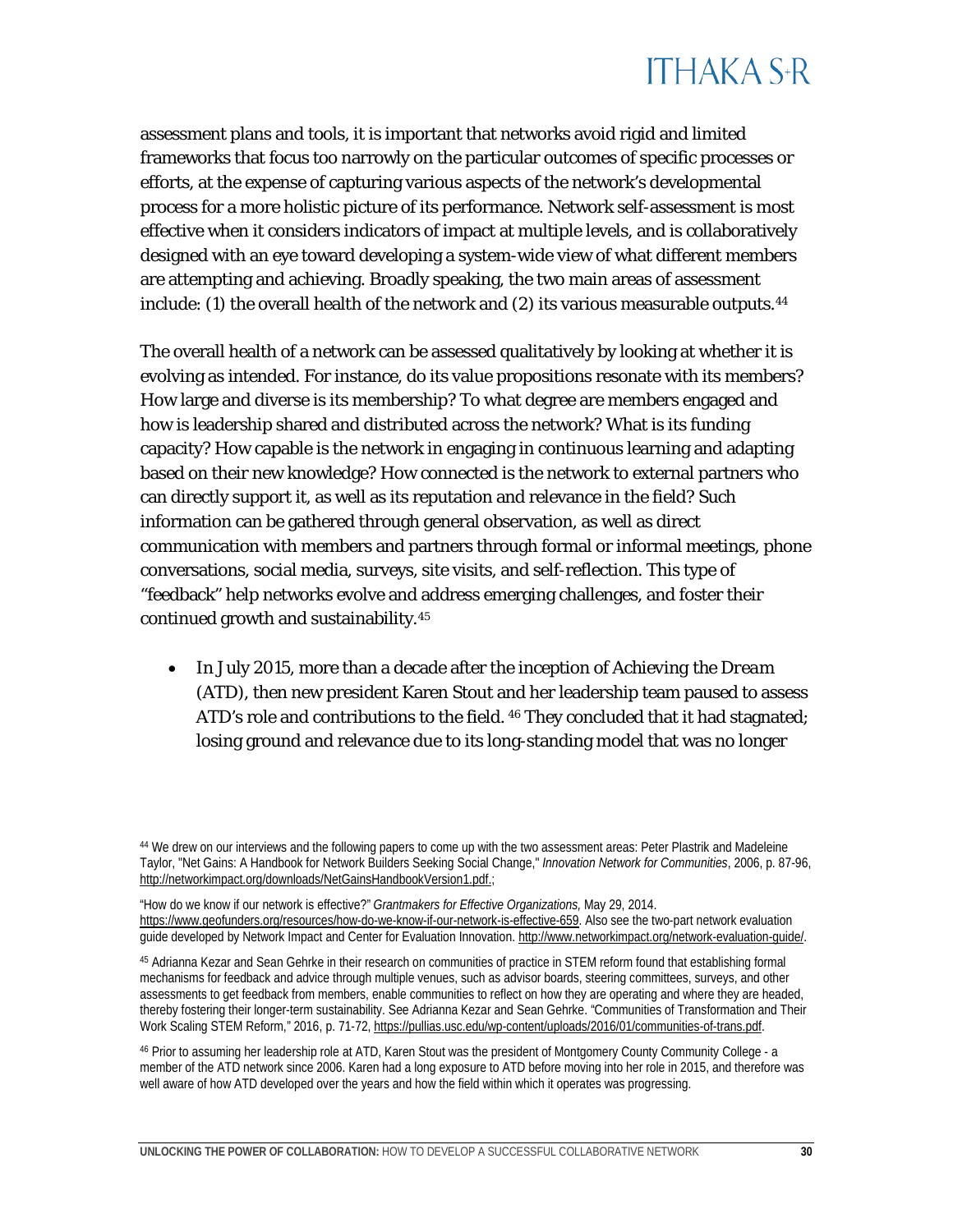novel or adequate for its goals in the present context. [47](#page-31-0) As such, Stout led *ATD* through a strategy reset process, which involved engaging with community college presidents, program staff, founding funders and partners, and new *ATD* members, as well as revisiting reports and qualitative feedback from the past. This process pointed to "systems change" as key to helping community colleges achieve their ambitious student success agendas. This led to *ATD* shifting its focus from supporting colleges on discrete interventions to guiding them, through robust tools and services, in assessing and developing seven key institutional capacity areas to advance their whole-college transformation efforts to improve student success at scale. [48](#page-31-1)

The measurable outputs of a network include quantifiable achievements and results. Such information can be gathered by developing specific metrics that measure various intended outcomes of the network as a whole, and/or specific members, teams, or projects. This includes, but is not limited to, the number of activities undertaken and completed as a group, the amount of funds raised and matched, as well as specific impact measures from intervention projects. As an example, the *American Talent Initiative*  (*ATI*) annually collects quantitative student enrollment data to monitor its members' collective progress towards meeting the 2025 goal of attracting, enrolling, and graduating an additional 50,000 lower- and moderate-income students. The *ATI* team also collects a set of qualitative data from its member institutions, including information on their impact frameworks and plans, to assess their success in engaging and aligning partners to the network's goals, as well as inform on-going activities (e.g. informational webinars, workshop sessions, and member convenings), designed to further support their progress towards meeting ATI's individual and collective goals.

Continuous self-assessment helps and encourages networks to continuously evaluate and adjust accordingly as needed. It is important for networks to formalize this process such that information from its self-assessments are used purposefully and strategically to guide the future of the network. By pausing and taking a breath, so to speak, networks ensure they do not run the risk of embodying some of the problems they are actually fighting —e.g., inertia, risk-aversion, and narrowly focusing inwards. Network anniversaries, milestone completions, leadership changes, and momentous shifts in the field are common triggers for self-evaluations, whereby networks revisit their purpose,

<span id="page-31-0"></span><sup>47</sup> The guiding hypothesis for ATD at its inception was on the frontend of student success movement for community colleges – specifically, that developmental education was causing the leaks and blockage to reaching college completion rates for many students. As a result, a lot of the early ATD work focused on developmental education enrollment, completion, and improving coherence of the curriculum and outcomes, with less attention to systems and structures at the institutional level that are the biggest barriers. (Based on a recent phone interview with ATD's president and CEO, Karen Stout).

<span id="page-31-1"></span><sup>48</sup> Read more about ATD's approach and Institutional Change Assessment Tool (ICAT)[, https://www.achievingthedream.org/our](https://www.achievingthedream.org/our-network/our-approach)[network/our-approach.](https://www.achievingthedream.org/our-network/our-approach)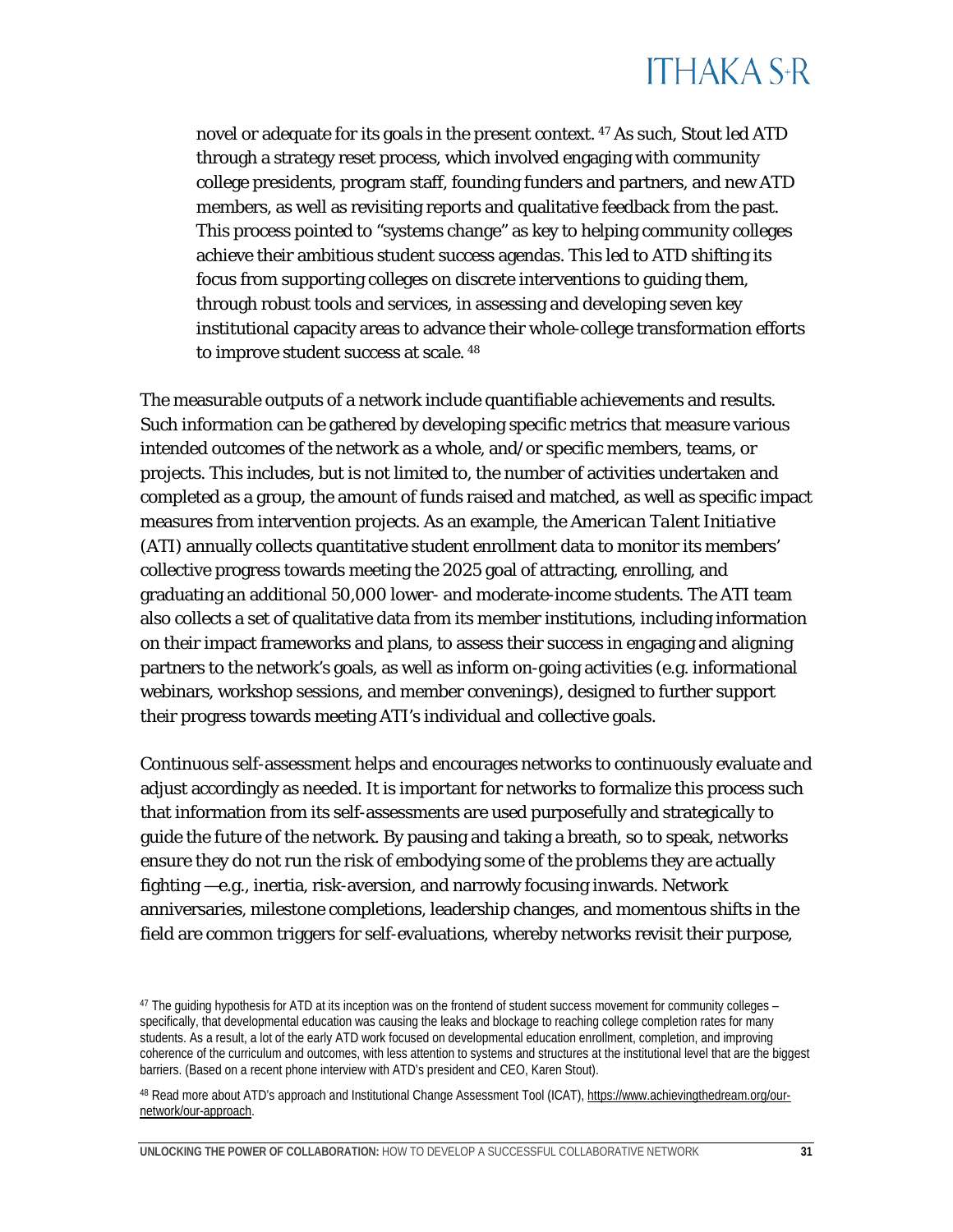

structure, strategies, and overall impact or necessity. Through this process, networks may adapt or refine their purpose, develop a new strategy, bring in new partners, or even restructure their approach altogether. It is important to note that measurable network results can take a long time to bring to fruition, and may even shift over time from the original intent as the network evolves. Networks are dynamic and always evolving, so keeping an open mind toward multiple forms of ongoing and learning-oriented assessment are critical.

#### *Regularly re-visit key network structures and processes with an eye toward continued growth and sustainability*

As a network matures over time, and sees the need for its continued growth and expansion toward broader purpose and goals, its managers need to think more deliberately about the network's operational model and strategies, with an eye toward sustainability. The sustainability model developed by Adrianna Kezar and Sean Gehrke provides a useful conceptual framework for considering a set of intersecting features to foster sustainability, which we adapt and describe further below, with examples and insights gleaned from our research:[49](#page-32-0)

#### • *Leadership onboarding, development, and succession planning***.**

Leadership turnover is one of the key barriers to change initiatives in higher education,<sup>[50](#page-32-1)</sup> and in order to sustain a network's efforts even in times of leadership changes, it is important to have a formal process in place to onboard new leaders into the network and also to delegate authority to others in the organization, along with the necessary support and mentoring to continually develop their leadership capacities. For example, during her interview at California State University, Long Beach, President Jane C. Conoley met with leaders from the three education institutions and the city, including the former mayor, who asked a series of questions to gauge her interest and commitment to continuing and advancing the work of the *Long Beach College Promise* to ensure continuity of the effort. In addition to onboarding new leaders, it is important to have a process in place to bring in new generations of talented professionals who can add fresh ideas and a renewed sense of enthusiasm to help continue and expand the network's work, and over-time fill the leadership roles necessary to provide a sense of stability and coherence for the network.

<span id="page-32-0"></span><sup>49</sup> Ibid, p. 69-73.

<span id="page-32-1"></span><sup>50</sup> Adrianna Kezar, "Change in Higher Education: Not Enough, or Too Much?" *Change The Magazine of Higher Learning*, 41(6): 18- 23, 2015.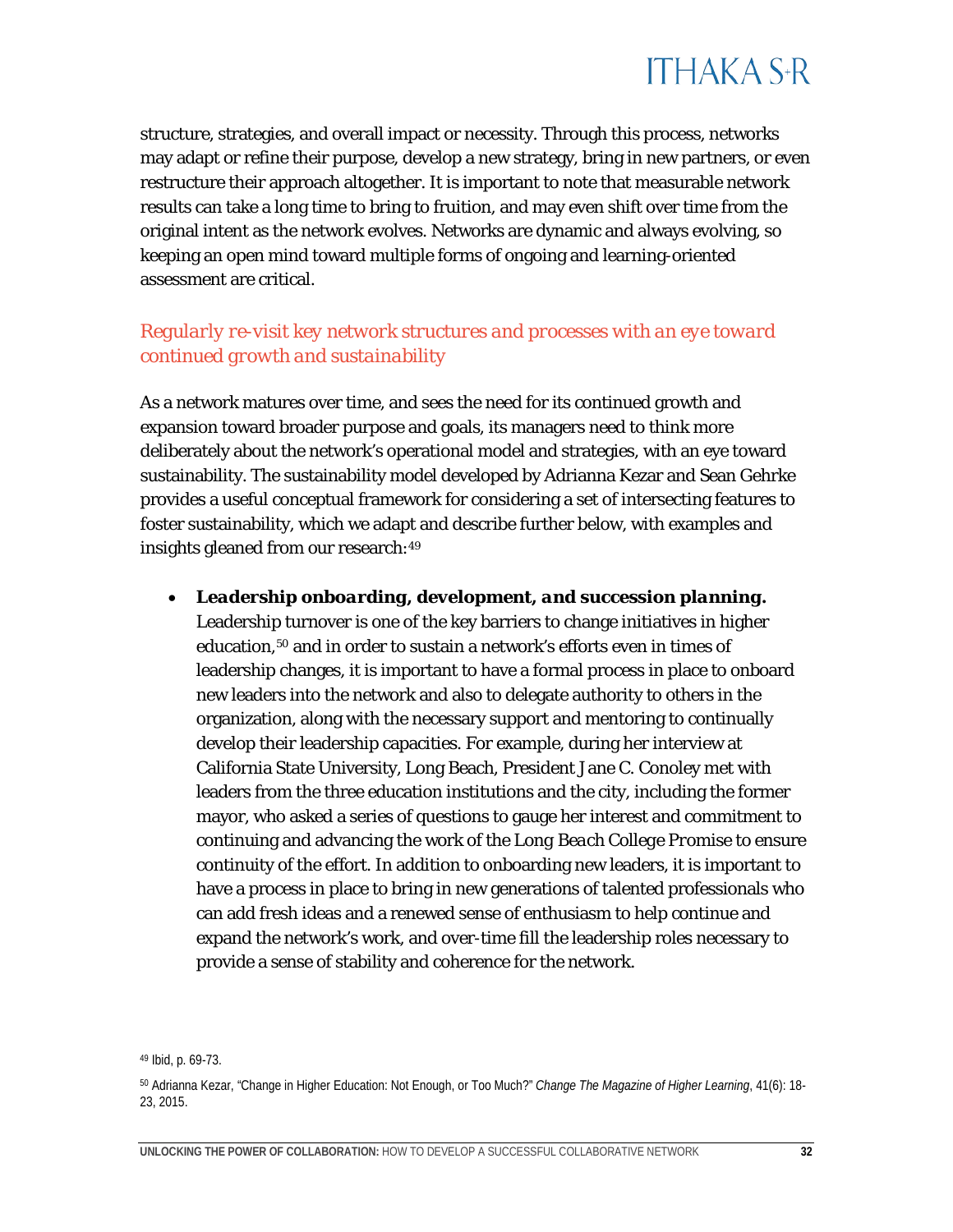- *A diversified and streamlined funding model***.** Stable funding is a necessary condition for a network to continue its efforts and have an impact in their communities. Many networks began with seed funding from philanthropies or other entities to support their formation, launch, and initial development, and then relied on additional grants of varying sizes to support a multitude of projects aligned with their missions and goals. However, relying exclusively on grant funding is not a sustainable model in the long run, since the grant application process itself is labor intensive and time consuming and doesn't allow for more stable longer-term planning. Philanthropic foundations also tend not to support core operations of grantee organizations over an indefinite period of time. There are a variety of ways through which a network's funding model can be diversified beyond grant funding. Some of these approaches include: (1) charging fees for services, including selling materials and resources, (2) having members "match" the funds raised to contribute to the resource pool,<sup>[51](#page-33-0)</sup> and (3) developing other partnerships to create additional revenue opportunities. For example, *Achieving the Dream (ATD)* initially relied exclusively on philanthropic funding to support itself, but after becoming an independent non-profit organization in 2011 and restrategizing its focus to providing coaching services to guide holistic institutional change at community colleges, 60 percent of its overall revenue now comes from fees for service and member institutions.<sup>[52](#page-33-1)</sup> These changes in the funding model have enabled *ATD* to have a more stable business model, and hire a mix of fulltime and part-time staff to support and expand its efforts.
- *Human resources***.** Managing a network is not easy, and in order to foster its sustainability, sufficient human resources must be allocated, including formally designated staff time and other temporary arrangements with consultants, advisors, coaches, etc., to successfully undertake the required workload. Such human resources can help ensure that the goals are met and also capitalize on funding opportunities to keep a network financially viable. While a central, designated team of staff (i.e. backbone function) is an important feature of a sustainable network, a network can greatly benefit from bringing in other flexible combinations of talent at different phases of its life cycle to fill specific gaps and needs (e.g. skill, knowledge, connection, administrative function, technical support) to support its continual growth. For example, the *University Innovation Alliance* initially began with the commitment and endorsement of partner

<span id="page-33-0"></span><sup>51</sup> This approach allows network members to have "skin in the game" – in other words, by way of contributing their own resources – monetary and others – members have vested interest in making the network's effort successful. We heard from our convening participants and individual interviews that network members that contribute their own resources often are more motivated and committed to the work.

<span id="page-33-1"></span><sup>52</sup> As noted by Karen Stout, the president and CEO of Achieving the Dream, in a recent phone interview.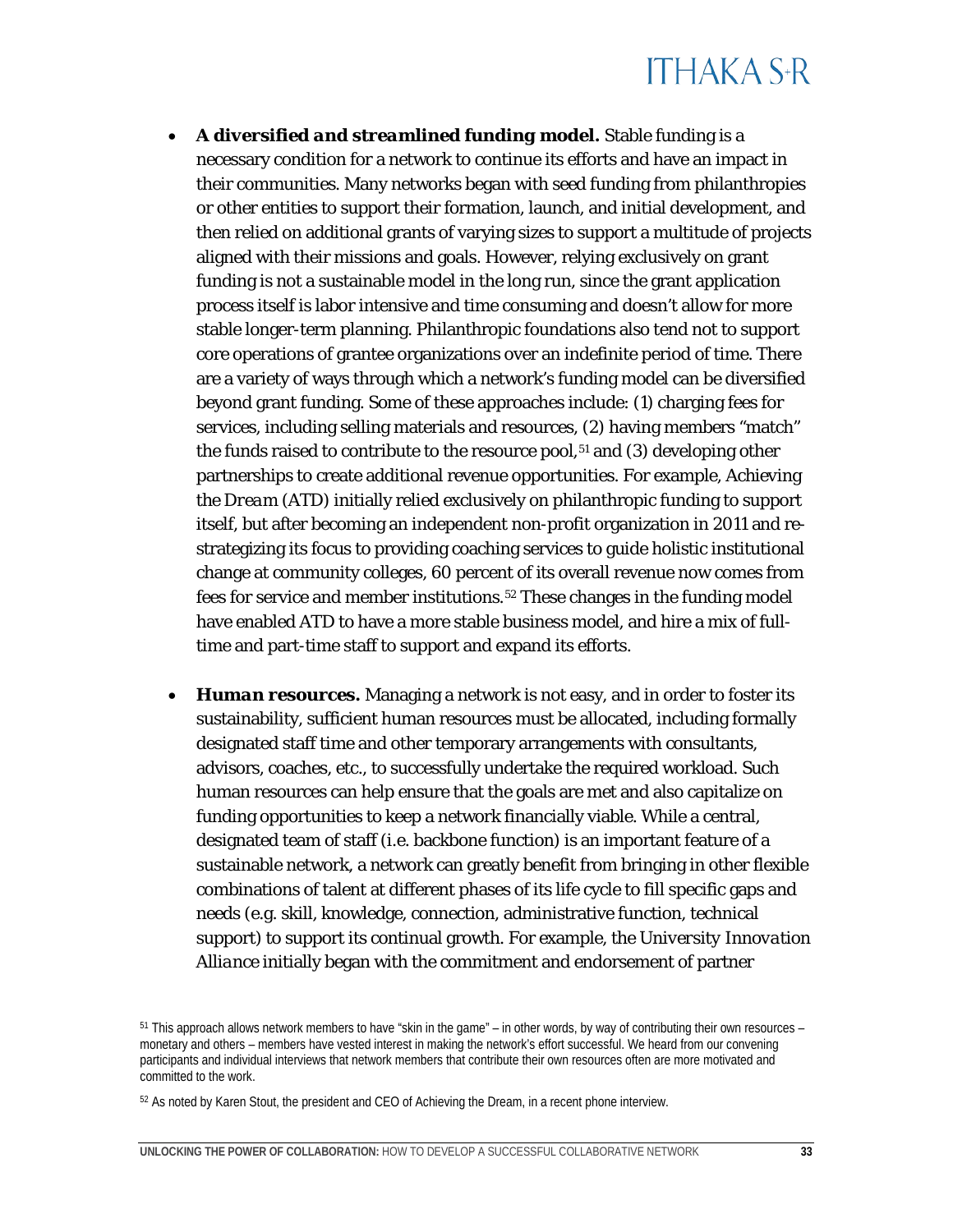institutions' presidents and chancellors, a group of designated senior administrators as campus liaisons, and an executive director. After its official launch, a fellows program was established to recruit and embed early-to-mid career professionals at each campus to coordinate activities and communication within and across the network's institutions. The central UIA administrative team also hires external evaluators, consultants, and advisors as needed to support specific projects or activities.

- *Formal process for gathering feedback and advice***.** It is important to have a formal mechanism in place for receiving feedback and advice from partners and members, as well as others in the field, to continuously improve the network's capacities. Such feedback and advice can be gathered through multiple venues. Some of the common mechanisms that we have seen include advisory boards, steering committees, and working groups with experts and key stakeholders who can provide strategic guidance both globally for the network and also specifically focus on particular projects. For example, the *UpSkill Houston Initiative* facilitates employer-led, sector-specific leadership councils (i.e. construction council, petrochemical council) to gather advice and information from employers to help guide and align curriculum programming at regional education providers. Comprised of leaders across industries, education, non-profit, and public sector, these sector-focused leadership councils ensure that projects are designed to address the demand and skill challenges in each sector.
- *Assessment and research***.** The formal process of assessment and research is important to keep monitoring the network's impacts over-time and also to demonstrate its value in connection to its mission, goals, and members to bring in additional funds to sustain/expand its efforts. Successful networks over time generate a lot of activities and projects, and managers of networks may use both internal and external researchers to conduct formal evaluation of their specific projects and/or interventions. Network managers or other core network participants can be a resource for researchers in both the design and interpretation phases of an assessment and help enrich the focus and scope, based on their more informal assessments through multiple forms of feedback from its members and partners. In the case of the *American Talent Initiative (ATI)*, annual data collection on enrollment and graduation across the member institutions allows the group to continually monitor their collective progress to date, and use that information to also guide ATI's operational strategy and activities.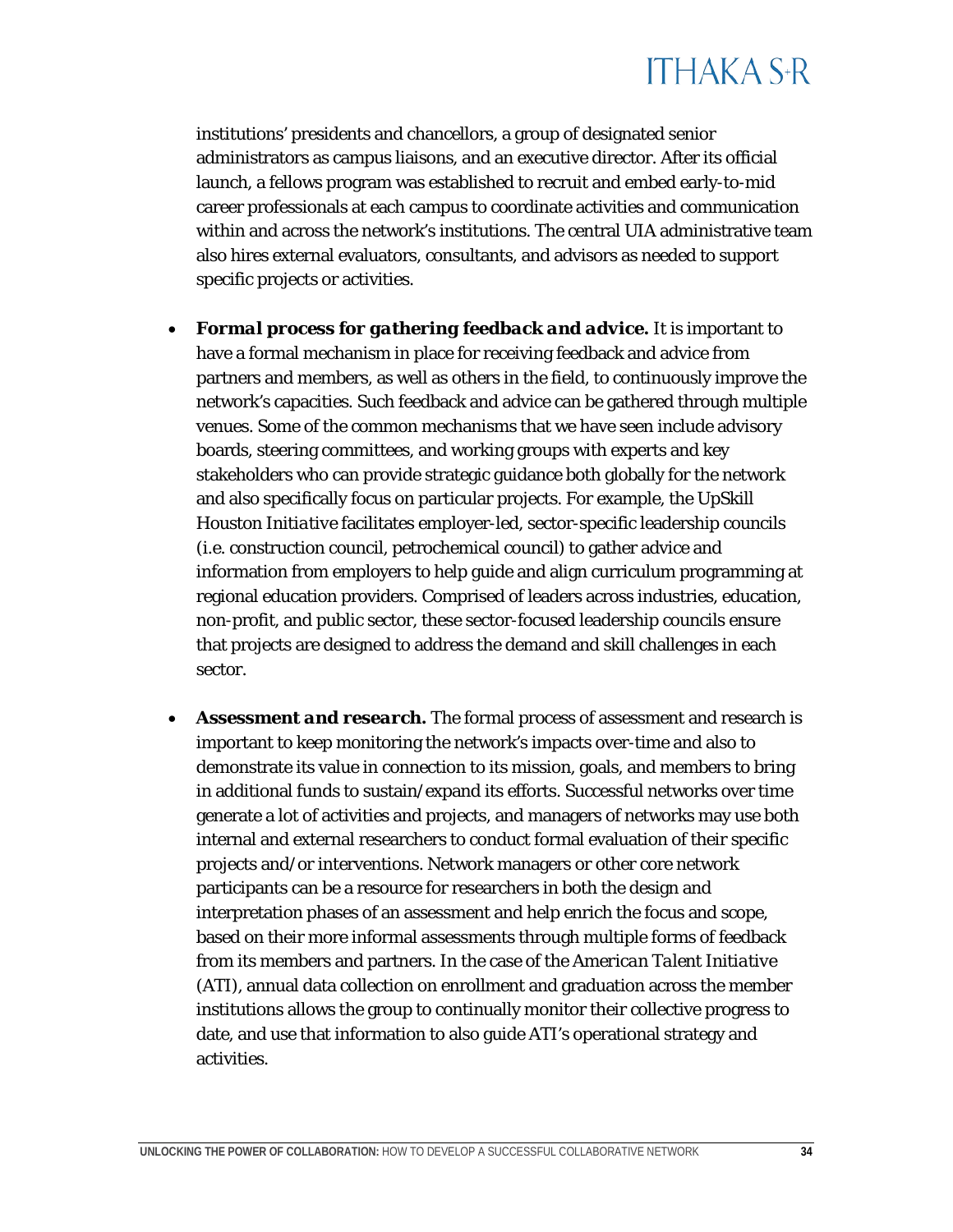• *A clearly articulated, co-developed, and continually evolving network strategy.* Finally, it is important to have a clearly articulated strategy for a network that is co-developed by its key members with advice and support from other partners and experts in the field. The strategy must not be overly designed or stringent, to allow the group to stay nimble and flexible to changing demands and needs. Unlike classical organizational settings, which have a single authority structure and clear set of management tasks and activities, network settings take on a divided authority structure as well as a more complex set of actors, resources, and influencing conditions, many of which are difficult to anticipate and plan for well in advance.<sup>[53](#page-35-1)</sup> Using strategic planning tools that are simple and easy to revisit helps the network more efficiently involve and engage a broader community in its work with a sharper focus[.54](#page-35-2) For example, thanks to their nimble strategy, *Graduate RVA* was able to shift their approach from regional to state to effectively tackle a particular problem. Technology software and resource capacity issues had caused reverse transfer numbers in the greater Richmond to stall. To address this they shifted to a statewide approach, and engaged the Virginia Community College System Office (VCCS) and State Council for Higher Education (SCHEV) to develop a strategy for statewide implementation instead.[55](#page-35-3) As more schools became involved in the reverse transfer work throughout the state, it then became easier to implement that process in the greater Richmond region.

### <span id="page-35-0"></span>**Discussion**

The challenges currently facing postsecondary education—e.g., shifts in learner demographics, perceived disconnect between education and work, and persistent achievement gaps between different subgroups of learners—call for more focused and deeper collaborations across multiple stakeholders and sectors to break existing silos and strategically align their efforts with a shared goal of improving success and social mobility of all learners.

**UNLOCKING THE POWER OF COLLABORATION:** HOW TO DEVELOP A SUCCESSFUL COLLABORATIVE NETWORK **35**

<span id="page-35-1"></span><sup>53</sup> See Paul Vandeventer and Myrna Mandell, "Networks that Work (2<sup>nd</sup> edition)," p. 52.

<span id="page-35-2"></span><sup>54</sup> According to Paul Vandeventer, typical organizational strategic planning approaches (e.g. Vision, Mission, Goals, Strategies, Tactics, Work Plans, Accountability, Evaluation Methods, and Budget) can create conflict and complexity when applied in network settings, which benefit from planning approaches that are simple, fluid and easy to revisit (e.g. Purpose, Urgent Priorities, Tasks and Activities, Work Groups, Mutual Accountability, Written Agreement).

<span id="page-35-3"></span><sup>55</sup> Reverse transfer (RT) is a process by which credits earned by a student at a four-year institution that meet and complete the academic requirements of an associate degree at a previously attended two-year college are transferred to award the student with an associate degree.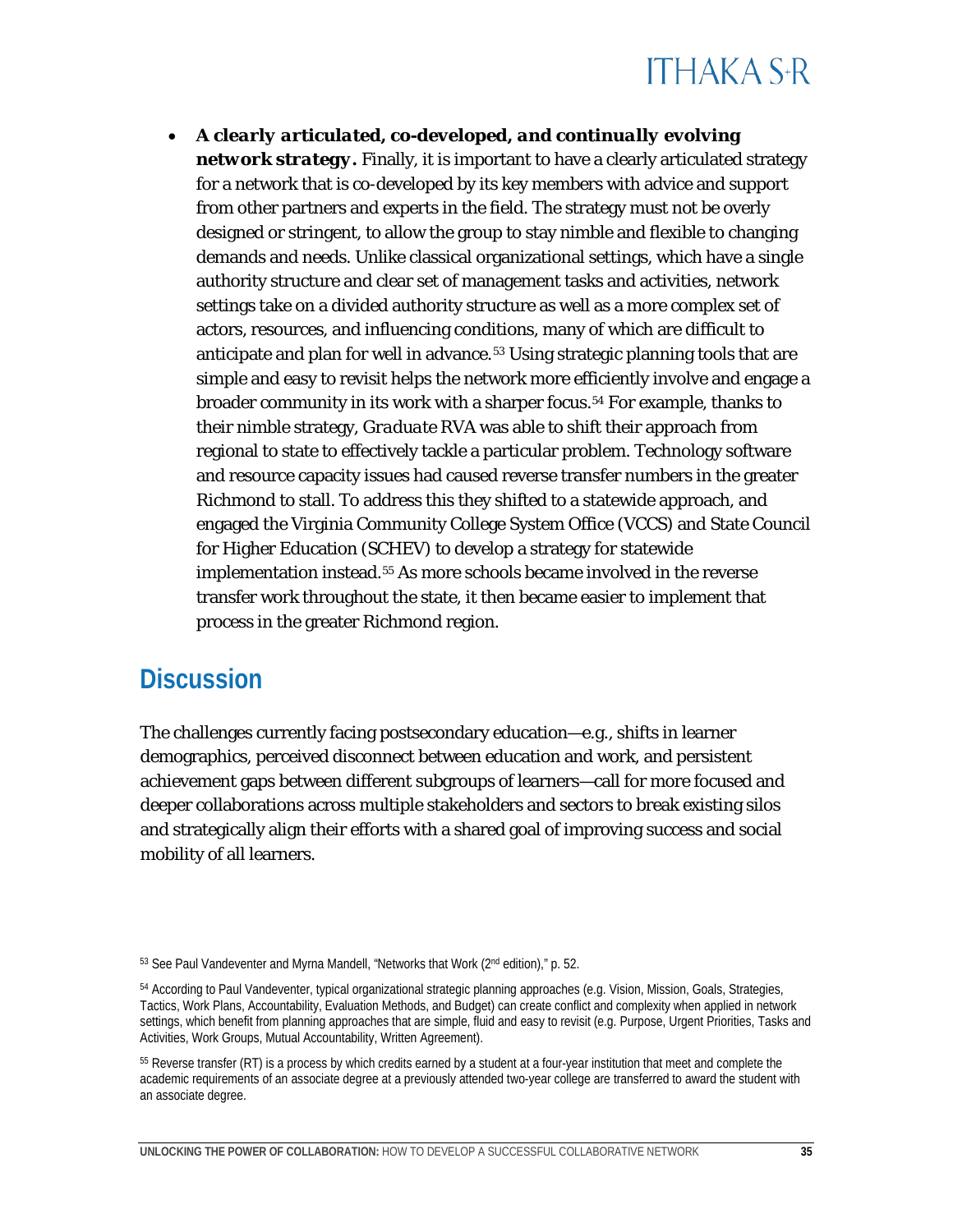As we have demonstrated through the key action steps presented above, developing a successful network requires patience and willingness to embrace emerging—and sometimes unexpected—outcomes. Because networks, by nature, have many moving parts and are ever changing and non-linear in their developmental trajectories, a high degree of commitment and buy-in at all levels of an organization and across the network are needed in order to ensure their operational success. A network cannot be simply viewed as a "side project"—in order to do it well, network leaders and participants must be very intentional and strategic about their ongoing management strategies across the board, including their internal and external relationships, various projects, staffing, and funding and revenue models. Also, a robust system must be put in place to capture and document learning that is happening at distributed sites to continually build on the collective understanding of the network's evolving work and to develop participants' capacities to further advance their goals.

Our general observation of the current landscape of higher education-focused networks is that there is a surge of networks or network-like activities emerging across the field and across sectors with a focus on specific problems of regional or national significance. Some of these are emerging within existing groups with well-established relationships and shared histories among members that can be leveraged for more focused collaborations, while others are coming together in more novel ways, involving diverse partner types and configurations. This trend may be in part due to the broader recognition that today's complex problems require multi-pronged and multi-faceted solutions, and that a network approach has the potential to achieve a change that is more impactful and sustainable in the long run. It is also seen as a promising way to circumvent some of the key shortcomings of previous collaborative efforts, which tended to be more localized and ephemeral in nature.<sup>[56](#page-36-0)</sup>

This surge in networks may be also in part due to funders' high interest in supporting such networks by creating incentives for organizations to join forces and tackle some of the tough-to-solve social problems. For example, the Bill & Melinda Gates Foundation is currently seeking partner organizations to serve as strong "intermediaries" (similar to the "backbone function" we discussed earlier) in supporting diverse higher education institutions through the process of comprehensive change.<sup>[57](#page-36-1)</sup> Some of the foundation's

<span id="page-36-0"></span><sup>56</sup> For a discussion of limitations of previous efforts around cross-sector collaborations, see: Jeffrey R. Henig, Carolyn J. Riehl, David M. Houston, Michael A. Rebell, and Jessica R. Wolff. "Collective Impact and the New Generation of Cross-Sector Collaborations for Education: A Nationwide Scan," *Teachers College, Columbia University,* 2016, [https://www.wallacefoundation.org/knowledge-center/Documents/Collective-Impact-and-the-New-Generation-of-Cross-Sector-](https://www.wallacefoundation.org/knowledge-center/Documents/Collective-Impact-and-the-New-Generation-of-Cross-Sector-Collaboration-for-Education.pdf)[Collaboration-for-Education.pdf.](https://www.wallacefoundation.org/knowledge-center/Documents/Collective-Impact-and-the-New-Generation-of-Cross-Sector-Collaboration-for-Education.pdf)

<span id="page-36-1"></span><sup>57</sup> The Bill & Melinda Gates Foundation's Call for Intermediaries for Scale[, https://postsecondary.gatesfoundation.org/areas-of](https://postsecondary.gatesfoundation.org/areas-of-focus/transformation/institutional-partnerships/intermediaries-for-scale-rfp/)[focus/transformation/institutional-partnerships/intermediaries-for-scale-rfp/.](https://postsecondary.gatesfoundation.org/areas-of-focus/transformation/institutional-partnerships/intermediaries-for-scale-rfp/)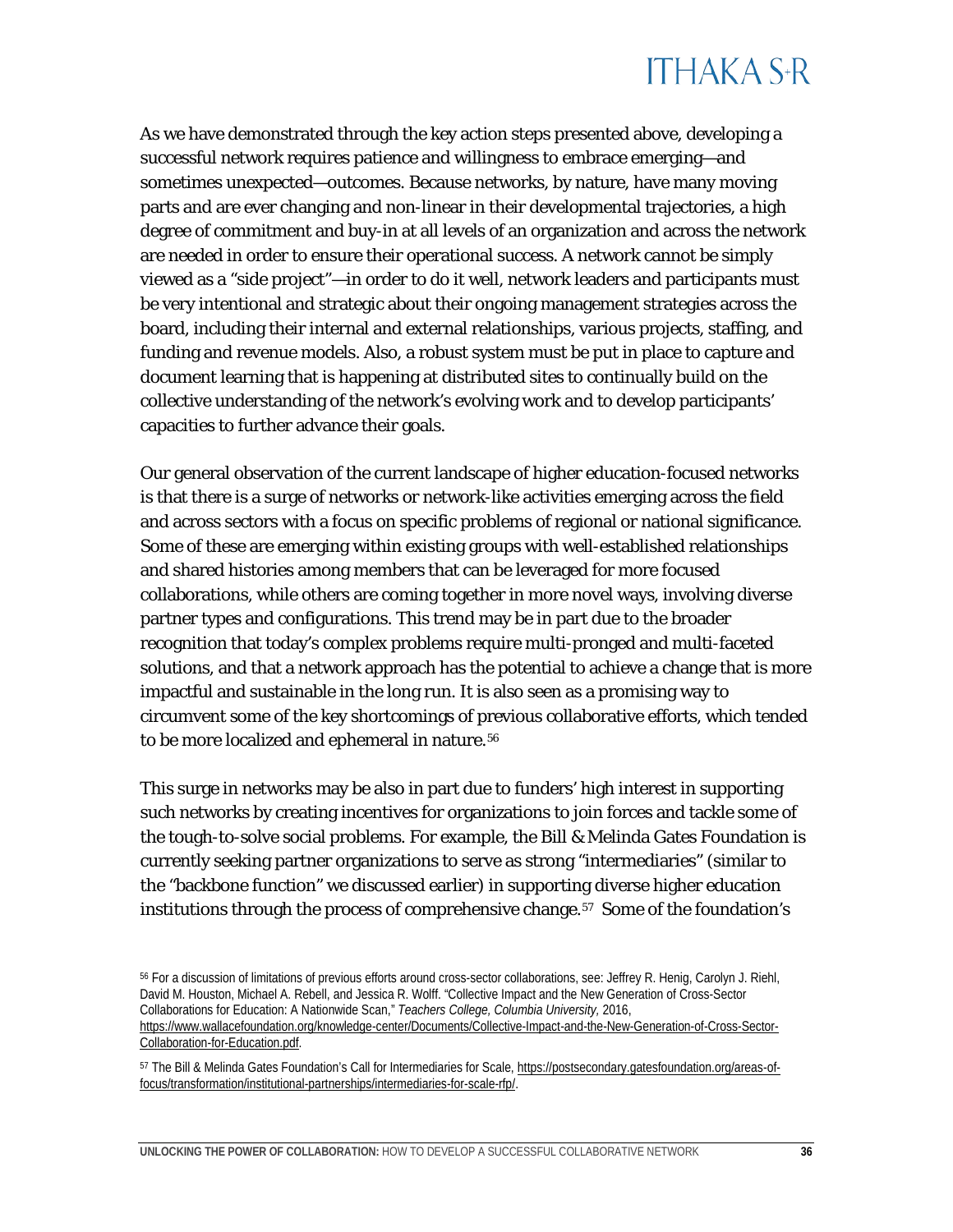recent investments have focused on creating networks aimed at increasing equity in higher education through different avenues. These include integrating advanced technology into classrooms to improve student learning outcomes (e.g., *Every Learner Everywhere*),[58](#page-37-0) redesigning developmental education courses (e.g., *Strong Start to Finish*),<sup>[59](#page-37-1)</sup> and experimenting with various student success interventions to identify and scale promising practices across a large group of higher education institutions (e.g., *the Frontier Set*).[60](#page-37-2) Similarly, Lumina Foundation has incentivized and supported networks for over a decade, with *Achieving the Dream* as one of its earlier national initiatives with a focus on community colleges. More recently, its *Lumina Talent Hubs Initiative* designates, awards, and supports a diverse set of established collaborative communities across the nation that promise to increase the numbers of residents with quality postsecondary credentials (see footnote 36). How emerging networks and related initiatives evolve over time and the kinds of activities, relationships, and impacts they generate will offer valuable lessons on collaboration in higher education in the near future.

In many ways, this growing number of networks and network-like activities in and around higher education creates exciting opportunities for pooling and sharing additional resources, lessons, practices, and expertise, as well as for scaling of best practices. At the same time, as this landscape becomes increasingly more complex and crowded, with organizations and institutions participating in multiple networks, the risk of network competition, fatigue, and duplication or inefficiency increases, potentially diluting some of the resources and impacts of individual networks.<sup>[61](#page-37-3)</sup> Network leaders, as well as funders, will have to be conscientious in their efforts to minimize such risk. In fact, some of the networks discussed in this playbook are actively engaging in crossnetwork communication and collaboration, in some cases plugging into one another's advisory groups to share ideas and strategically align their work.

<span id="page-37-0"></span><sup>&</sup>lt;sup>58</sup> Every Learner Everywhere is a network of 12 digital education organization working collaboratively to provide advice, training, and community-vetted resources to support the adoption and implementation of adaptive courseware at higher education institutions. The network's work is specifically focused on helping institutions use adaptive learning technology to improve teaching and learning with a focus on increasing success of students of color as well as those of first-generation and lower income backgrounds. Learn more at [http://everylearnereverywhere.org.](http://everylearnereverywhere.org/) 

<span id="page-37-1"></span><sup>59</sup> Strong Start to Finish is a network of individuals and organizations from the policy, research, and practice spaces who have committed to bring equity to higher education by supporting change at scale in policy and practice across the nation. Their current focus areas include increasing success of students placed in developmental math and English courses. Learn more at [http://strongstart.org/.](http://strongstart.org/)

<span id="page-37-2"></span><sup>60</sup> The Frontier Set is a group of high-performing, high-potential colleges and universities, state systems, and other supporting organizations that are all committed to increasing student success and narrowing achievement gaps by transforming how they operate. The supporting organizations together provide coaching, evaluation, and coordination support. Learn more at [http://frontierset.org/.](http://frontierset.org/)

<span id="page-37-3"></span><sup>&</sup>lt;sup>61</sup> For example, the Arizona State University and Georgia State University are both members of the University Innovation Alliance and the Frontier Set, among other networks. Similarly, the University of Texas at Austin, and University of Iowa are members of the American Talent Initiative, Powered by Publics (an APLU initiative), and the University Innovation Alliance, among other networks.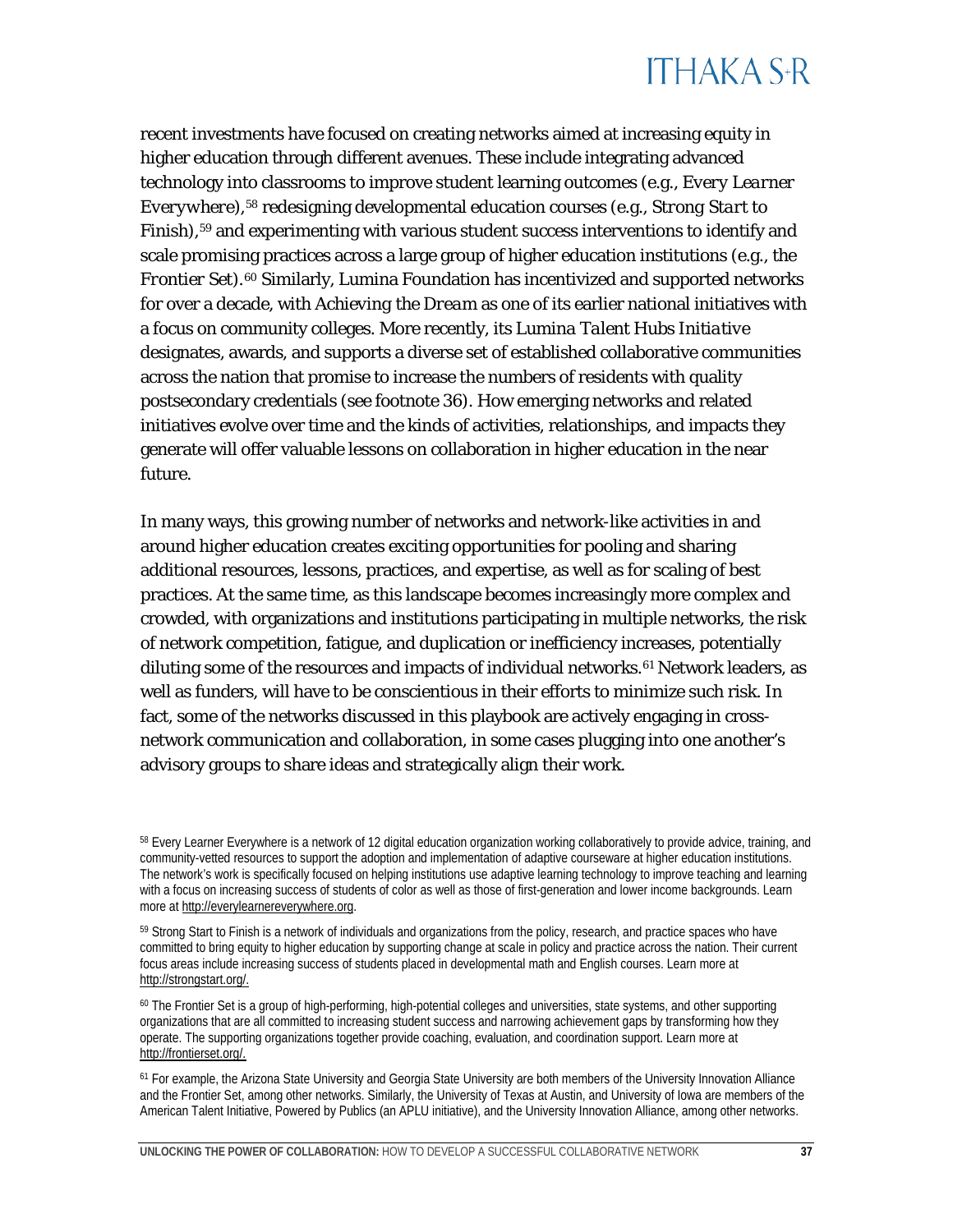

To that end, we believe a common space for higher education-focused networks that involve the same organizations or are working on similar issues to share strategies and resources and to track membership and activities could greatly benefit the ecosystem. On a basic level, this will allow networks to avoid mixed messages to shared members and avoid working at cross-purposes. Beyond that, it will facilitate the dissemination of good practices, in both network management and substantive areas of focus. Finally, it may enable a better understanding of which networks are truly delivering value to their communities, and how.

This playbook is an initial effort to describe and synthesize some of the promising higher education-focused networks in the field and offer some guidance to those considering or at the early stages of a network approach. While such an approach is not the solution to every problem, there are many challenges in the higher education space that may not be as readily addressed in any other way.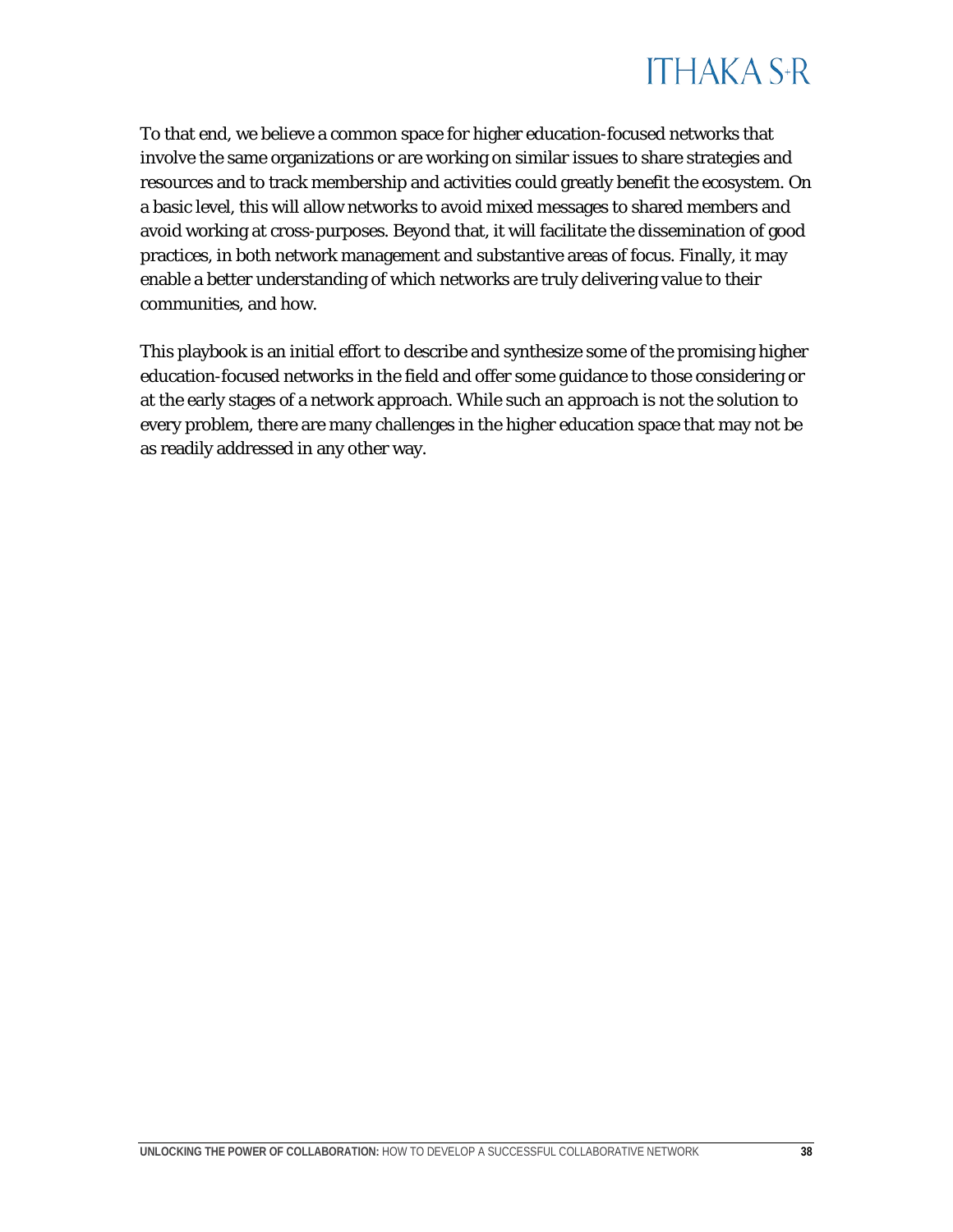### <span id="page-39-0"></span>**Appendix A. Descriptions of Featured Networks**

#### **1. Achieving the Dream (2004)**

- **Website:** [https://wssww.achievingthedream.org](https://www.achievingthedream.org/)
- **Purpose:** To lead and support a network of community colleges to achieve sustainable institutional transformation through sharing knowledge, innovative solutions and effective practices and policies leading to improved outcomes for all students.
- **Key partners & members:** The network currently includes over 270 institutions of higher education, 100 coaches and advisors, and numerous investors and partners throughout 44 states in the U.S. ATD's work as an intermediary currently touches more than 400 colleges which also include nonmember institutions that are working with ATD in grant funded activities or through fee-for-service work.
- **Brief history:** Achieving the Dream (ATD) was initially conceived as a national initiative in 2004 by Lumina Foundation and eight founding partner organizations[.62](#page-39-1) It was born to close achievement gaps and accelerate student success nationwide by guiding evidence-based change in community colleges, influence public policy, generate knowledge, and engage the public. After demonstrating that innovative, evidence-based programs and interventions can produce and sustain improved student success at community colleges, with the help of the founding investor and partners, ATD became an independent nonprofit organization in 2011 to further its vision and mission. Drawing on over a decade of work with community colleges, ATD introduced an institutional capacity framework in 2016,[63](#page-39-2) intended to integrate and align essential capacities at the institutions to support a student-centered culture that promotes student success.<sup>[64](#page-39-3)</sup>
- **Leadership structure:** As an independent non-profit, ATD is governed by the Board of Directors, who have fiduciary responsibility for the organization. The President and CEO of ATD and staff members manage the day-to-day operation of the organization.<sup>[65](#page-39-4)</sup>

<span id="page-39-3"></span><sup>64</sup> Achieving the Dream Celebrating 15 Years. [https://www.achievingthedream.org/sites/default/files/resources/achieving\\_the\\_dream\\_15\\_years.pdf.](https://www.achievingthedream.org/sites/default/files/resources/achieving_the_dream_15_years.pdf)

<span id="page-39-4"></span><sup>65</sup> Profiles of Achieving the Dream's Board, President/CEO, staff, coaches, investors, and partners. [https://www.achievingthedream.org/about-us/who-we-are.](https://www.achievingthedream.org/about-us/who-we-are)

<span id="page-39-1"></span> $62$  Along with the Lumina Foundation, the eight founding partner organizations of ATD were: American Association of Community Colleges, Community College Leadership Program, Community College Research Center, Institute for Higher Education, Jobs for the Future, MDC, MDRC, and Public Agenda.

<span id="page-39-2"></span><sup>63</sup> Achieving the Dream's approach to "Whole-College Transformation,[" https://www.achievingthedream.org/our-network/our](https://www.achievingthedream.org/our-network/our-approach)[approach.](https://www.achievingthedream.org/our-network/our-approach)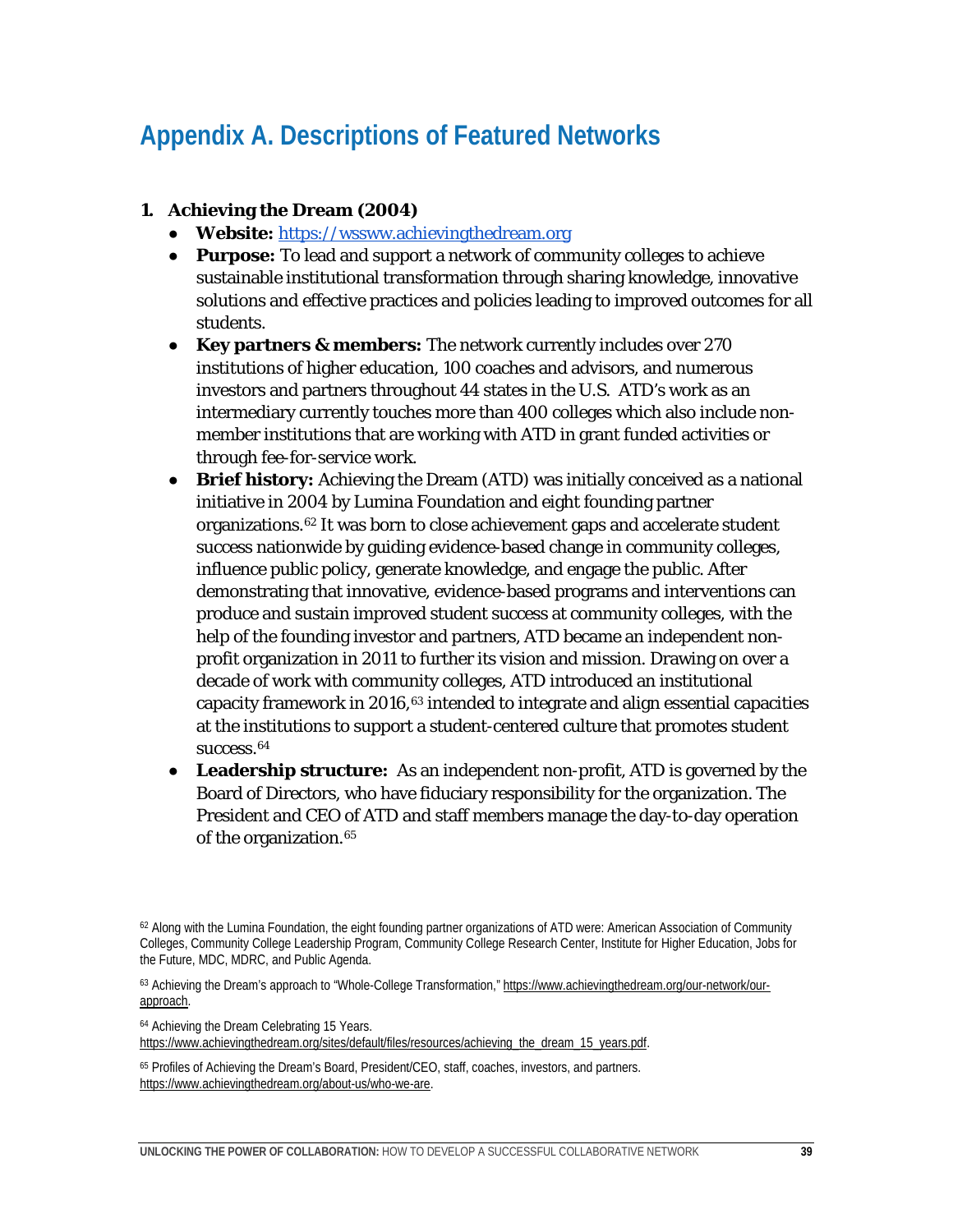- **Funding model & strategies for sustainability:** ATD's funding model has evolved over the years; initially, it relied exclusively on philanthropic funding to support its work, but now 60 percent of its revenue comes from fees paid by member colleges and other service providers in exchange for ATD's direct services. The current model allows member institutions to have "skin in the game," by putting in their own resources and capacity to advance their student success agendas.<sup>[66](#page-40-0)</sup>
- **Reach & sample achievements:** Drawing on major lessons of their first decade of work—that in order to improve student success on a substantial scale, community colleges need to engage in bold, holistic institutional change that goes beyond boutique interventions—ATD introduced a new institutional capacity framework in 2016 to help colleges understand their strengths and needs, and begin laying their groundwork for holistic change on their campuses.[67](#page-40-1) Over the years, ATD has worked closely with their partners and member colleges to help nurture visionary leadership, align academic supports, bolster teaching and learning, and ensure that campus improvements are integrated and sustained over-time. Select projects led by ATD and their partners include Open Educational Resource (OER) Degree initiative,[68](#page-40-2) Engaging Adjunct Faculty in Student Success Movement, [69](#page-40-3) and Aspen Presidential Fellowship Program.<sup>[70](#page-40-4)</sup> ATD has demonstrated cost savings for students through their OER initiative.<sup>[71](#page-40-5)</sup> In a recent Gallup report titled "Measuring What Matters," they surveyed more than 5,700 community college graduates from 17 ATD colleges from five states and found that those at ATD institutions were outpacing other two-year colleges when it came to the review of alumni on how the institutions helped them get better jobs and have better financial, social and community well-being.<sup>[72](#page-40-6)</sup>
- **Greatest challenges ahead:** As ATD expands its reach through membership and services offered, it's becoming imperative to seek continual alignment with a broad range of organizations and other various efforts and partnerships. Although this process takes a lot of time, ATD aims to help the field feel more aligned by crafting that coherence.

- <span id="page-40-2"></span><sup>68</sup> Achieving the Dream's Open Educational Resources (OER) Initiative,
- [https://www.achievingthedream.org/resources/initiatives/open-educational-resources-oer-degree-initiative.](https://www.achievingthedream.org/resources/initiatives/open-educational-resources-oer-degree-initiative)
- <span id="page-40-3"></span><sup>69</sup> Achieving the Dream's Engaging Adjunct Faculty in the Student Success Movement, [https://www.achievingthedream.org/resources/initiatives/engaging-adjunct-faculty-in-the-student-success-movement.](https://www.achievingthedream.org/resources/initiatives/engaging-adjunct-faculty-in-the-student-success-movement)

<span id="page-40-0"></span><sup>66</sup> According to our recent interview with Karen Stout, the President and CEO of Achieving the Dream.

<span id="page-40-1"></span><sup>67</sup> Achieving the Dream's 2016 Annual Report,

[https://www.achievingthedream.org/sites/default/files/basic\\_page/atd\\_2016\\_annualreport.pdf.](https://www.achievingthedream.org/sites/default/files/basic_page/atd_2016_annualreport.pdf)

<span id="page-40-4"></span><sup>70</sup> The Aspen Presidential Fellowship for Community College Excellence[, https://highered.aspeninstitute.org/aspen-presidential](https://highered.aspeninstitute.org/aspen-presidential-fellowship-community-college-excellence/)[fellowship-community-college-excellence/.](https://highered.aspeninstitute.org/aspen-presidential-fellowship-community-college-excellence/)

<span id="page-40-5"></span><sup>71</sup> Lederman, Doug. "Clear-Eyed Analysis of OER Impact," *Inside Higher Ed*, August 29, 2018, [https://www.insidehighered.com/digital-learning/article/2018/08/29/clear-eyed-review-impact-initiative-create-oer-degrees.](https://www.insidehighered.com/digital-learning/article/2018/08/29/clear-eyed-review-impact-initiative-create-oer-degrees) 

<span id="page-40-6"></span><sup>72</sup> "Measuring What Matters: Examining the Success of Achieving the Dream Network College Graduates in Work and Life," *Gallup Report*, 2018, [http://www.stradaeducation.org/wp-content/uploads/2018/02/Measuring-What-Matters-Report.pdf.](http://www.stradaeducation.org/wp-content/uploads/2018/02/Measuring-What-Matters-Report.pdf)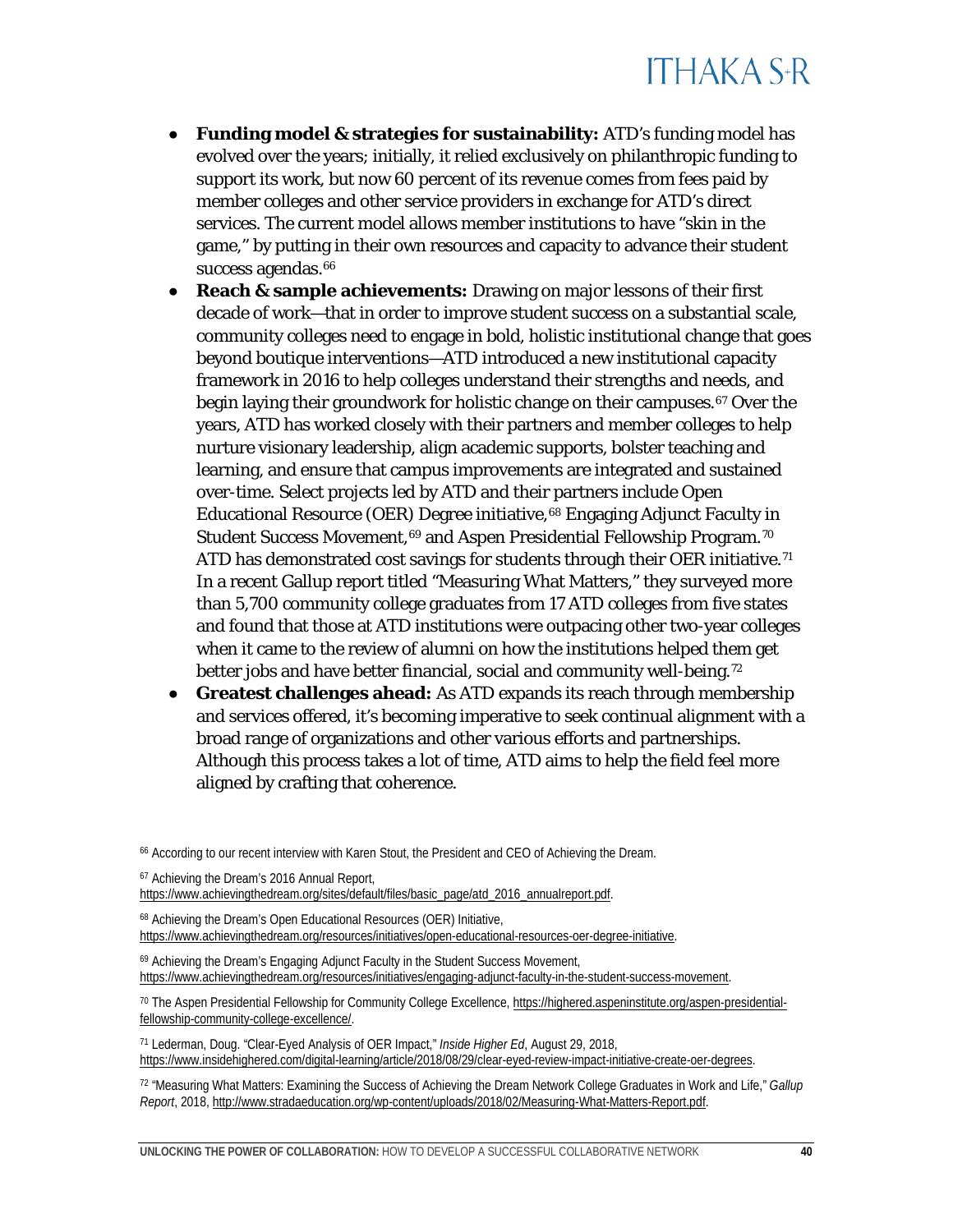

#### **2. American Talent Initiative (2016)**

- **Website:** <https://americantalentinitiative.org/>
- **Purpose:** Expand opportunity for access to top colleges and universities for high-achieving, low- and moderate-income students. By 2025, the American Talent Initiative (ATI) aims to attract, enroll, and graduate an additional 50,000 low- and moderate-income students at high-performing colleges and universities (i.e. private and public four-year institutions that are graduating at least 70 percent of their students within six years).
- **Key partners & members:** With support from Bloomberg Philanthropies, the Aspen Institute's College Excellence Program and Ithaka S+R are co-managing the initiative. The ATI member institutions include a subset of 319 colleges and universities that are consistently doing well in terms of graduating their undergraduate students successfully in a timely manner. The initiative began with a relatively small membership of 30 institutions in 2016, but its membership has grown over the years to include more than 120 institutions who have pledged to expanding opportunity for low- and moderate-income students on their campuses.
- **Brief history:** Inspired by decades of work by individual colleges and universities to expand college opportunity, as well as research showing that a large number of high-achieving, low- and moderate-income students are unable to gain access to top colleges and universities, Bloomberg Philanthropies convened college presidents and higher education thought leaders to brainstorm strategies to address these critical challenges. ATI was born as a direct outgrowth of these conversations.
- **Leadership structure:** ATI is led by a steering committee comprised of presidents from select institutions and directors at the Aspen Institute and Ithaka S+R. While there is no formal process of governance for the network, the steering committee members play a critical role of continually building and maintaining the legitimacy of the group, actively participating in the member recruitment process, conveying participation norms and expectations for presidents of member institutions, providing ongoing strategic guidance to the project team, and helping to set high-level priorities for the group as well as increasing the chances of getting attention and support from their constituents through various communication channels.
- **Funding model & strategies for sustainability:** The funding provided by Bloomberg Philanthropies doesn't go directly to colleges and universities, but is used to fund research and other related activities of the network. The member institutions are guided to set their own goals that are aligned with the ATI's 2025 goal, share data with ATI to track individual and collective progress, and work with other members to co-develop and/or share strategies for expanding opportunities for students. The ultimate goal is to create opportunities for these already high-performing institutions to develop their capacities to serve more talented low- and moderate-income students while taking advantage of the connections, information, and technical support they receive through the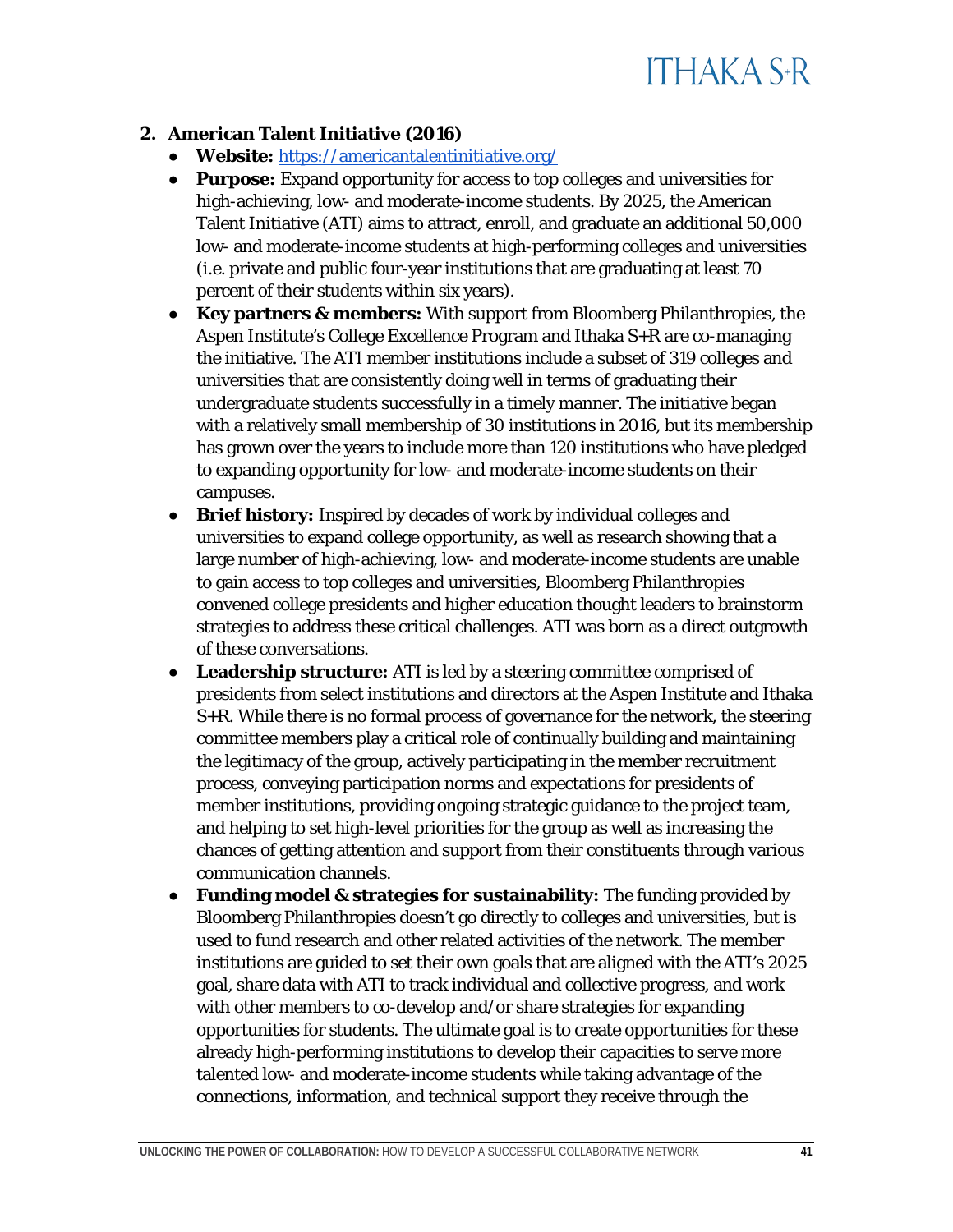

network. The model seeks to inspire all all US four-year institutions to expand access for low- and moderate-income students. The group uses a variety of publicities coupled with peer pressure to motivate institutions to join the network and strive to learn together.

- **Reach & sample achievements:** The first progress report released in December 2018 showed some preliminary evidence that the network's approach can have a meaningful impact.[73](#page-42-0) ATI institutions collectively have increased the enrollment of students who receive Federal Pell grants by 7,291 since the 2015-16 school year, on track to meet their 50,000 goal by 2025. Of the 96 members who have been part of ATI long enough to submit multiple years of data, 68 increased their Pell enrollment between 2015-16 and 2017-18. The five highlighted strategies that ATI members are employing to expand opportunities on their campuses include institutionalizing commitment to socioeconomic diversity through presidential leadership and broad engagement; increasing the size of the student body or maintaining long-held commitments to access; forging new pipelines for nontraditional students; prioritizing need-based financial aid; and reducing gaps in retention and graduation rates.
- **Greatest challenges ahead**: The diversity within its membership, including different levels of institutional commitment and capacity to contribute to ATI, poses challenges. The team is creating communities of practice to strategically fragment the group into smaller subgroups to promote deeper collaborations focused around a specific set of impactful strategies.

#### 3. **Graduate RVA (2018)**

- **Website:** <http://bridgingrichmond.com/talent-hub/> (site under construction)
- **Purpose:** Significantly increase regional post-secondary completion efforts as a means of reducing poverty, improving social mobility, and ensuring that the greater Richmond region is economically competitive.
- **Brief history:** Originally established by Bridging Richmond —a cradle-to-career collaborative partnership anchored by Virginia Commonwealth University (VCU) aiming to ensure that every person in the Richmond region will have the education and talent necessary to be successful—Graduate RVA has recently replaced Bridging Richmond to zero in on postsecondary attainment goals by cultivating collaborations among local higher education institutions. The main impetus for this renewed focus was the recent change in legislation regarding credit transfer and interest from the Virginia Department of Education's in postsecondary education outcomes.[74](#page-42-1) The state is trying to address equity gaps by

<span id="page-42-0"></span><sup>&</sup>lt;sup>73</sup> Elizabeth D. Pisacreta, Emily Schwartz, and Martin Kurzweil. "A 2018 Report on the Progress of the American Talent Initiative in its First Two Years," *Ithaka S+R*, Last Modified 17 December 2018[, https://doi.org/10.18665/sr.310775.](https://doi.org/10.18665/sr.310775)

<span id="page-42-1"></span><sup>74</sup> Kathleen Lee, "Why Associate Degree Completion on Matters for Virginia," *Kathleen (Katybeth) Lee Column,* May 26, 2019, [https://www.richmond.com/opinion/their-opinion/kathleen-katybeth-lee-column-why-associate-degree-completion-matters](https://www.richmond.com/opinion/their-opinion/kathleen-katybeth-lee-column-why-associate-degree-completion-matters-for/article_fd78d33e-0e70-5509-8f05-fc96a5ae597d.html)[for/article\\_fd78d33e-0e70-5509-8f05-fc96a5ae597d.html.](https://www.richmond.com/opinion/their-opinion/kathleen-katybeth-lee-column-why-associate-degree-completion-matters-for/article_fd78d33e-0e70-5509-8f05-fc96a5ae597d.html)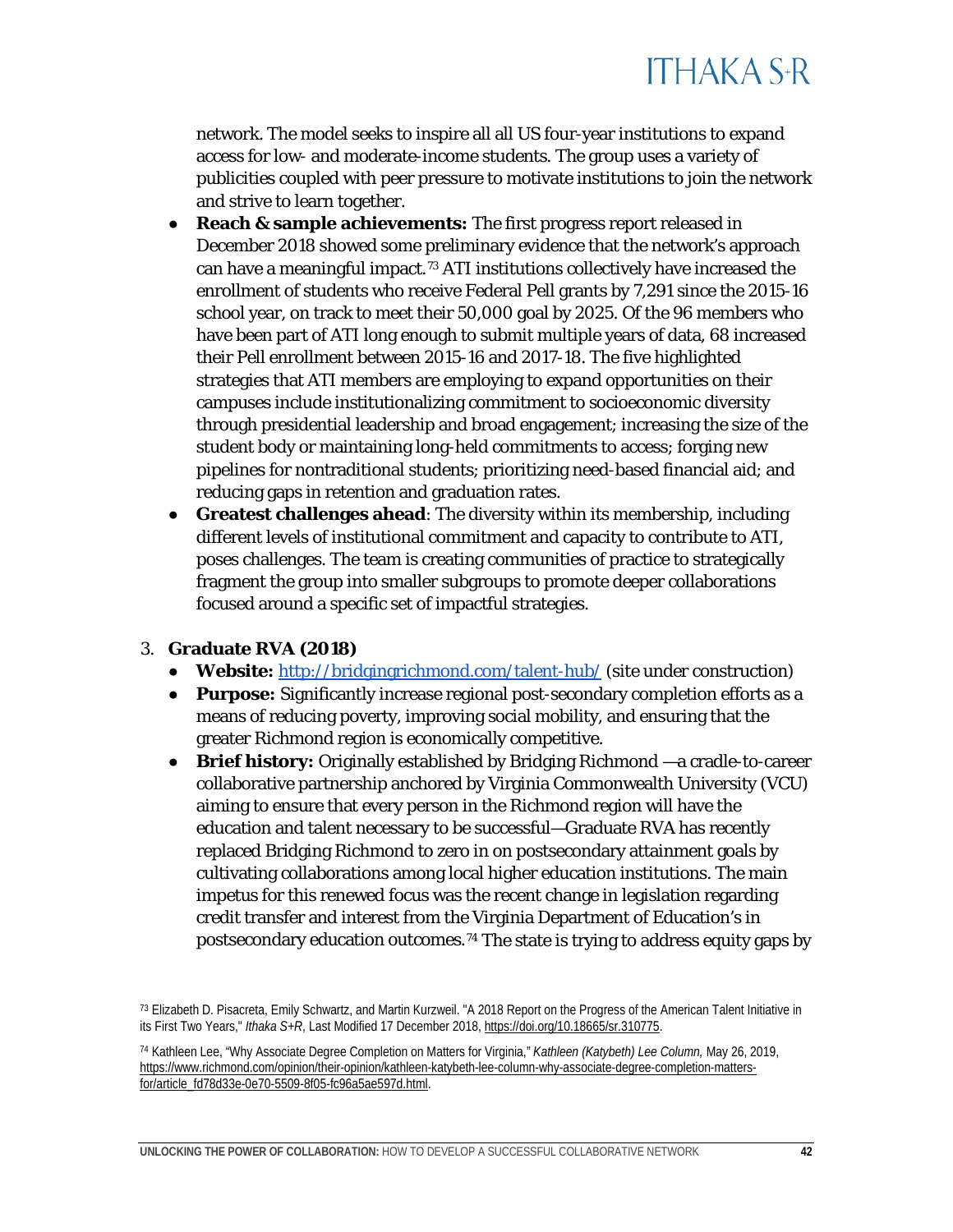race and ethnicity, and building that into their larger state goals, which motivated Bridging Richmond to step in to build that momentum. The Lumina Talent Hubs designation which was awarded to Richmond in September 2017, helped facilitate existing local relationships to join forces around issues of equity and student success for their community. [75](#page-43-0)

- **Key partners:** VCU, and two regional community colleges —John Tyler Community College (JTCC) and Reynolds Community Colleges (RCC) —came together and agreed to share information and take a collective approach to improving postsecondary attainment for low-income adults with some college but no degree, with a focus on African American and Latinx populations. More recently, Virginia State University and the Community College Workforce Alliance also became the key partners.
- **Leadership structure:** A team comprised of the senior VP of each institution and Graduate RVA staff as the convener, and ad-hoc committees around specific issues or topics currently lead the network. They meet once a month for two hours, but have multiple touch points with the support of the Graduate RVA staff.
- **Funding model & strategies for sustainability:** Being a relatively new network, this is still an emerging topic for Graduate RVA. They are securing small local grants and submitting proposals for institutions to jointly support the network's efforts. The partners are also having conversations with other regional networks for possibly joining their efforts. Although VCU currently has an interest being an anchor and home base for the network, it will eventually depend on how the network evolves in the next few years and what would make the most sense for those in the network.
- **Reach & sample accomplishments:[76](#page-43-1)** One of the key accomplishments of Graduate RVA in its relatively short history has been bringing together historically competing regional postsecondary institutions around a common vision. The three partners were able to see the value of collaboration not just for their own institutions but also for the region and solidified their commitment toward attainment goals by actively contributing to problem identification, solution design, and strategic implementation. Through their data sharing agreements beginning in 2018, the three partner institutions (VCU, JTCC, and RCC) were able to identify and award 372 associate's degrees to students who had previously met the degree requirements across their cumulative coursework but never claimed their degrees. They were also able to identify 175 students at VCU who are eligible for an associate's degree through reverse transfer, and reach out to help them have their degrees conferred. To date, about 10 of those students have earned their credentials. They also made institutional process

<span id="page-43-0"></span><sup>75</sup> Lumina Talent Hubs[, https://www.luminafoundation.org/talent-hubs.](https://www.luminafoundation.org/talent-hubs)

<span id="page-43-1"></span><sup>76</sup> Based on the interview with Stephanie Odera, Associate Director of the Partnership, and an internal memo shared on June 4, 2019.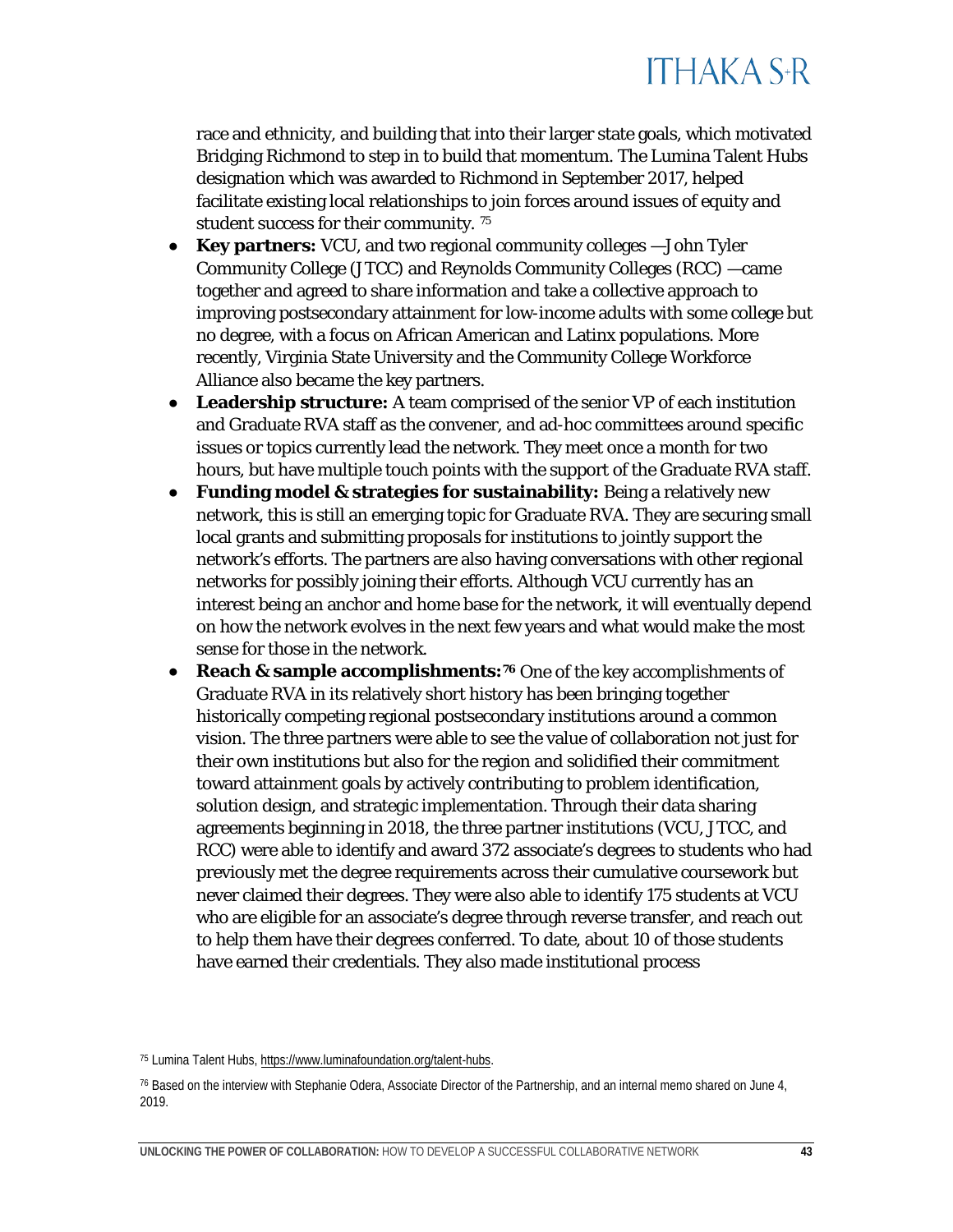improvements (e.g., changes to transfer application) to streamline the process for students.

**Greatest challenges ahead:** In addition to figuring out some of the key transition questions related to the issues of sustainability and backbone function, tackling the equity gap in attainment which disproportionately impacts African American and Latinx males in Virginia is the greatest challenges facing this relatively new and growing network.

#### **4. Long Beach College Promise (2008)**

- **Website:** <https://www.longbeachcollegepromise.org/>
- **Purpose:** Extend the promise of a college education to every student in the Long Beach Unified School District by providing continuous support along every step of the student's experience, from pre-K through college and onto career and life.
- **Key partners:** The Long Beach Unified School District, Long Beach City College (LBCC), California State University at Long Beach (CSULB), the City of Long Beach, as well as the Port of Long Beach<sup> $77$ </sup> are the key partners of this collaborative network.
- **Brief history:** The Long Beach College Promise (the Promise) was announced and signed in 2008. It grew out of a longer-standing partnership in the community, the Seamless Education Partnership, which was first established in the 1990s as part of a larger community-wide effort to tackle economic and demographic challenges facing the city at the time. The original *Call to Action* urged for improvements in local businesses, but also called for transformation in the education sector as a prerequisite to stimulating the region's economic growth. The partnership included the mayor of Long Beach, the leaders of the Long Beach Unified School District, LBCC, and CSULB, and initially focused on improving communication across their systems and involved a few focused projects. Encouraged by some early successes, the group shifted their focus to rigorous alignment of curriculum and standards across the three education systems in an effort to create a truly seamless education system.
- **Leadership structure:** The leaders of the Long Beach Unified School District, LBCC, and CSULB (Executive Committee) both lead and govern the partnership. Additionally, a Leadership Council, which consists of a designated convener and a Steering Committee of two senior representatives from each education institution, serves as the link between the partners and lead different projects that directly contribute to the Promise's vision and goals.[78](#page-44-1)
- **Funding model & strategies for sustainability:** The bulk of the Promise work is self-supported by the institutional partners, with some support and

<span id="page-44-1"></span><sup>78</sup> See slide 23 for the Promise leadership structure and layout: [https://doingwhatmatters.cccco.edu/portals/6/docs/LB\\_College\\_Promise\\_4.pdf.](https://doingwhatmatters.cccco.edu/portals/6/docs/LB_College_Promise_4.pdf)

<span id="page-44-0"></span><sup>&</sup>lt;sup>77</sup> The Promise welcomed the Port of Long Beach as the first industry partner in order to further expand their efforts in creating quality educational and career pathways for students.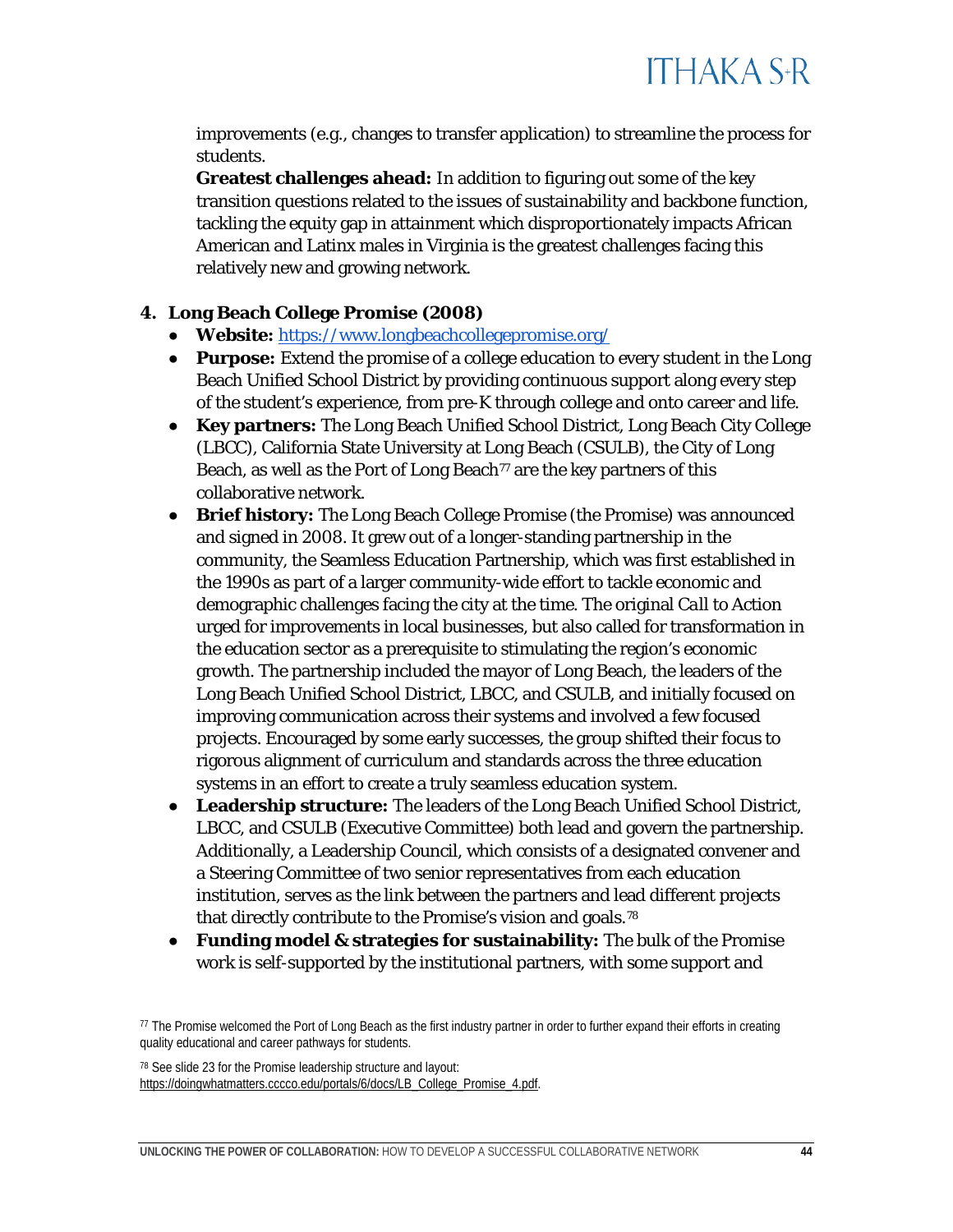subsidies from foundations, the city and state in recognition of their positive impact on the region and state. Examples of support include a Governor's Innovation Grant and an award from the Irvine Foundation. Rather than adding layers of new work on top of the existing systems, the partners seek to strategically align their systems to create seamless education and career pathways without requiring a significant amount of additional resources.

- **Reach & sample achievements:** In 2018, the Promise reported that it has made big strides in improving student achievement since its inception.<sup>[79](#page-45-0)</sup> The enrollment of the partner school district at CSULB increased by 71 percent, and enrollment of LBCC students at CSULB also increased significantly, as did that of the first-generation college-going students. District high school students were also taking more advanced college-level exams (46 percent in 2017-18, up from 34 percent in 2013-14), and more students were meeting the entrance requirements for admission into the UC and CSU systems. Moreover, student persistence and graduation rates also increased, with 84 percent of LBCC transfer students graduating from CSULB in four years. To carry the momentum forward, the leaders announced the launch of Promise 2.0 in September 2018,<sup>[80](#page-45-1)</sup> which includes substantial enhancements aimed at creating more affordable and seamless access and transfer to CSULB for LBCC students. Promise 2.0 offers high school graduates two years of free tuition at LBCC, a multitude of services that promote efficient transfer to CSULB (e.g. dual advising services and access to CSULB events, library services, and student clubs), as well as new college-tocareers programs that lead LBCC students directly to high-demand jobs.
- **Greatest challenges ahead:** The challenges facing The Promise are the struggles continued to be experienced by their students. While students' academic readiness keeps improving, many of them suffer from food and housing insecurity, problems in accessing transportation and behavioral health issues. Advising students about how to excel in their academic responsibilities while effectively managing other life experiences is an important aspect to be continually addressing going forward.

#### **5. The University Innovation Alliance (2014)**

- **Website:** <http://www.theuia.org/>
- **Purpose:** To significantly increase the number of low-income students graduating with quality college degrees and catalyze systemic changes in the entire higher education sector. The University Innovation Alliance (UIA) aims to achieve this by piloting new student success interventions, sharing insights about their relative costs and effectiveness, and scaling promising interventions across

<span id="page-45-0"></span><sup>79</sup> The Long Beach College Promise 10-Year Anniversary Report[, http://www.longbeachcollegepromise.org/wp](http://www.longbeachcollegepromise.org/wp-content/uploads/2018/03/The-Promise-10-Year-Anniversary-Report.pdf)[content/uploads/2018/03/The-Promise-10-Year-Anniversary-Report.pdf.](http://www.longbeachcollegepromise.org/wp-content/uploads/2018/03/The-Promise-10-Year-Anniversary-Report.pdf)

<span id="page-45-1"></span><sup>80</sup> The Long Beach College Promise 2.0.[, https://www.lbcc.edu/promise-20.](https://www.lbcc.edu/promise-20)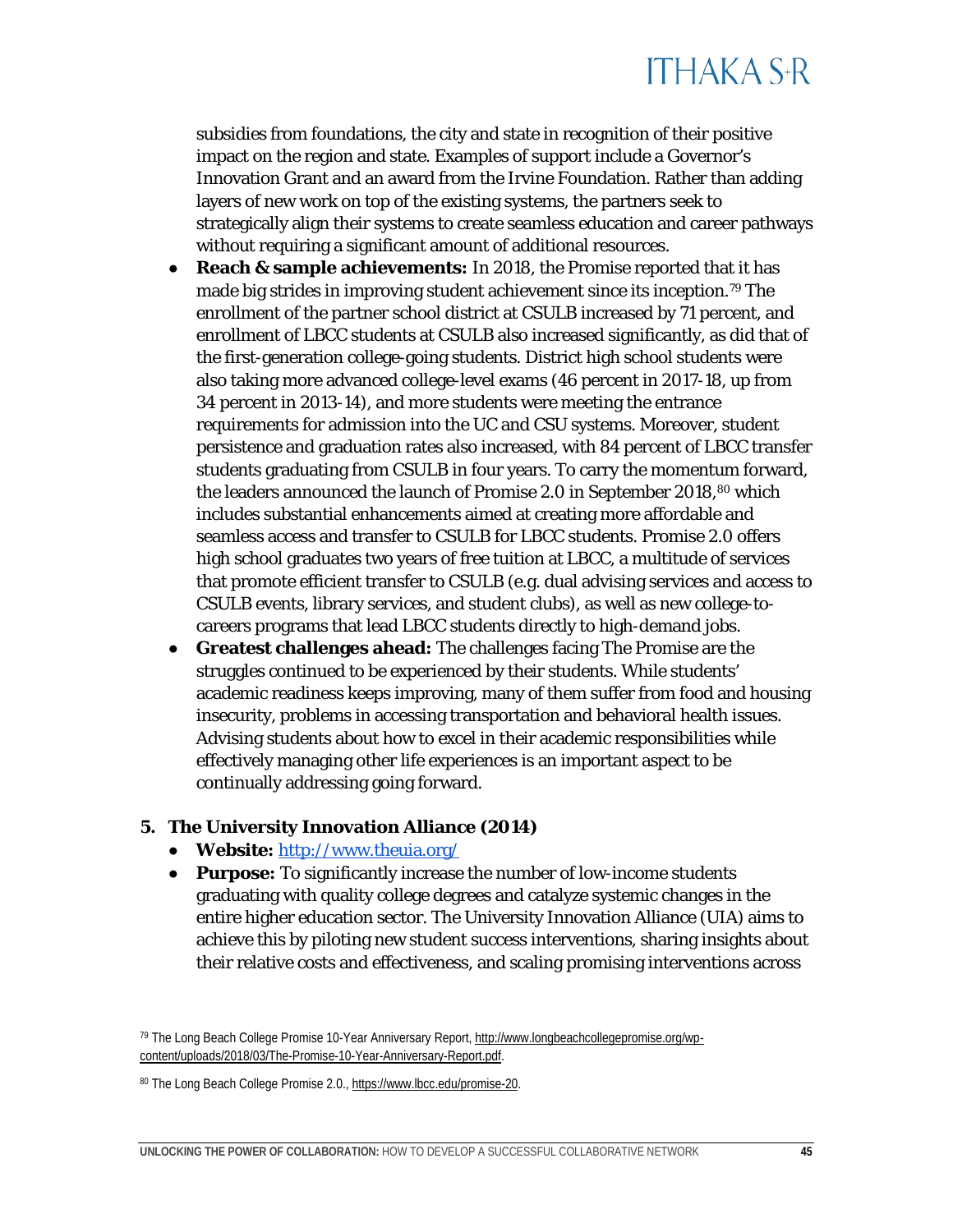its eleven partner institutions.[81](#page-46-0) They aim to graduate an additional 68,000 students across the 11 partner institutions by 2025, and develop scaling strategies for implementing high-impact student success interventions in various institutional contexts.

- **Key partners:** The UIA is made up of 11 partner institutions—Oregon State University, University of California Riverside, Arizona State University, University of Texas at Austin, University of Kansas, Iowa State University, Purdue University, Michigan State University, The Ohio State University, Georgia State University, and the University of Central Florida. Together, these institutions represent major regions of the country and are individually experienced at scaling innovations from small pilots to university-wide programs to better serve large and diverse student populations. While the institutions vary greatly with regard to their characteristics and local circumstances, they share a commitment to improving outcomes for low-income students.[82](#page-46-1)
- **Brief history:** Arizona State University President Michael Crow invited a small group of presidents and chancellors to engage in a discussion about collaboration and scale on the heels of the Next Generation University project published by New America.[83](#page-46-2) Several meetings were organized to bring together university presidents, chancellors, and select campus leaders to identify a path forward to the eventual creation of an alliance. These conversations were formalized with the signing of the UIA prospectus on March 28, 2014 at the White House Eisenhower Executive Office Building, and the eventual public launch of the UIA in September 2014.
- **Leadership structure:** The UIA was designed and organized by the partner institutions' presidents and chancellors, who continue to serve as active sponsors of the network. The UIA's Executive Director and UIA central team facilitate the initiative on a day-to-day basis while supporting activities on all campuses. Each campus designates a liaison for the project—a senior administrator who is in charge of student success on their campus—who can serve as the primary contact for the initiative, along with faculty and staff who can manage particular projects and organize working groups as needed. Additionally, the UIA fellowship program recruits emerging and early career professionals to support relevant projects and assist with communications and the dissemination of ideas within

<span id="page-46-1"></span>82 The University Innovation Alliance Vision and Prospectus[, http://www.theuia.org/sites/default/files/UIA-Vision-Prospectus.pdf.](http://www.theuia.org/sites/default/files/UIA-Vision-Prospectus.pdf)

<span id="page-46-0"></span><sup>81</sup> The UIA's collaboration model is built around relationships in which universities that are experienced in developing and implementing innovative practices to increase low-income students' success support others that would like to adopt similar practices at their own campuses. For additional details about this mode, see this blog post[: http://www.theuia.org/blog/post/innovating](http://www.theuia.org/blog/post/innovating-together-collaboration-driving-force-improve-student-success)[together-collaboration-driving-force-improve-student-success.](http://www.theuia.org/blog/post/innovating-together-collaboration-driving-force-improve-student-success) For additional information on how this model played out for their collaborative project on predictive analytics, se[e http://www.theuia.org/sites/default/files/UIA\\_predictive\\_onepagers.pdf.](http://www.theuia.org/sites/default/files/UIA_predictive_onepagers.pdf)

<span id="page-46-2"></span><sup>83</sup> Jeff Selingo et al., "The next generation university."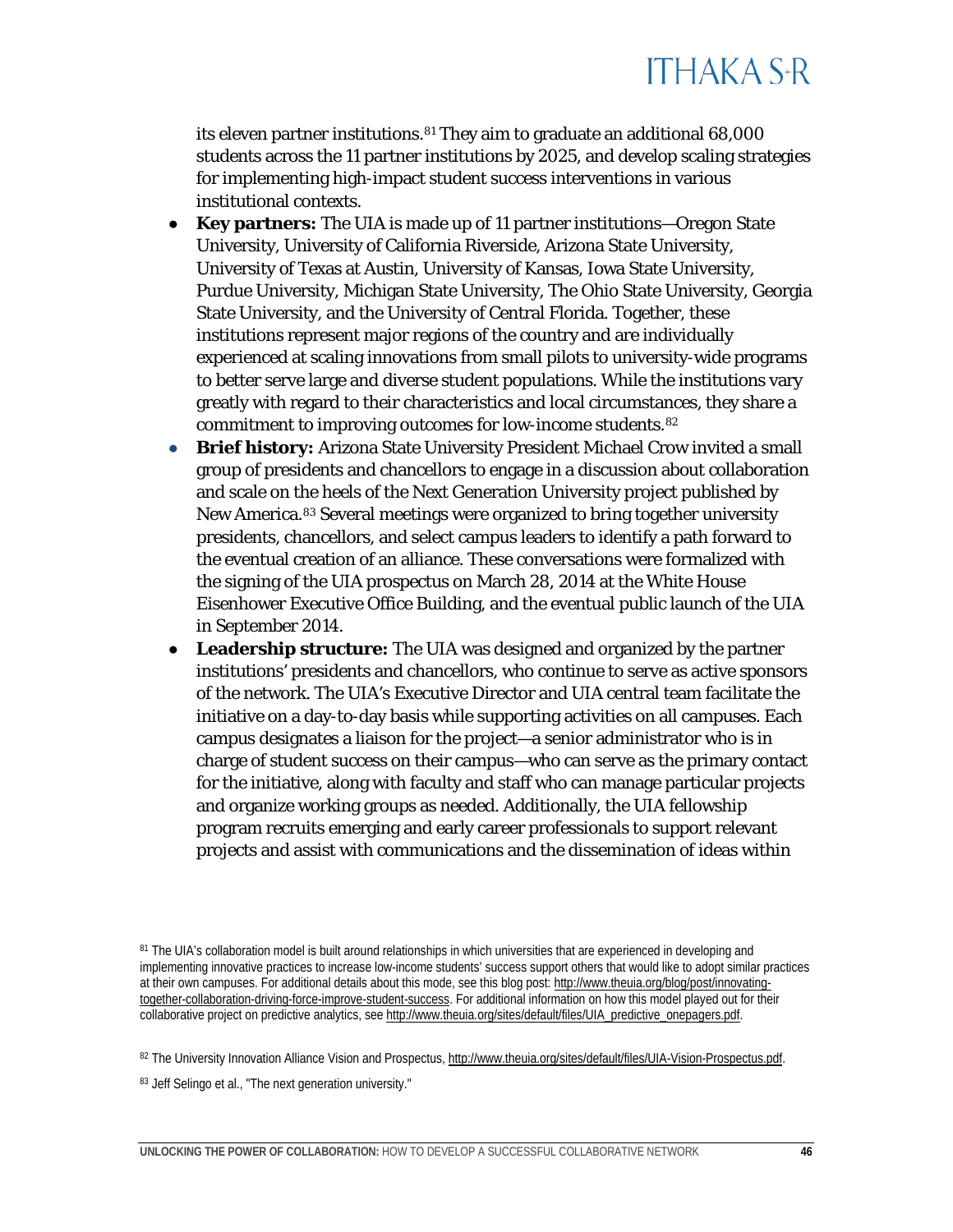and across the campuses.<sup>[84](#page-47-0)</sup> This program allows the alliance to build a pipeline of university leadership trained in developing and sustaining higher education innovations that are aligned with its vision.

- **Funding model & strategies for sustainability:** The UIA initially received large seed funding from six national organizations to launch and begin its efforts to test and disseminate proven innovations in higher education, with the presidents of the partner institutions committing to match all philanthropic funds raised.[85](#page-47-1) The UIA engages in active, fundraising to support ongoing projects that strategically leverage member institutions' expertise and experience, and are directly aligned with the network's vision and goal. $86T$  $86T$ o date, the UIA has raised over \$28 million for this effort.
- **Reach & sample achievements:** Since the UIA's launch, its campuses are graduating 30 percent more low-income students with bachelor's degrees per year and 16 percent more students overall, which translates to nearly 13,000 additional graduates annually. The network is currently on target to exceed its goal of 68,000 additional low-income graduates by 2025.
- **Greatest challenges ahead:** Some of the key challenges facing the UIA now and/or in the foreseeable future include: (1) helping campuses to think on behalf of the collective amidst a higher education ecosystem that incentivizes institutions to advocate for their individual interests; (2) capturing, documenting, and diffusing various kinds of learning and scale that are happening both between and on each of the campuses; (3) growing demand of other institutions to join the UIA, and thinking about how to expand while also maintaining the integrity of the initial commitment, goals, and relationships; and (4) exploring potential avenues for a more diversified revenue stream and business model.

#### **6. Unizin (2014)**

- **Website:** <https://unizin.org/>
- **Purpose:** To create an evolving ecosystem of digitally enabled educational systems and collaborations that can support differing missions and strategies of

<span id="page-47-2"></span>86 The UIA blog provides updates on their new and ongoing projects: [http://www.theuia.org/blog.](http://www.theuia.org/blog) More recently, they received a grant from the Strada Education Network to collaborate with career readiness teams from seven participating UIA campuses and assemble a national *[Employer Working Group \(EWG\)](http://www.theuia.org/blog/post/innovative-new-working-group-seeks-employers-close-skills-gap)* as part of their Bridging the Gap from Education to Employment (BGEE) initiative, which seeks to develop quality college-to-career pathways.

<span id="page-47-0"></span><sup>84</sup> The UIA Fellowship Program Overview, [http://www.theuia.org/job/university-innovation-alliance-fellowship-program.](http://www.theuia.org/job/university-innovation-alliance-fellowship-program)

<span id="page-47-1"></span><sup>85</sup> These organizations are the USA Funds, Ford Foundation, Gates Foundation, the Kresge Foundation, Lumina Foundation, and Markle Foundation. See the press release[, https://www.purdue.edu/newsroom/releases/2014/Q3/unprecedented-national-alliance](https://www.purdue.edu/newsroom/releases/2014/Q3/unprecedented-national-alliance-formed-to-improve-college-completion-for-low-income-and-first-generation-college-students-raises-5.7-million.html)[formed-to-improve-college-completion-for-low-income-and-first-generation-college-students-raises-5.7-million.html.](https://www.purdue.edu/newsroom/releases/2014/Q3/unprecedented-national-alliance-formed-to-improve-college-completion-for-low-income-and-first-generation-college-students-raises-5.7-million.html) The UIA's Executive Director, Bridget Burns, told us in a phone interview that having multiple funders to support the UIA's work has been a cornerstone of its strategy for stability and sustainability. Having only one funder can put a collaborative network at risk for being subject to the funder's goal or interest. Collaboration among funders is as important as that of network partners. "Collaborative philanthropy" is increasingly being recognized as a promising trend in philanthropy. See Kasia Moreno et al. "The Top Five Most Promising Trends in Philanthropy." *Forbes*, March 2, 2015[. https://www.forbes.com/sites/forbesinsights/2015/03/02/the-top-five](https://www.forbes.com/sites/forbesinsights/2015/03/02/the-top-five-most-promising-trends-in-philanthropy/#30dbb5277979)[most-promising-trends-in-philanthropy/#30dbb5277979.](https://www.forbes.com/sites/forbesinsights/2015/03/02/the-top-five-most-promising-trends-in-philanthropy/#30dbb5277979)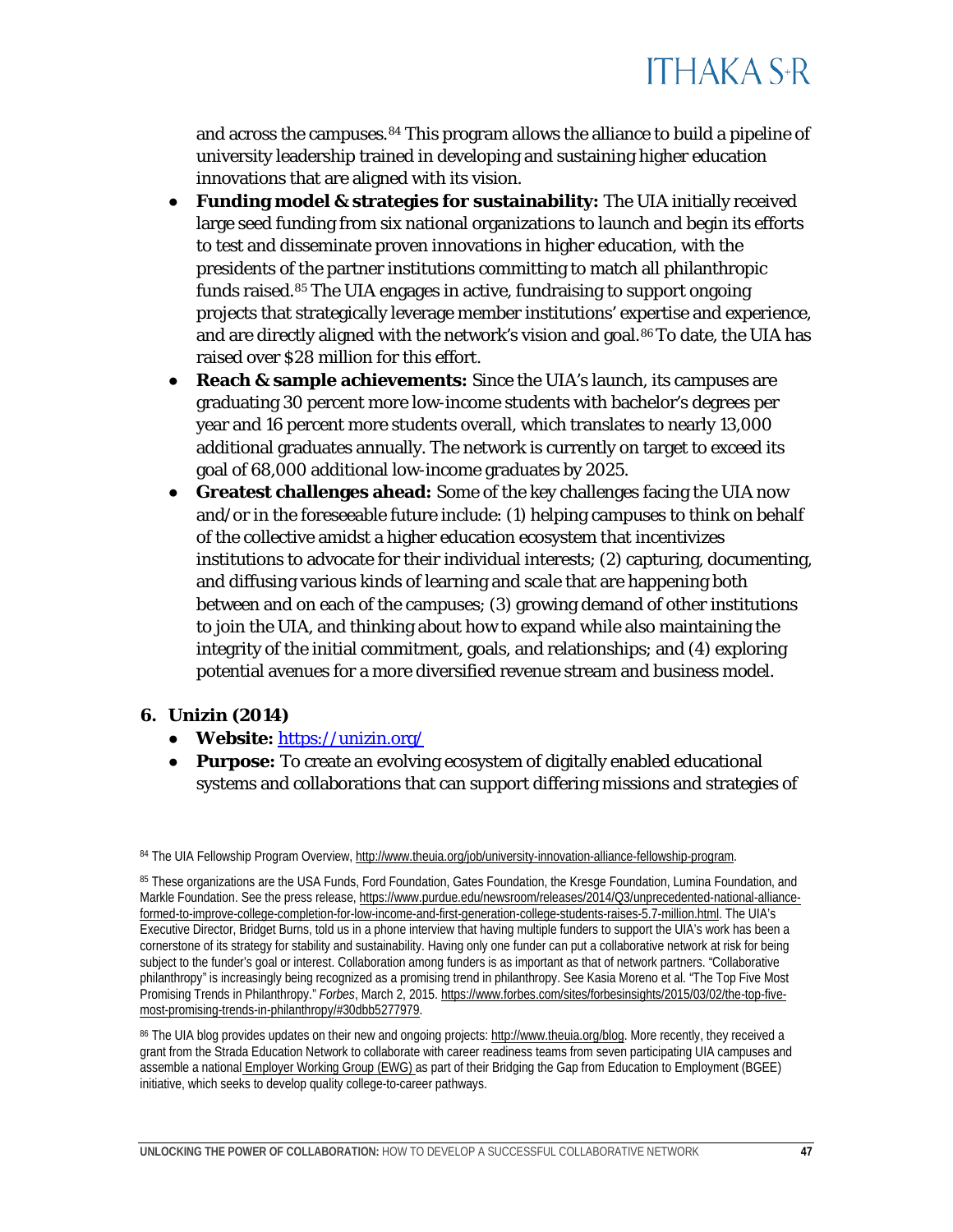universities and empower faculty and students through improved access to rich data and learning materials at a lower cost.

- **Key partners & members:** The current members include University of Florida, University of Michigan, Colorado State University, Indiana University, Oregon State University, University of Minnesota, University of Wisconsin, Pennsylvania State University, Ohio State University, University of Iowa, University of Nebraska, Rutgers University, and Miami University.
- **Brief history:** Unizin was founded in 2014 as a consortium of four founding universities,[87](#page-48-0) with a goal to develop and maintain a suite of services that would enable institutions to share course content and learning analytics in order to improve teaching and learning.<sup>[88](#page-48-1)</sup> The discussions around the concept of Unizin began about a year before its launch, and resulted in a charter that was signed by the founding members who committed \$1 million over three years to develop an infrastructure for the shareable cloud-based services. Unizin initially operated as an unincorporated association at Internet2, and later became an independent non-profit in May 2016. Based on their college experiences and commitment to IMS global open standards, [89](#page-48-2) the partners selected Canvas by Instructure as the common learning management (LMS) for use by Unizin's member institutions.[90](#page-48-3)  They have continued to contract for, develop, integrate, and offer members additional content and software services, including the Unizin Data Platform
- **Leadership structure:** Unizin is governed by a Board of Directors that is comprised of the CEO of Unizin and two representatives from each of the member institutions. Board members meet regularly throughout the year to discuss the strategic direction of the network, including purchases, acquisitions, staff hires, policies, and processes. Since Unizin aims to continually grow its membership by adding as many as three to five new members annually, its members are considering transitioning into a small elected board with an increasing network of committees and subcommittees to handle its growing body and diversity[.91](#page-48-4)
- **Funding model & strategies for sustainability:** The direct investments made by member institutions provides the capital for Unizin's integration and operation services. Unizin's members commit to a three-year agreement, with yearly fees ranging from \$210K to \$410K based on their enrollment level. Unizin's approach is focused on establishing common standards to enable

<span id="page-48-0"></span><sup>87</sup> Colorado State University, the University of Florida, Indiana University, and the University of Michigan are the founding members of Unizin.

<span id="page-48-1"></span><sup>88</sup> Internet2's announcement of Unizin[, https://www.internet2.edu/news/detail/6549/.](https://www.internet2.edu/news/detail/6549/)

<span id="page-48-2"></span><sup>89</sup> IMS Global Learning Consortium's Interperobility Standards, [https://www.imsglobal.org/specifications.html.](https://www.imsglobal.org/specifications.html)

<span id="page-48-3"></span><sup>90</sup> Joshua Kim. "5 Questions About Unizin for Instructure," *Inside Higher Ed*, October, 15, 2014, [https://www.insidehighered.com/blogs/technology-and-learning/5-questions-about-unizin-instructure.](https://www.insidehighered.com/blogs/technology-and-learning/5-questions-about-unizin-instructure)

<span id="page-48-4"></span><sup>91</sup> Alexander C. Kfka, "Colleges Are Banding Together Digitally to Help Students Succeed. Here's How," *The Chronicle of Higher Education*, March 31, 2019[, https://www.chronicle.com/article/Colleges-Are-Banding-Together/246002.](https://www.chronicle.com/article/Colleges-Are-Banding-Together/246002)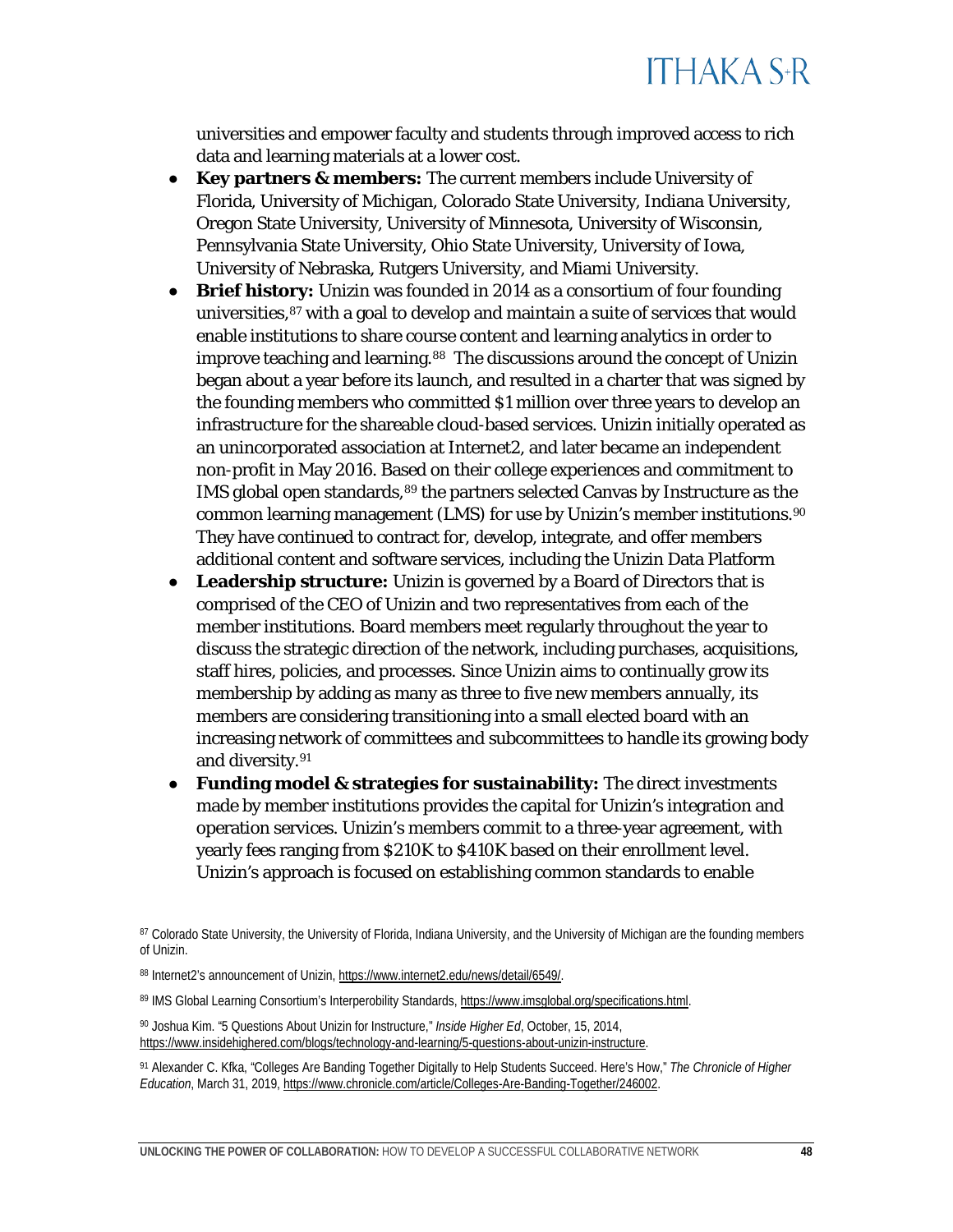

collaboration within the higher education community and a means for institutions to cost-effectively control robust digital learning infrastructure.

- **Reach & sample Achievements:** Despite its steep price for joining the network and seemingly slow early progress,[92](#page-49-0) Unizin has grown its membership to now include 13 member institutions. The group developed the Unizin Common Data Model (UCDM) to standardize data from across the teaching and learning ecosystem,[93](#page-49-1) and launched the Unizin Data Platform —a comprehensive platform for collecting and sharing common data across multiple institutions that has generated a very large and rich collection of learner data including student information and learning interaction data.<sup>[94](#page-49-2)</sup>
- Greatest challenges ahead: Unizin has proven its ability to reduce the cost of content and software services through integrating a rich collection of multiinstitutional learner data. The next challenges are engaging institutional researchers to use the data to find insights that can improve teaching and learning, and student success. These efforts are now commencing as the Unizin Data Platform grows in its capabilities.

#### **7. UpSkill Houston Initiative (2014)**

- **Website:** <https://www.houston.org/upskillhouston>
- **Purpose:** The purpose of the initiative is threefold: (1) attract unemployed and underemployed Houston residents and youth to middle-skill positions across the region—in part by raising awareness of and changing perceptions about these careers; $95$  (2) train individuals in the technical and employability skills necessary for success—using curricula built around industry demand and aligned across the sector for portability; and (3) place and retain these workers in middle-skill jobs on career paths that reward those who continue to upgrade their skills, and mentor those who need support.<sup>[96](#page-49-4)</sup>
- **Current members:** A broad spectrum of players from business/industry, education, nonprofit, and public-sector spaces in Houston.
- **Brief History:** The UpSkill Houston initiative was launched in 2014 to raise awareness regarding middle-skill opportunities, increase access to relevant

<span id="page-49-0"></span><sup>92</sup> Carl Straumsheim, "Consortium Under Construction," *Inside Higher Ed*, August 12, 2015, [https://www.insidehighered.com/news/2015/08/12/unizin-members-reflect-first-year-consortium.](https://www.insidehighered.com/news/2015/08/12/unizin-members-reflect-first-year-consortium)

<span id="page-49-1"></span><sup>93</sup> The Unizin Common Data Model[, https://unizin.org/2017/09/13/solving-the-learning-data-puzzle-the-unizin-common-data](https://unizin.org/2017/09/13/solving-the-learning-data-puzzle-the-unizin-common-data-model/#more-6137)[model/#more-6137.](https://unizin.org/2017/09/13/solving-the-learning-data-puzzle-the-unizin-common-data-model/#more-6137)

<span id="page-49-2"></span><sup>94</sup> Doug Lederman, "Unizin Chooses New Leaders, Launches Data Platform," *Inside Higher Ed.* September, 5, 2018, [https://www.insidehighered.com/digital-learning/insights/2018/09/05/unizin-chooses-new-leaders-launches-data-platform.](https://www.insidehighered.com/digital-learning/insights/2018/09/05/unizin-chooses-new-leaders-launches-data-platform)

<span id="page-49-3"></span><sup>95</sup> Middle-skill jobs are those that require education and skills beyond a high school diploma and less than a four-year bachelor's degree. Currently, in the U.S., these jobs are in fields such as healthcare, technology, construction, and manufacturing. According to JP Morgan Chase, these jobs pay family-sustaining wages and can serve as entry point for career pathways in growing economic sectors.

<span id="page-49-4"></span><sup>96</sup> What is UpSkill Houston? [http://upskillhouston.org/global-pages/upskill-houston-partners/.](http://upskillhouston.org/global-pages/upskill-houston-partners/)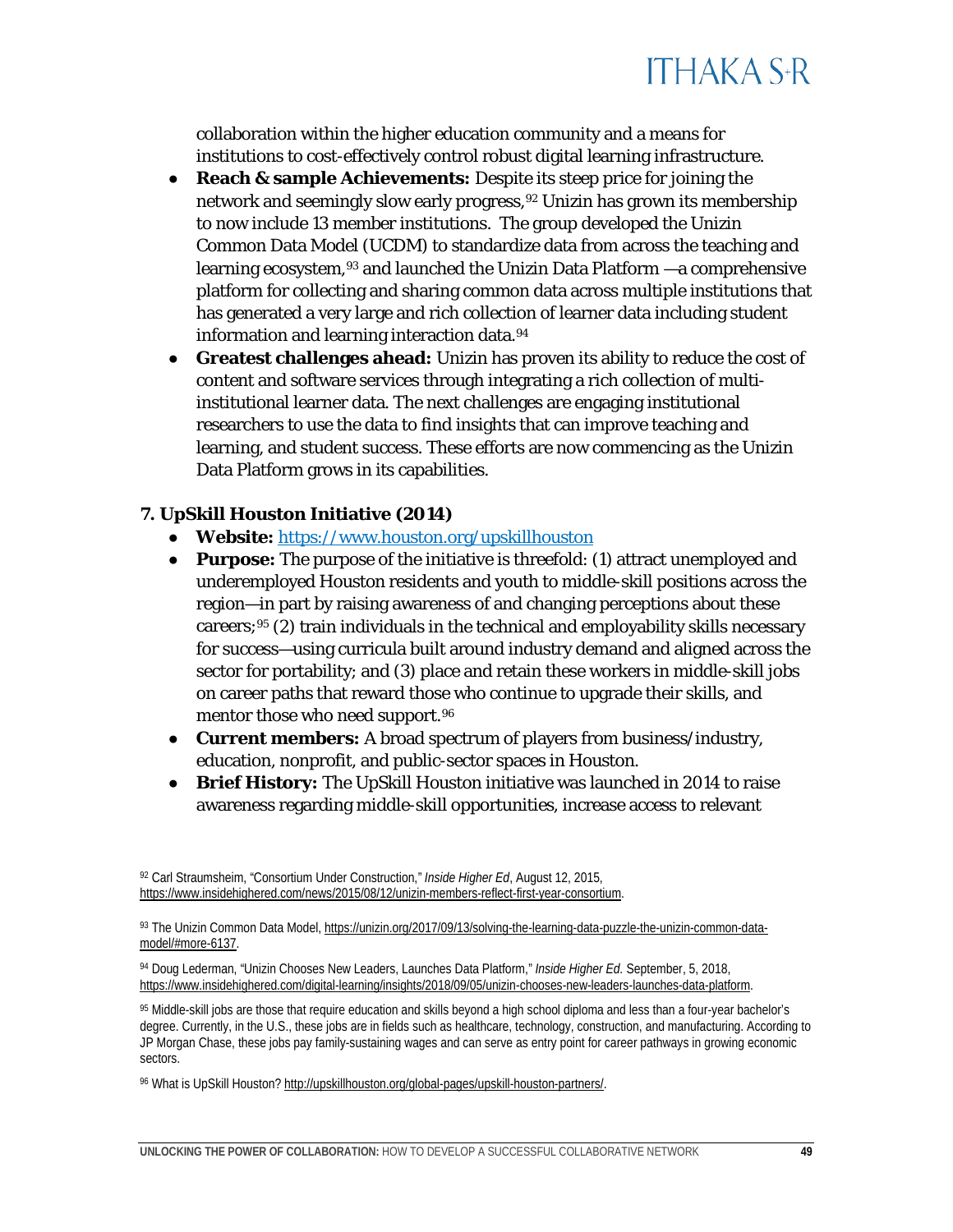

education and training, and improve coordination among stakeholders in the greater Houston region.<sup>[97](#page-50-0)</sup> The motivation for this work was fueled by the New Skills Work Program, launched in 2013 by JPMorgan Chase to provide select cities and countries with strategic information and data for addressing skill gaps and training workers for good jobs. The program provided the city of Houston with \$5 million to support workforce training in their region, and the Houston Skills Gap Report[,98](#page-50-1) which highlighted the expected growth in Houston's economy and surge of middle-skill jobs, particularly in the petrochemical and commercial/industrial construction industries, and the challenge to filling those jobs due to a lack of qualified workers. In an effort to address these challenges, the Greater Houston Partnership created a task force that for the first time brought together key stakeholders from across Houston's education and business sectors to identify shared obstacles and collaborative solutions.<sup>[99](#page-50-2)</sup> Together these forces led to the formation of UpSkill Houston.

- **Leadership structure:** A governing executive committee of 32 members brings together a broad spectrum of players from the business/industry, education, nonprofit, and public sectors. The initiative also includes employer-led industry sector councils that aim to address the skills challenges in each of their respective sectors (i.e. construction and petrochemical). A three-person staff team from the Greater Houston Partnership provides foundational support for the initiative, including communications, administration, and impact measurement.
- **Funding model & strategies for sustainability:** The UpSkill Houston initiative leverages the existing collaborative partnerships in the greater Houston area, as well as funding and support provided by JPMorgan Chase's New Skills at Work program and United Way of Greater Houston. By providing resources, structure, and convening opportunities to foster region- and sector-wide collaboration among employers and educational institutions, as well as training and service providers (i.e. community-based organizations and government agencies), the initiative aims to encourage different groups addressing the same problem to establish a common goal, align their efforts, share results, reinforce existing efforts, and spark new coalitions.
- **Reach & sample achievements:[100](#page-50-3)** Since it was first launched in June 2014, the initiative has laid a strong foundation by building the necessary infrastructure

<span id="page-50-0"></span><sup>97</sup> New Skills at Work by JPMorgan Chase & Co. "2014: Year in Review[,"](https://www.jpmorganchase.com/corporate/Corporate-Responsibility/document/54876-new-skillsara2014-aw7-final.pdf) [https://www.jpmorganchase.com/corporate/Corporate-](https://www.jpmorganchase.com/corporate/Corporate-Responsibility/document/54876-new-skillsara2014-aw7-final.pdf)[Responsibility/document/54876-new-skillsara2014-aw7-final.pdf.](https://www.jpmorganchase.com/corporate/Corporate-Responsibility/document/54876-new-skillsara2014-aw7-final.pdf)

<span id="page-50-1"></span><sup>98</sup> Houston Skills Gap Report by JPMorgan Chase, [https://www.jpmorganchase.com/corporate/Corporate-Responsibility/nsaw](https://www.jpmorganchase.com/corporate/Corporate-Responsibility/nsaw-houston-skills-gap-report.htm)[houston-skills-gap-report.htm.](https://www.jpmorganchase.com/corporate/Corporate-Responsibility/nsaw-houston-skills-gap-report.htm)

<span id="page-50-2"></span><sup>99</sup> The Greater Houston Partnership (the "Partnership") is an economic development organization serving the Greater Houston area. The Partnership was established in 1989, when the Houston Chamber of Commerce, the Houston Economic Development Council, and the Houston World Trade Association merged. Its mission is to be the primary voice of Houston's business community and build regional economic prosperity.

<span id="page-50-3"></span><sup>100</sup> What is UpSkill Houston? Key Accomplishments to Dat[e,](http://upskillhouston.org/global-pages/upskill-houston-partners) [http://upskillhouston.org/global-pages/upskill-houston-partners.](http://upskillhouston.org/global-pages/upskill-houston-partners)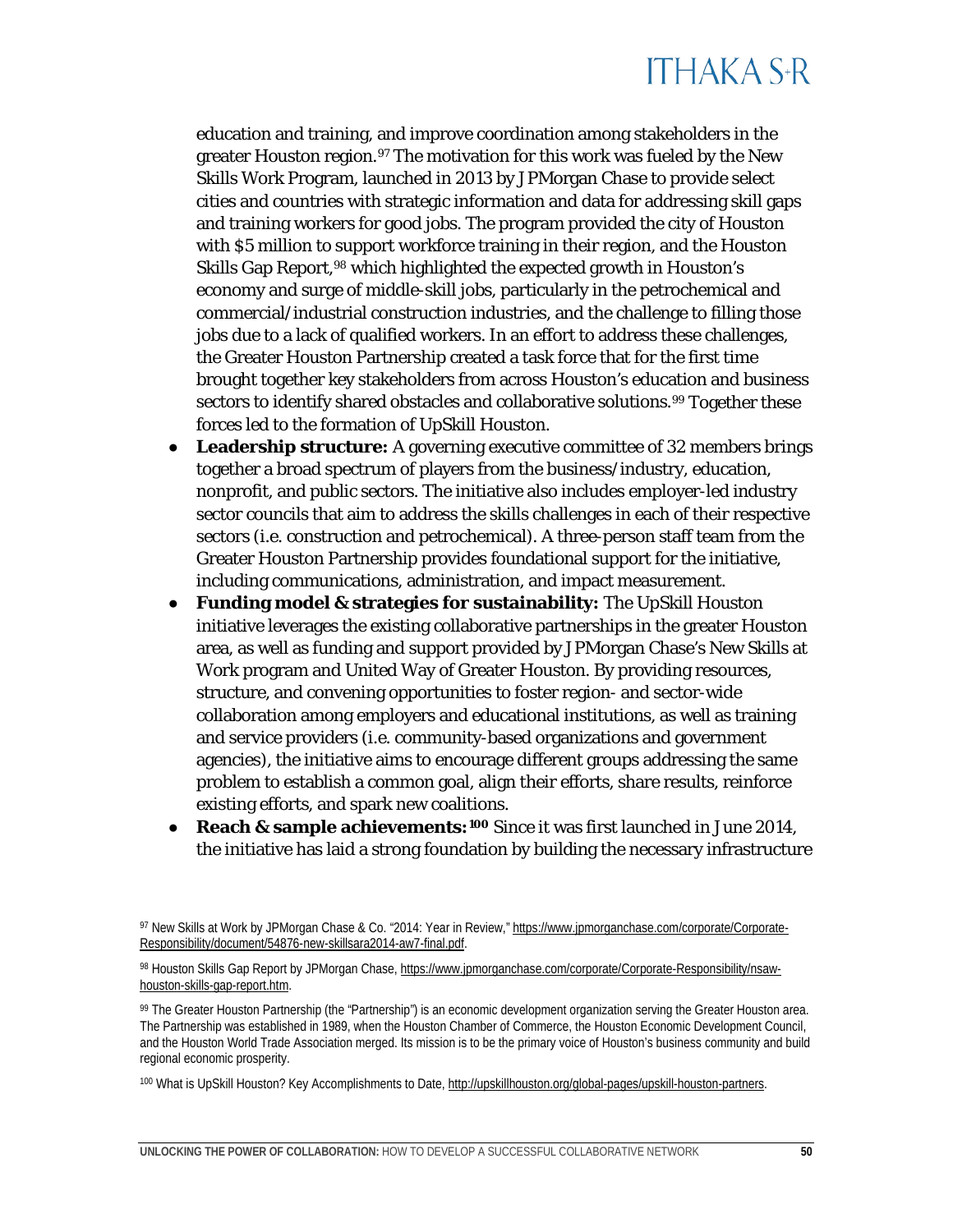for collaboration, and begun to see early results in closing the middle-skills gap in Houston's regional economy. For example, a highly active employer-led petrochemical sector council has helped significantly increase enrollment in petrochemical courses at community colleges, and raise completion rates and degrees and credit and non-credit certificates for technical programs. Also, a growing construction sector council has developed competency maps for key craft professions and implemented several successful prototypes for identifying, screening, training, and pacing workers in middle-skill positions in industrial and commercial construction. The initiative also launched its own website,[101](#page-51-1) which includes information on numerous middle-skill jobs, training and educational requirements, salary ranges, and career pathways tailored for different audiences—a career seeker, an educator, and a partner. Based on focus group research with students and parents, UpSkill Houston launched its "My Life As" video series that highlights workers in middle-skill careers and provide information about their roles and career pathways.[102](#page-51-2) The initiative is also continuing to receive national recognition for its work, including the US Chamber of Commerce Foundation's Talent Pipeline Management initiative, and US Department of Commerce and the Aspen Institute's Communities That Work Partnership.

<span id="page-51-0"></span>● **Greatest challenges ahead:** Over the last five years, UpSkill Houston has built a broad, cross-sector collective table with leaders committed to strengthening Greater Houston's talent pipeline, fostered partnerships among critical stakeholders, and demonstrated an early ability to influence action and create impact. The next challenges are accelerating the scale and impact of its efforts to further strengthen Houston's talent pipeline. Building on the strategy refresh work from earlier this year, UpSkill Houston is continuing to work towards improving economic mobility and inclusion throughout the greater Houston area.

<span id="page-51-1"></span><sup>101</sup> UpSkill Houston, [http://upskillhouston.org.](http://upskillhouston.org/)

<span id="page-51-2"></span><sup>102</sup> My Life As video series[, https://upskillmylife.org.](https://upskillmylife.org/)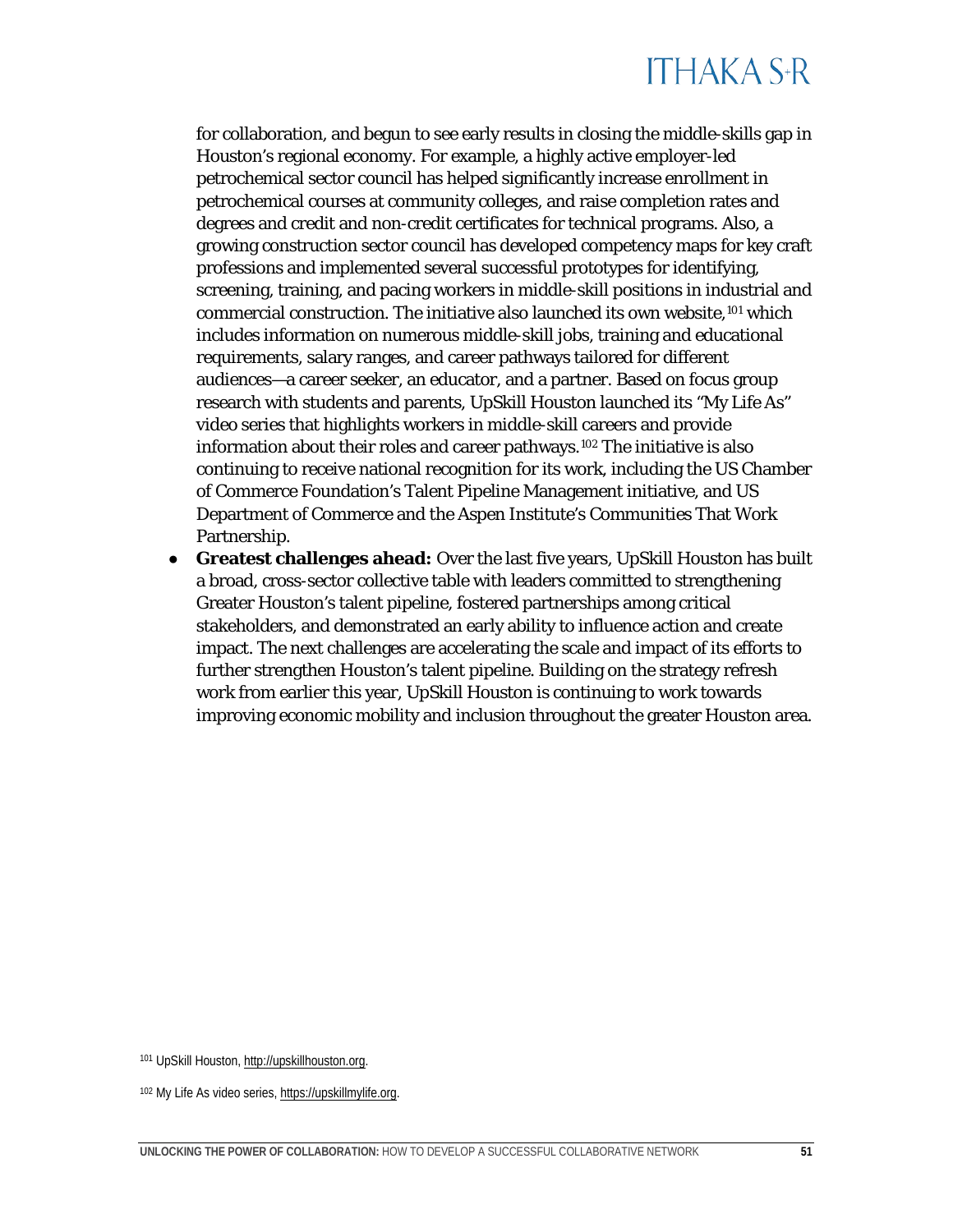### **Appendix B. Research Process and Author Profiles Research Process**

Building on research that journalist and author Jeffrey J. Selingo published in 2017 on the idea of the Networked University,<sup>[103](#page-52-0)</sup> this project sought to fill the knowledge gap of what it takes to build new networks by studying existing and emerging networks in and around higher education. In 2018, Selingo partnered with Ithaka S+R to secure funding from Lumina Foundation to develop this playbook. The team consisting of Jeff Selingo, Martin Kurzweil, Jenna Joo, and Rayane Alamuddin embarked on their research in the summer of 2018.

The team began with two simple questions:

- 1) What are the key features of networks (e.g. organization structure, processes, people/relationships, culture/value) that facilitate or hinder the process of collaboration in (and around) higher education?
- 2) What are the best practice recommendations that can be drawn from some of the successful networks that can be replicated in other contexts?

The first phase of the research occurred from August to December 2018. It was largely exploratory in nature and drew on a number of activities including a review of existing research and phone interviews with eleven experts and key stakeholders from a subset of networks. The goal of this initial work was to develop a definition of a network, generate a list of networks that met the definition, create a taxonomy to organize various types of networks, and develop a framework to illustrate key operational features and processes that are known to yield positive outcomes both in theory and practice.

In February 2019, we convened a group of 30 people in Washington, D.C., including higher education experts, leaders of networks, university presidents, policymakers, and business leaders. At the convening, we shared our initial research and collected feedback on our preliminary findings for this playbook. Over the following months, between March and June 2019, we conducted additional desk research, held follow-up interviews with managers of select networks, and began drafting the playbook. The interviews were conducted either by phone or in-person, and asked questions that were tailored for individual networks to gather insights that were relevant for developing actionable recommendations in the playbook.

<span id="page-52-0"></span><sup>103</sup> Jeff Selingo, "The networked university: Building alliances for innovation in higher education." *Open Ideas at Pearson,* 2017, [https://www.pearson.com/content/dam/one-dot-com/one-dot-com/global/Files/about-pearson/innovation/the-networked](https://www.pearson.com/content/dam/one-dot-com/one-dot-com/global/Files/about-pearson/innovation/the-networked-university/Pearson_The_Networked_University_v22-1_WEB.pdf)[university/Pearson\\_The\\_Networked\\_University\\_v22-1\\_WEB.pdf.](https://www.pearson.com/content/dam/one-dot-com/one-dot-com/global/Files/about-pearson/innovation/the-networked-university/Pearson_The_Networked_University_v22-1_WEB.pdf)